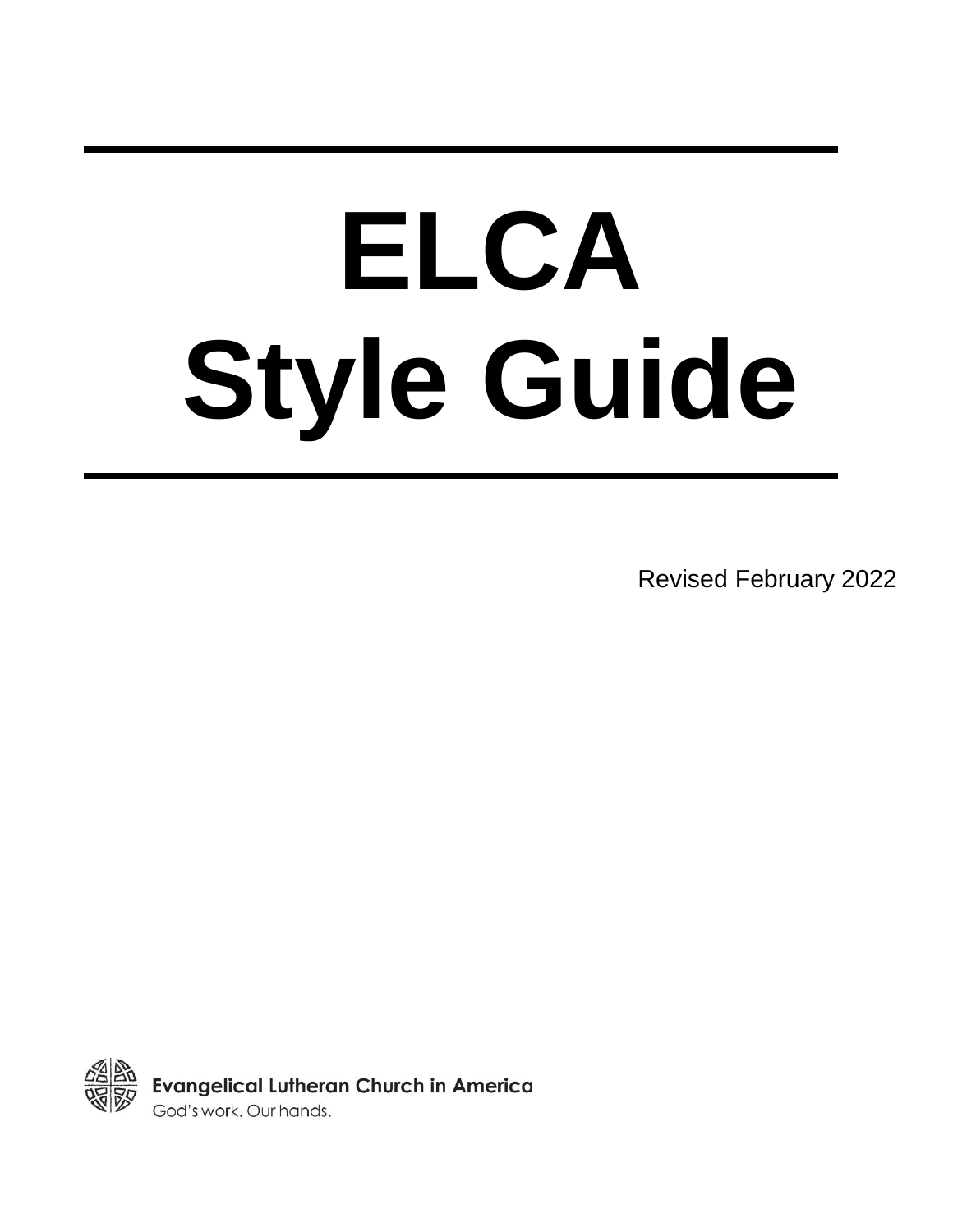# **ELCA Style Guide Alphabetized Word List**

The primary style manual for the Evangelical Lutheran Church in America (ELCA) is the current edition of the Associated Press (AP) Stylebook. The primary dictionary is the current edition of Merriam-Webster's Dictionary. When alternate spellings are available in the dictionary, the first reference is used. Don't assume that an entry in this word list implies a difference with Merriam-Webster's or the AP Stylebook.

## **NOTES:**

- **Use only one space between sentences and after a colon (***except* **in biblical citations where there is no space following the colon).**
- **In general, italic type is discouraged. It is used in this guide, as it is in AP Stylebook, for emphasis and clarity.**
- **An entry marked "preferred" indicates the style that should be used if possible. If an alternative is needed, justification for the choice should be provided to the editorial specialist.**
- **Resources of a highly** *academic* **nature that include footnotes should be edited per Chicago Manual of Style ([chicagomanualofstyle.org/tools\\_citationguide.html](http://www.chicagomanualofstyle.org/tools_citationguide.html)).**
- **Since texts prepared for liturgical use often quote or paraphrase Bible passages, texts in**  *Evangelical Lutheran Worship* **resources employ a more economical use of added style characteristics such as capitalization, so these texts are consonant with the style of the New Revised Standard Version of the Bible. Quotations from** *Evangelical Lutheran Worship* **resources will reproduce the style of those resources. For consistency, newly developed or adapted texts for liturgical use normally follow** *Evangelical Lutheran Worship* **style.**

## **Abba**

Aramaic for "father"; do not italicize.

## **acronyms**

Generally *do not use* acronyms, *exceptions* are ELCA, acronyms in common usage per Merriam-Webster's Dictionary and for versions of the Bible. Spell out the name of this church in first reference with acronym in parentheses following:

The Evangelical Lutheran Church in America (ELCA) is a church body whose national offices are in Chicago. The ELCA has over 10,000 congregations.

It's OK to use MYLE and the tAble for the respective ELCA youth events. *see* Appendix 1 for acronyms for versions of the Bible.

## **accompaniment**

Describes the way God walks with us and the way the ELCA therefore walks with and works among Christian communities in other countries, as well as work in local communities.

# **A.D./B.C.; C.E./B.C.E.**

*see* B.C./A.D.

# **Administrative Team**

Oversees and coordinates the work of the churchwide organization, engages in strategic planning and monitors the implementation of the Plan for Mission and the operational plan for the biennium. It coordinates the work of cross-unit teams and provides a forum for addressing leadership development and discussing interdependent relationships, highly confidential issues and other issues raised by the presiding bishop.

## **adolescent**

*Do not use*; use boy, girl, young adult or youth.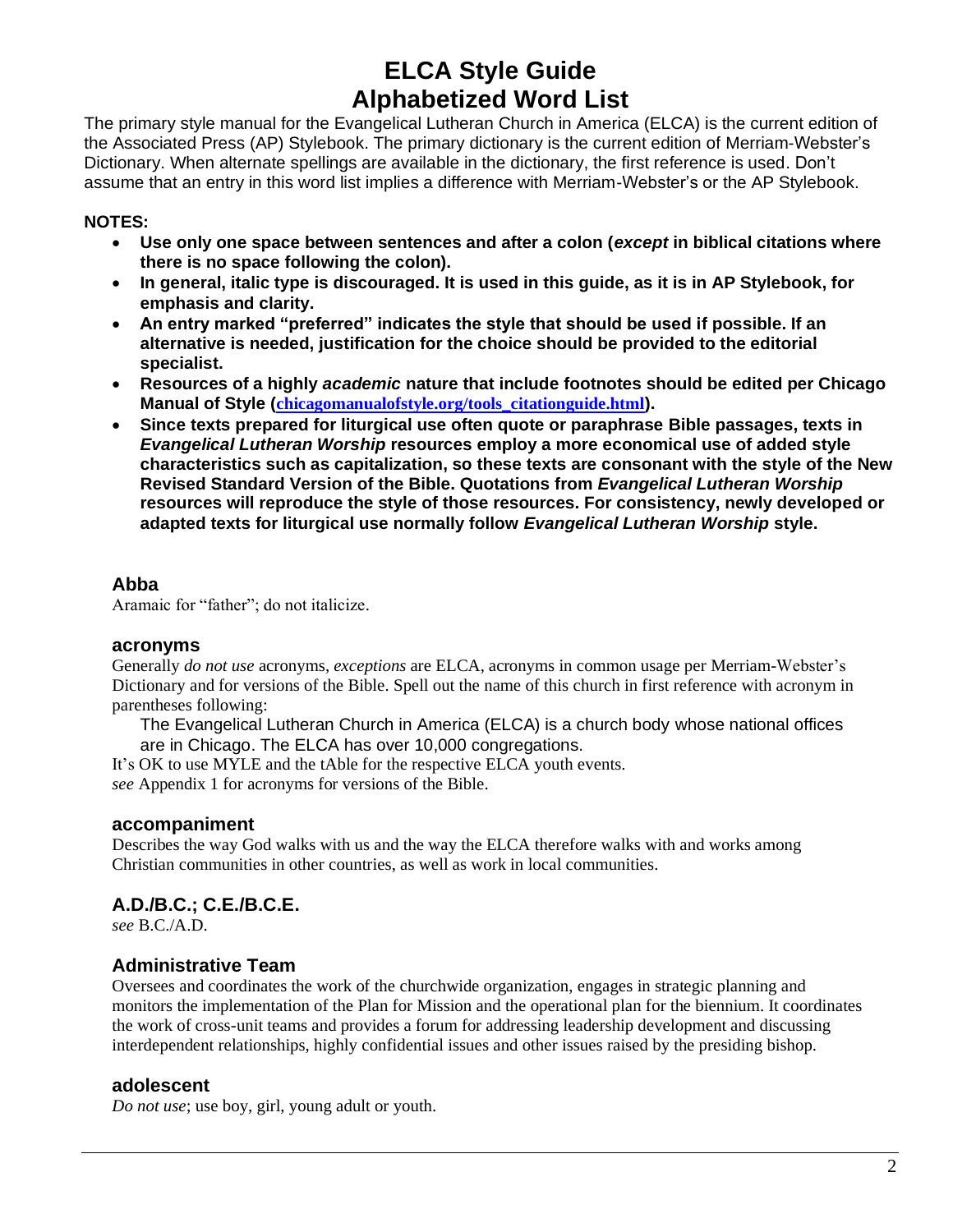## **adult**

A person who has reached age 18; any reference to adult women as "girls" or adult men as "boys" is unacceptable.

*see also* boy; girl; man; woman; young adult; youth

## **advent/Advent**

Capitalize when referring to the Advent season; but lowercase for "the advent of our Lord."

## **affect, effect**

*Most common usage:* "Affect" (verb) means "to influence":

The sudden snowstorm affected their travel plans.

"Effect" (noun) means "a result or consequence."

The sudden snowstorm had no effect on their travel plans.

*Rare usage:*

"Effect" as a verb means "to bring about" or "to cause."

The new mayor hoped to effect change in the economy.

## **affirmation of baptism/Affirmation of Baptism**

Lowercase when used as a general term:

After the hymn of the day comes the affirmation of baptism.

Capitalize when referring to the title of the liturgical rite, usually including a page citation for the service: Note how the laying on of hands is done in Affirmation of Baptism.

*see* baptism

## **Africa/African**

Use only when referring to the entire continent; otherwise, refer to a particular country, culture or people.

# **African American (adj.)**

Don't hyphenate. The usage of the cultural-ethnic background of people who were transplanted to the Americas (by immigration or by slave trade) is preferred, rather than referencing skin color. This usage affirms the rich ethnic traditions from which people have come rather than simply indicating skin color or a perceived skin color. Since members of some ethnic groups use different terms when referring to themselves, if possible ask them how they would like to be identified.

## **African Descent Ministry Strategy**

Capitalize in this usage; lowercase "descent" in general references to individuals of African descent. Hyphenate if used as an adjective:

These are values of the African-descent community.

## **age**

At age 18, everyone is referred to as an adult.

*Avoid* using the terms "boy" and "girl" for anyone older than 12.

"Older adult" is *preferred* over "elderly" or "senior citizen"; but their use in generic phrases that don't refer to specific individuals is acceptable: "senior citizen discount," "a home for the elderly."

*Always* use numerals; hyphenate ages used as adjectives:

A 5-year-old girl painted it. The book was written for 3-year-olds.

*Avoid* using "teenager," "adolescent" and "kids."

*see also* adult; boy; girl; man; woman; young adult; youth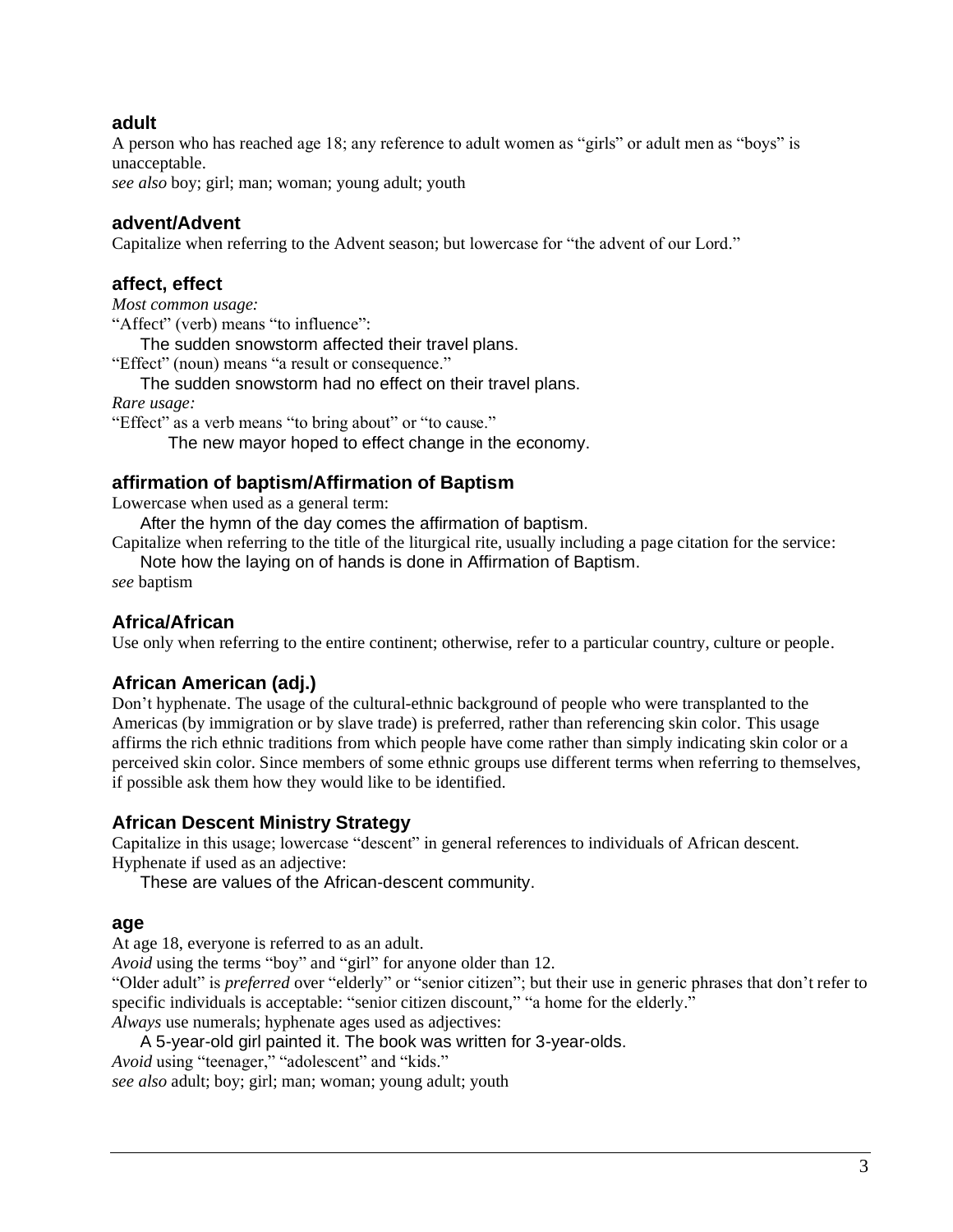# **AIDS**

Acronym for acquired immunodeficiency syndrome—all caps, no periods. Use "people with AIDS" or "people living with AIDS"; *do not use* "AIDS victim"; when reference includes family and friends, use "people affected by AIDS." *Use* "HIV and AIDS" *not* "HIV/AIDS." s*ee also* HIV

## **Alaska Native**

Indigenous people of Alaska. Since members of some ethnic groups use different terms when referring to themselves, if possible ask them how they would like to be identified. *Do not use* "Native Alaskan."

## **Alcoholics Anonymous**

AA is acceptable after first reference; note the absence of punctuation.

## **Aleut**

One of numerous Alaska Native people; Indigenous people of the Aleutian Islands off the southwest coast of Alaska. *see also* Alaska Native

## **Allah**

Arabic for "God."

## **alleluia/Alleluia!**

capitalize only when used as an interjection.

# **All Saints Day**

No apostrophe.

# **all together, altogether**

"All together" is an adjective and means "gathered in one place":

The Old and New Testaments were printed all together in one volume.

"Altogether" is an adverb meaning "wholly" or "completely":

The stories were altogether true.

Or "in all":

There were four stories altogether.

Or "on the whole," "in the main": Altogether, the story seemed probable.

# **almighty God**

*Note* capitalization treatment.

## **altar**

The table or stand used for sacred purposes in worship.

## **ambo**

A single reading stand for the proclamation of the readings and preaching; often used instead of "lectern" in liturgical settings.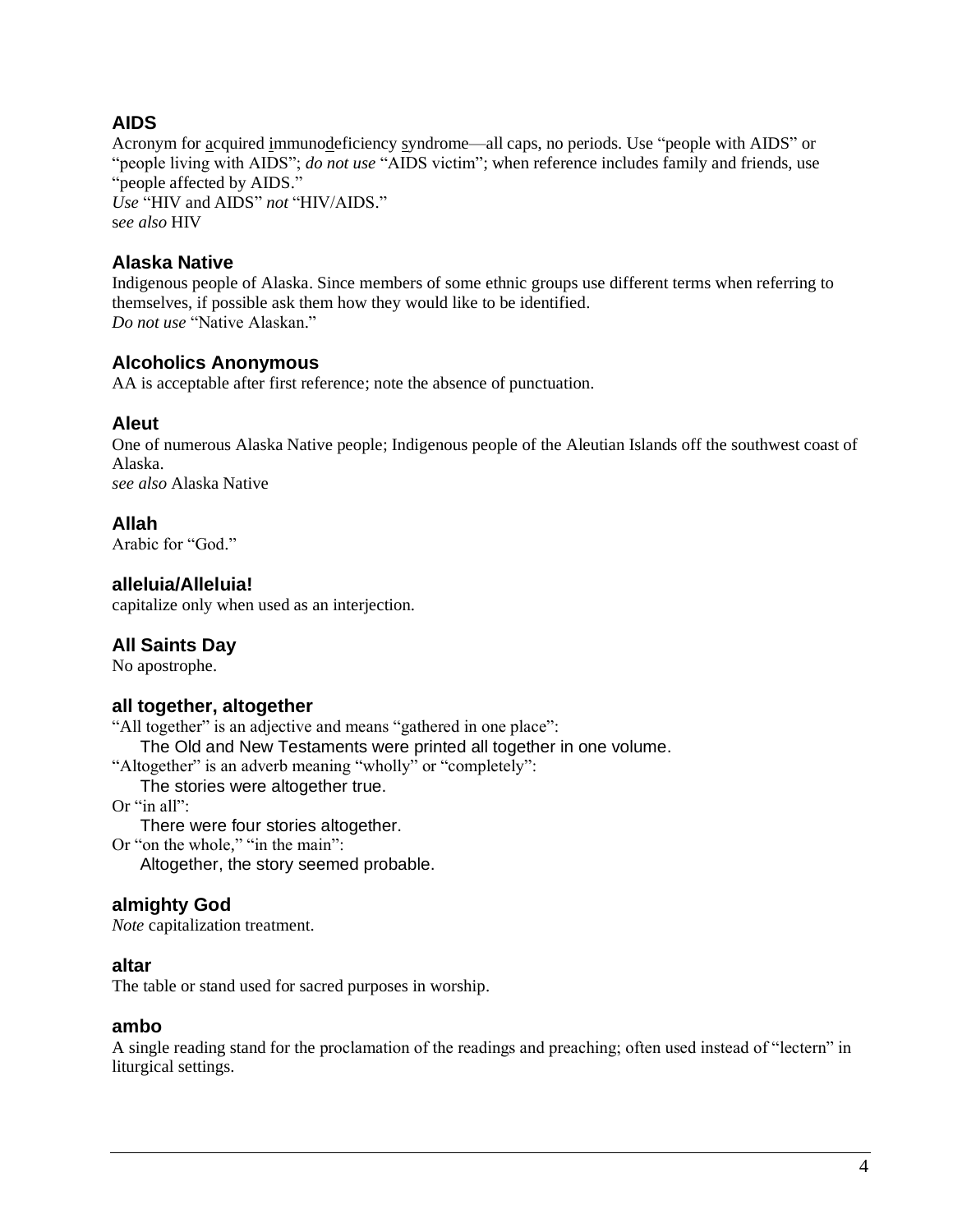## **America**

*Do not use* when "United States" is meant.

## **American(s)**

Popular usage, even outside the United States, often refers to U.S. citizens as "Americans," but they aren't the only Americans or, strictly speaking, the only North Americans. Be as clear as possible in the reference, such as "people of the United States" or "citizens of [country]."

## **American Indian**

Indigenous people of North America, except for those identified as Alaska Native people; refer to a specific nation when possible:

He is a Hopi commissioner.

Since members of some ethnic groups use different terms when referring to themselves, if possible ask for clarification.

## **amid**

*Not* amidst.

**among**

*Not* "amongst."

## **among, between**

In general, "among" introduces more than two items:

Jesus distributed the bread among the men, women and children gathered.

"Between" introduces only two items:

I am between a rock and a hard place.

## **and/or**

*Do not use* this device or shortcut, as it damages the clarity of a sentence and often leads to confusion or ambiguity; instead offer more explanation as to the options involved in the reference.

## **annunciation/Annunciation**

Capitalize only when referring to the festival on March 25 that commemorates the announcement of the incarnation to Mary: "The Annunciation of Our Lord."

## **anti-**

In general, hyphenate after this prefix, although there are many exceptions. *see* AP Stylebook entry for more information *see also* prefix

## **anti-Christ/Antichrist**

Someone or something opposed to Christ is "anti-Christ" (adjective). "Antichrist" (proper name) refers to the individual who, according to the Bible, will challenge Christ.

## **anti-racism**

## **anti-Semitic/anti-Semitism**

*Note* capitalization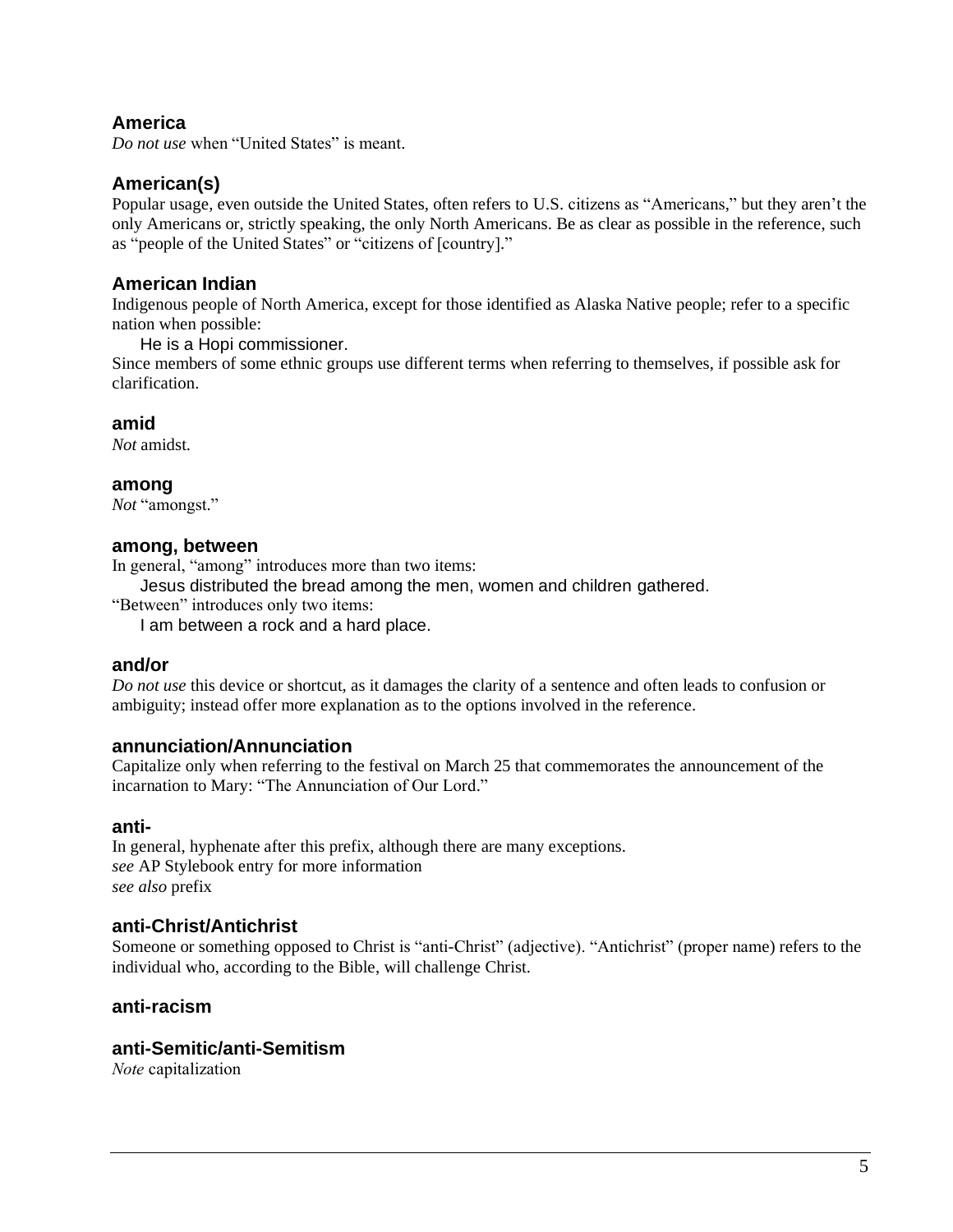#### **anyone, any one; everyone, every one; someone, some one**

When the emphasis is on "any," "every" or "some" and when the person/people is/are thought of in general terms, write as one word:

Everyone who is baptized ….

When the focus is on each person and the emphasis is on individuality, write as two words: Every one of the baptized ….

## **apocalypse/Apocalypse**

Capitalize only when referring to the book of Revelation or the Apocalypse of John.

## **Apocrypha**

Jewish intertestamental writings; the books that are in the Septuagint or Vulgate versions of the Bible, but not included in the Jewish or Protestant canons.

#### **apocryphal/Apocryphal**

Lowercase when referring to a story that may not be true; capitalize only when referring to the Apocrypha.

#### **apologist/Apologist(s)**

Capitalize only when referring to someone who was of this group of second-century Christian theologians, such as Justin Martyr.

## **Apology, the**

Place in quotation marks when referring to the work by Justin Martyr or Plato; do not use quotation marks when referring to the Apology to the Augsburg Confession.

## **apostle/Apostle(s)**

"The apostle Paul," "this apostle"; but "Apostle Paul."

## **Apostles' Creed, the**

Capitalize with an apostrophe; lowercase "creed" when using the short form in subsequent references: "the creed."

#### **apostolic/Apostolic**

Lowercase "apostolic church," "apostolic council," "apostolic greetings," "apostolic succession"; but "the Apostolic Fathers."

#### **appraise, apprise**

"Appraise" is to evaluate:

Let me appraise the situation in the assembly plenary.

"Apprise" is to inform:

I will apprise the secretary of the mood of the plenary.

#### **article/Article**

Capitalize when referring to individual articles of the creeds: "the Third Article"; but "this article."

#### **as, like**

Use "as" as a conjunction to introduce clauses:

Jane plays cello as a musician should.

Use "like" as a preposition for comparing nouns and pronouns, which requires a direct object: Jane plays like a musician.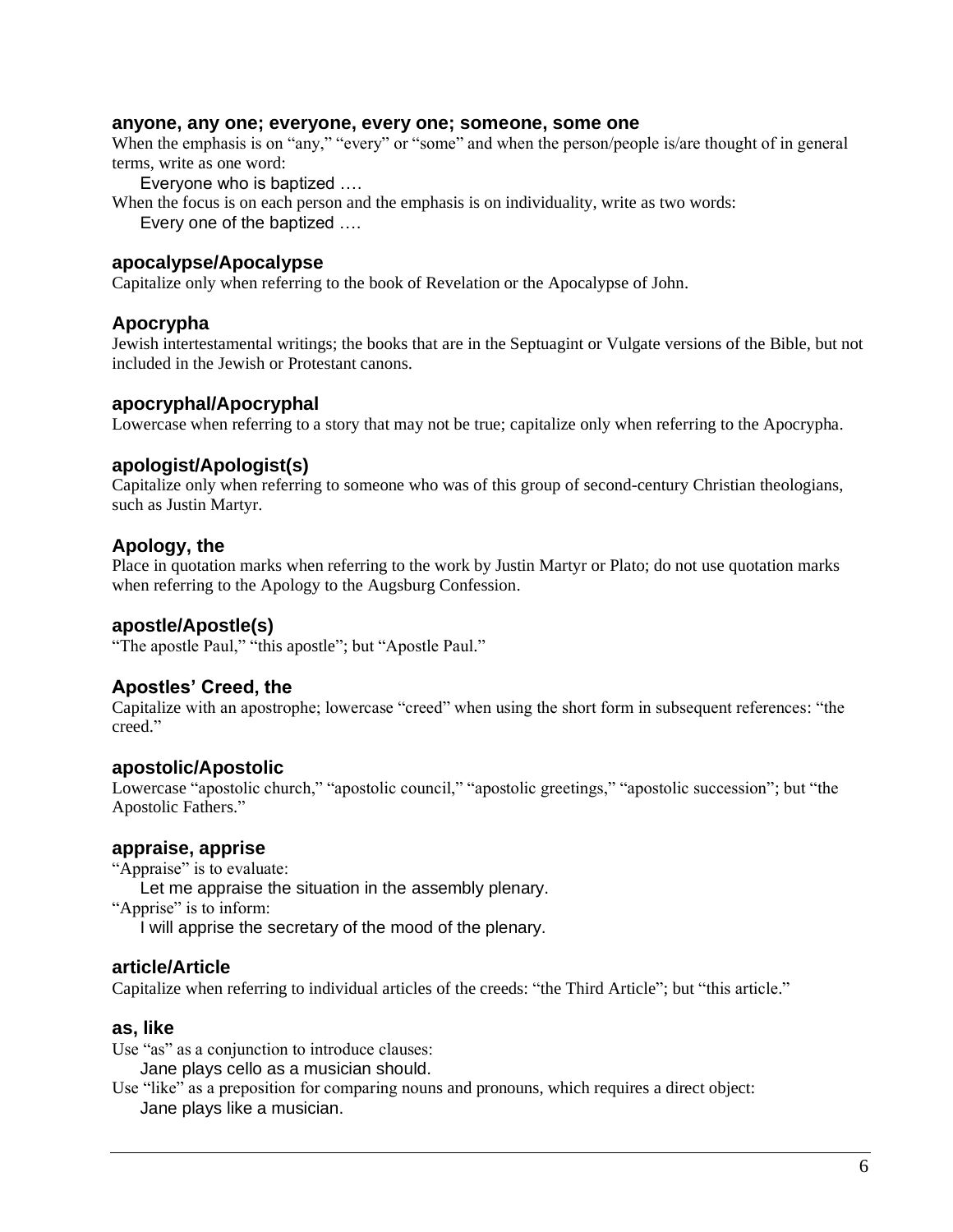## **ascension/Ascension**

Lowercase "Christ's ascension"; capitalize only when referring to the Thursday, 40 days after Easter, that commemorates Christ's ascent into heaven: "Ascension Day."

## **Ash Wednesday**

Capitalize.

## **Asian**

Use for people from countries in Asia; *do not use* "Asiatic" or "Oriental" when referring to people; whenever possible, make references to the specific country:

Filipinos are people from the Philippines.

## **Asian American**

Do not hyphenate (*exception* to AP Stylebook); U.S. citizens of Asian descent.

## **assembly/Assembly**

Capitalize when using the full name of the event: I attended the 2009 ELCA Churchwide Assembly. Lowercase if the full title is not being used:

During the assembly we sat in the visitors' section.

"Assembly" is also used when referring to the worshiping congregation with its ministers:

The assembly rose to sing the hymn.

*see also* Churchwide Assembly; Synod Assembly (lowercase churchwide assembly/ies and synod assembly/ies when used in a general way)

## **assisting minister**

Lowercase.

## **associate/s in ministry** *(do not use)*

Title for associates in ministry, diaconal ministers and deaconesses is now "*deacon*." *see also* deacon

## **assumption/Assumption**

Capitalize only when referring to the Aug. 15 festival on the Roman Catholic calendar: "The Assumption of the Blessed Virgin Mary."

## **Athanasian Creed, the**

Capitalize; but lowercase "creed" when using the short form in subsequent references: "the creed."

## **atonement**

Lowercase.

**ATTN:** *Note* preferred style.

## **Augsburg Confession**

*Do not* italicize or enclose in quotation marks.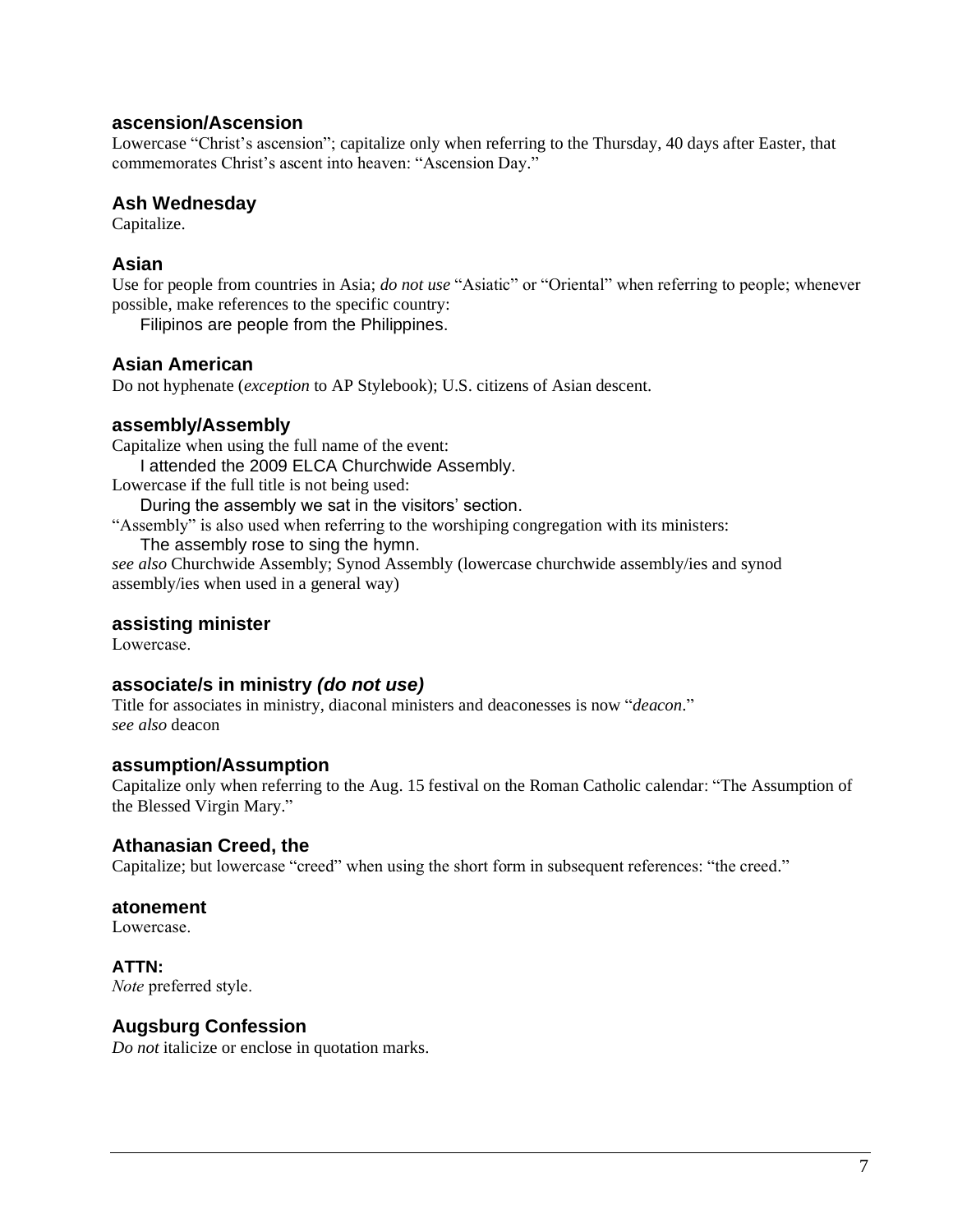#### **a while, awhile**

When used with "for," write as two words: She will travel for a while.

But She will travel awhile.

## **Baal/baals**

Reference to any of numerous Canaanite and Phoenician local deities; singular, without article, usually capitalize:

The people went out to worship Baal. plural form is lowercase: "baals" or "baalim"

## **baby Jesus**

Lowercase "baby."

## **baptism/Baptism**

Baptism is the celebration of the Sacrament of Holy Baptism; capitalize when referring to the Christian sacrament or rite, usually accompanied with a page citation for the service: "Holy Baptism," "Sacrament of Holy Baptism"; lowercase when used as a general term: "baptism by fire," "remembering my baptism," "Jesus' baptism":

Many Christians practice infant baptism.

## **baptismal, baptismal candle, baptismal garment**

Any such adjectival usage of "baptismal" is lowercase.

## **baptismal font**

*Prefer* simply "font."

## **baptized, the**

Lowercase.

## **B.C./A.D.; B.C.E./C.E.**

B.C. is abbreviation for "before Christ," and should come after the year; A.D. is abbreviation for "anno Domini," "in the year of our Lord," and should come before the year; B.C.E is abbreviation for "before the common era"; C.E. is abbreviation for "common era";

*Prefer* usage of B.C./A.D.; however B.C.E./C.E. are acceptable to use especially in an inter-religious situation where this usage is more hospitable than B.C./A.D.

## **beatitude(s), Beatitudes**

Capitalize only when referring to Matthew 5:1–12 and Luke 6:20–26; but "Jesus' beatitudes."

## **between**

*see* among, between

## **biannual, biennial**

"biannual" means twice a year: The committee meets biannually. *Prefer* "semiannual" "biennial" means every two years: The ELCA Churchwide Assembly met biennially.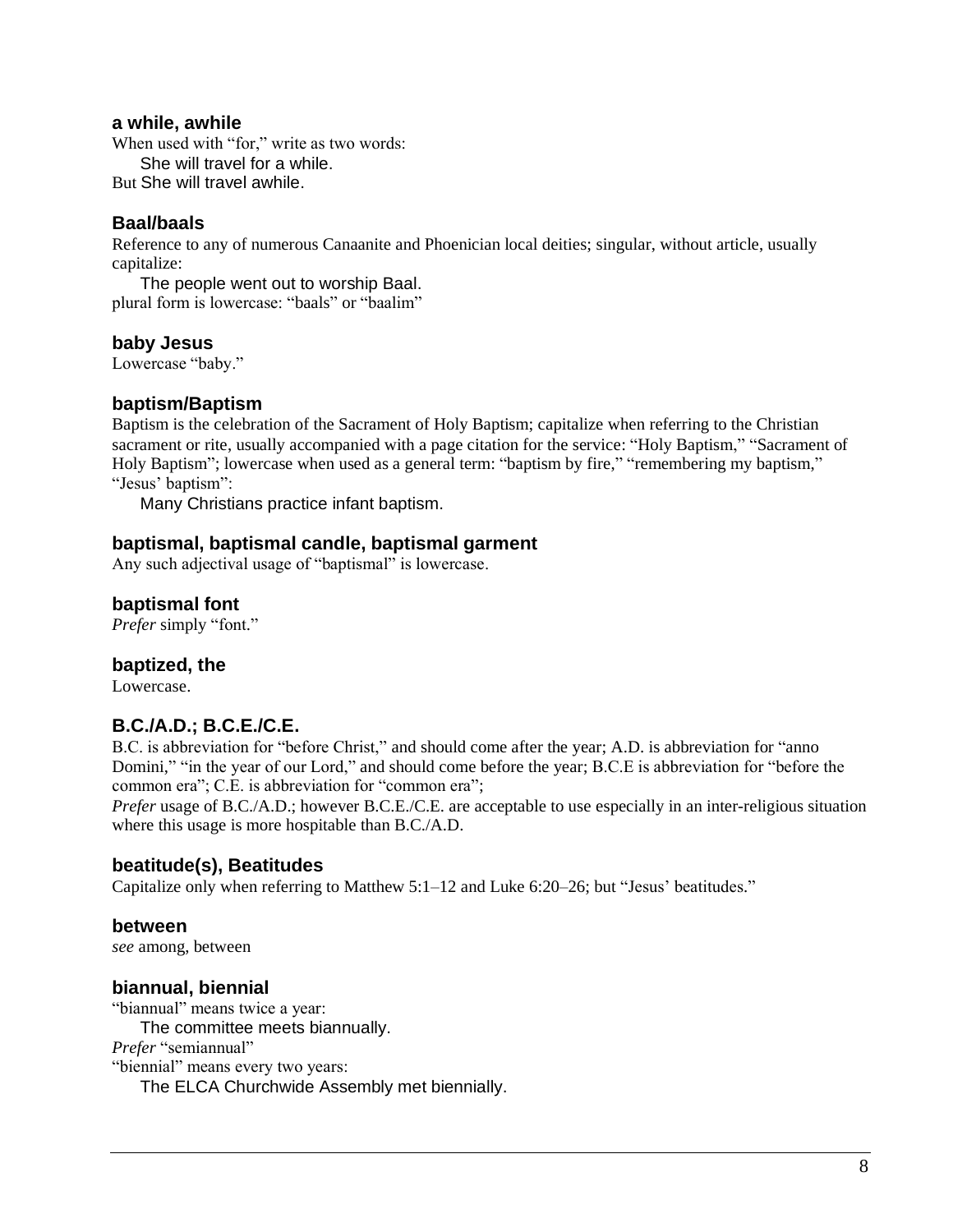## **Bible/Holy Bible, the**

In general, capitalize; but lowercase when used as a nonreligious term:

My dictionary is my bible.

*see also* books of the Bible

## **Bible, version of the**

The New Revised Standard Version of the Bible is to be used for all biblical references; if it is necessary, in a particular context, to quote from another version, reasoning for this deviation from the standard should be provided when the document is submitted to Strategic Communications for editorial review as well as an indication of which version is being used.

*see* biblical text references

*see also* Appendix 1 for appropriate credit lines for various versions of the Bible

## **biblical (adj.)**

Lowercase.

## **biblical quotations**

If a biblical quotation consists of only one verse, it can be credited by simply putting the abbreviation for the version of the Bible used in small caps after the citation; if the resource contains numerous biblical references, a credit line should be added on the copyright page of the resource crediting the appropriate version used. *see also* New Revised Standard Version, the

*see* Appendix 1 for appropriate credit lines

## **biblical text citations**

- Never put a space after the colon in a biblical citation: Psalm 23:1.
- Complete chapters cited within a body of copy may use chapter number only: Matthew 5; at other times (for example, when listing a Bible basis), list the complete citation: Matthew 5:1-48.
- Arabic numbers (*not* Roman numerals) are used for numbered books: 2 Thessalonians; if a sentence starts with a book name, spell out the number:

Second Thessalonians begins with ….

- If a reference to the Bible translation follows a verse citation, it is placed in small caps without a comma: Matthew 13:34 KJV; references to Bible translation within copy should be spelled out upon first usage; subsequently the appropriate acronym may be used.
- Examples of biblical references:

It is then we remember the words, "There is the Lamb of God" (John 1:29 TEV). But Paul and Silas did not give up hope, singing and praying even in prison (verse 25) or (v. 25).

"And I will be with you always, to the end of the age" (Matthew 28:20).

- Examples of punctuation within the citation for biblical text references:
	- Matthew 13:34

Matthew 13:34-35 (use a hyphen)

Matthew 13:34, 48, 56 (comma and space between nonconsecutive verses)

Matthew 5; 8 (semicolon to separate whole, nonconsecutive chapters)

Matthew 13:34; 14:7 (semicolon and space to separate chapters that have verse references)

Acts 2:4; Matthew 13:34 (semicolon and space to separate citations from different books of the Bible)

• The following examples make use of the en dash and are an *exception* to the AP Stylebook*;* they follow the rules set forth by the style guide of the Society for Biblical Literature

Matthew 13:34 – 14:7 [en dash for a passage that encompasses parts of two chapters];

Matthew  $5 - 7$  [en dash to separate whole, consecutive chapters]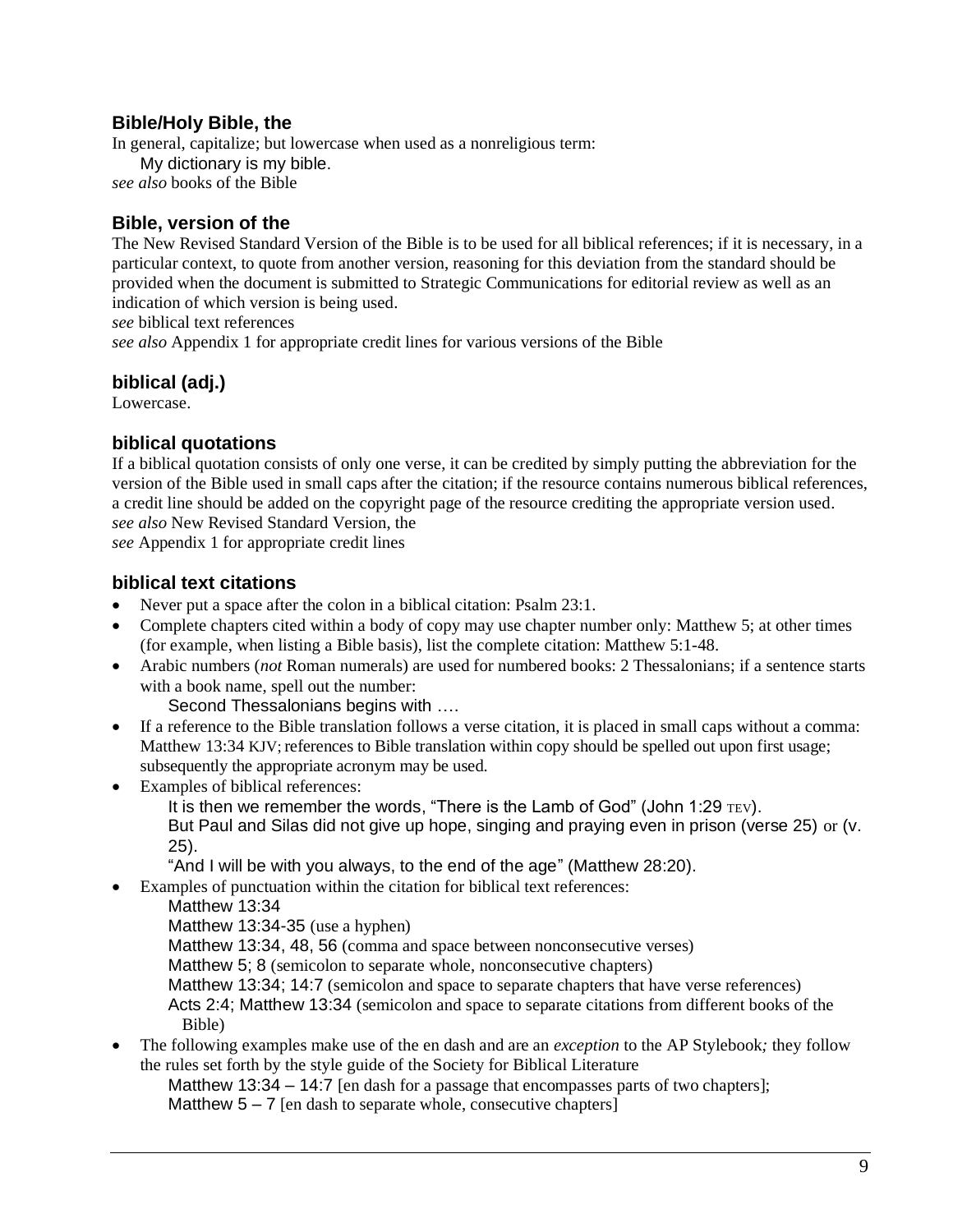Matthew  $4:8 - 5:48$  [when reference ends with the end of a chapter, cite ending verse number to *avoid* a citation like Matthew  $4:8-5$ ]

*see also* books of the Bible *see* dash

# **bisexual**

No hyphen. *see also LGBTQ and LGBTQIA+*

# **bishop**

• In first reference, lowercase:

Closing remarks were given by the Rev. Janice Schulz, bishop of the ELCA Central States Synod.

- When the title comes before the name, capitalize title: Bishop Janice Schulz.
- *Do not use* both "the Rev." and the title before the person's name, for example, *do not use* "the Rev. Bishop Joseph Anderson."
- The title of the chief executive officer of the Evangelical Lutheran Church in America is "presiding" bishop"; capitalize when used with a name:

Presiding Bishop Elizabeth Eaton led worship. The name of the office is "Office of the Presiding Bishop"

• For questions about titles of leaders of other denominations, consult with staff of Ecumenical and Inter-Religious Affairs or Office of the Secretary.

# **Black (adj.)**

Use the capitalized term as an adjective in a racial, ethnic or cultural sense: "Black Americans," "historic Black churches"; *prefer* to reference ethnic background rather than skin color.

# **blind**

Use "people who are blind," "people who are visually impaired," "blind people"; *do not use* "the blind." *see also* disability

# **blog**

Short for "Web log"; internet communication with regular updates ("posts") typically displayed in reverse chronological order and maintained by one person.

# **body and blood of Christ**

Elements of the Sacrament of Holy Communion.

# **body of Christ, the**

Refers to the church universal or the church catholic. *see* catholic

# **book**

*Do not* capitalize when referring to a book of the Bible: This story is in the book of Daniel.

Delete "book" if this removal is not disruptive to the meaning: This story is in Daniel.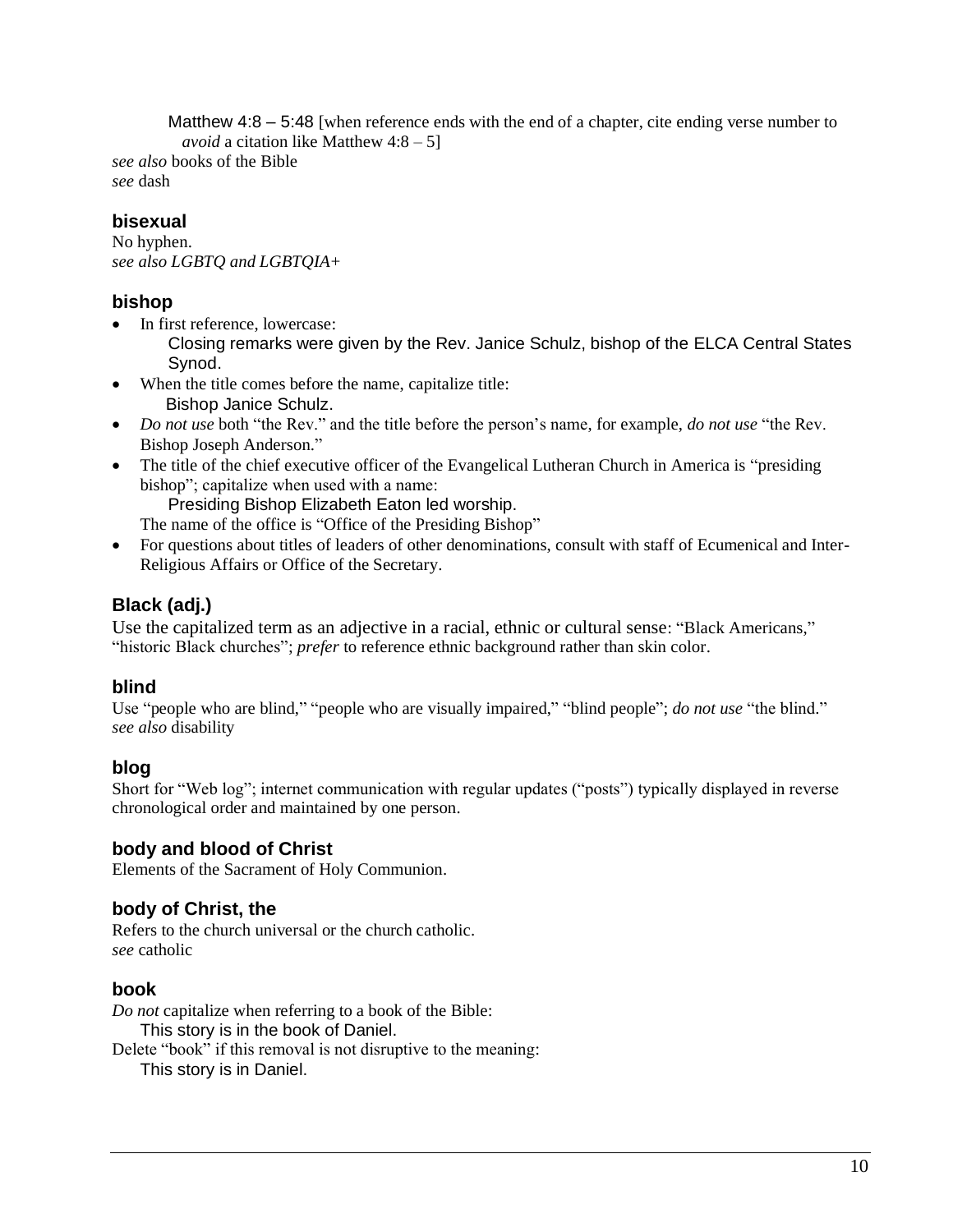## **Book of Faith Initiative**

Note capitalization style

## **books of the Bible**

to avoid confusion for the reader, *always* spell out names of the books of the Bible in running text *see* AP Stylebook "Bible" for approved standard names.

## **boy**

Use only for those under age 12 *see* adult; man; young adult; youth

## **brandmark**

The official, unifying graphic identity of the Evangelical Lutheran Church in America includes three elements: the emblem, the name of this church and the tagline. The brandmark does not always include the tagline, but it must always include the name and the emblem. Brandmark resources can be found at [ELCA.org/en/Resources/ELCA-Branding;](http://www.elca.org/en/Resources/ELCA-Branding) consult this link for approved usage of the brandmark. *see also* emblem; tagline; sub-brand

## **Burma**

*Prefer* "Myanmar."

## **bulleted lists**

*see* lists

## **calendar, the liturgical**

List of church seasons, Sundays, festivals, lesser festivals, commemorations and occasions; lowercase.

#### **cancer**

*see* disease

## **canon, canonical (adj.)**

Lowercase.

## **catechetical**

Lowercase.

## **catechism/Catechism**

Lowercase except when used as part of a title: "the Small Catechism," "the Large Catechism."

## **catechumen**

Youth or adult preparing for baptism and first communion.

#### **catechumenate**

Process through which youth or adults prepare for baptism and first communion; may also refer to the group of catechumens.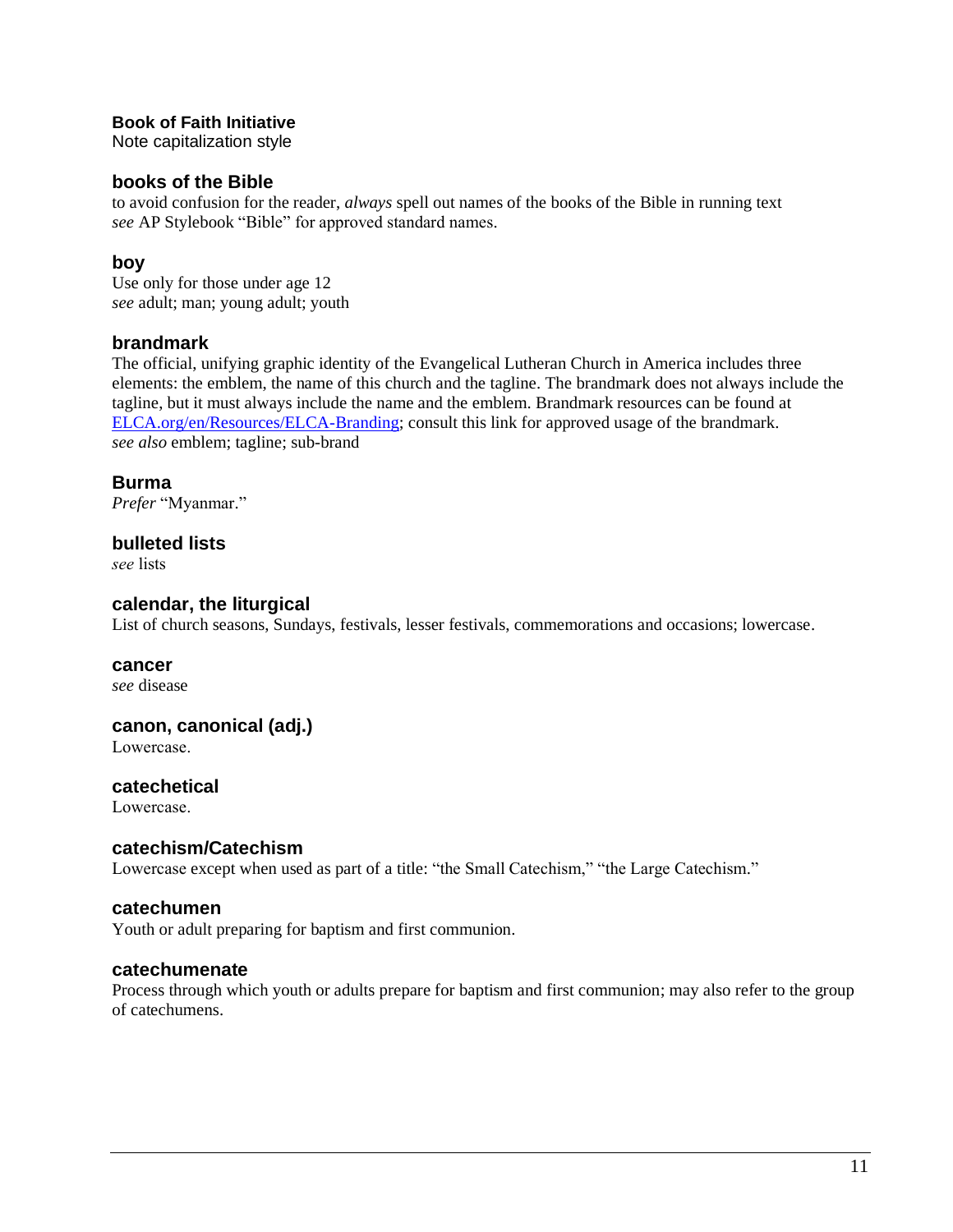## **catholic/Catholic**

Lowercase when referring to the universal church:

I believe in … the holy, catholic church.

Capitalize when it refers to a specific Catholic Church such as the "Roman Catholic Church"; or "Eastern Catholic Church."

## **Catholic Reformation**

*see* Counter-Reformation

## **C.E./B.C.E.**

*see* B.C./A.D.

## **centuries**

Reference to a particular century in a sentence should be lowercase and spelled out for numbers less than 10, for example, "the second century," "the 19th century." Reference should be hyphenated if used as an adjective: "20th-century music." *see also* dates; decades

## **chair**

May also use "convener," "presider," "moderator," "coordinator" or "leader." *Exception to* AP Stylebook: *do not use* "chairman" or "chairwoman."

## **chalice and paten**

*Prefer* "cup and plate" for simplicity or clarification.

## **Chanukah**

*Preferred* spelling is "Hanukkah."

## **chaplain**

On first reference, "Chaplain Randall Whitmore, U.S. Army" is acceptable; rank ought not to be used as a title, but if included, write: "Lt. Randall Whitmore, chaplain in the U.S. Army."

## **chapter**

In parentheses or notes, may use "chap. 2," "chaps. 2–4"; otherwise, write out in running text

## **Chicano**

*Avoid*; use "Latino" instead. *see* Latino

## **chosen people**

Lowercase.

#### **chrism**

Oil used for anointing at baptism.

## **Christ child**

Lowercase "child," but may be capitalized when used alone in referring to Jesus if the meaning is otherwise unclear.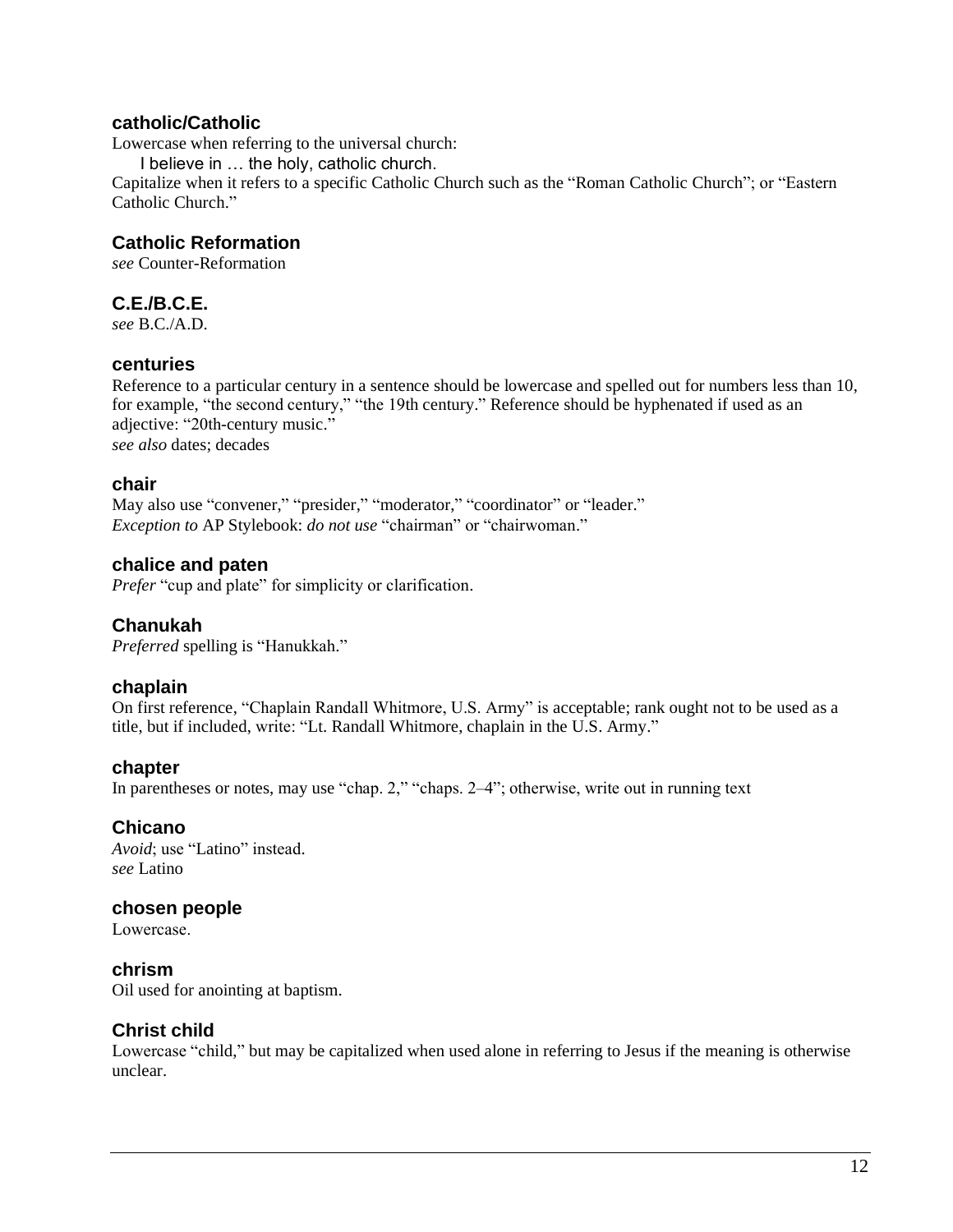**Christendom**  Capitalize.

**Christian**  Capitalize.

**Christian church**  *Note* that "church" is lowercase.

**Christianity**  Capitalize.

**Christlike**  Capitalize.

**Christmas cycle, the**  *Note* capitalization treatment.

**Christmas Day** 

Capitalize.

**Christmas Eve** 

Capitalize.

# **Christmas season, the**

*Note* capitalization treatment.

# **Christ the King**

Festival of the church year.

# **church/Church**

- Lowercase in instances such as "the early church," "the Lutheran church," "the church (building)," "church founders," "church school"
- *Do not use* "church" when you mean "congregation: Our congregation has many young members.  *not* "Our church has many young members."
- Capitalize only when referring to a specific church: "St. Matthew's Lutheran Church"; or to the corporate title of a church body: "Evangelical Lutheran Church in America," "Roman Catholic Church."
- In references to or as an alternative for "ELCA," use "this church"; usage of "our church" is also possible when used in a fundraising reference; *do not use* "the church."
- When referring to the catholic (universal) church, "church" should be lowercased unless quoting an original source.

s*ee also* catholic/Catholic

**church bodies** Lowercase.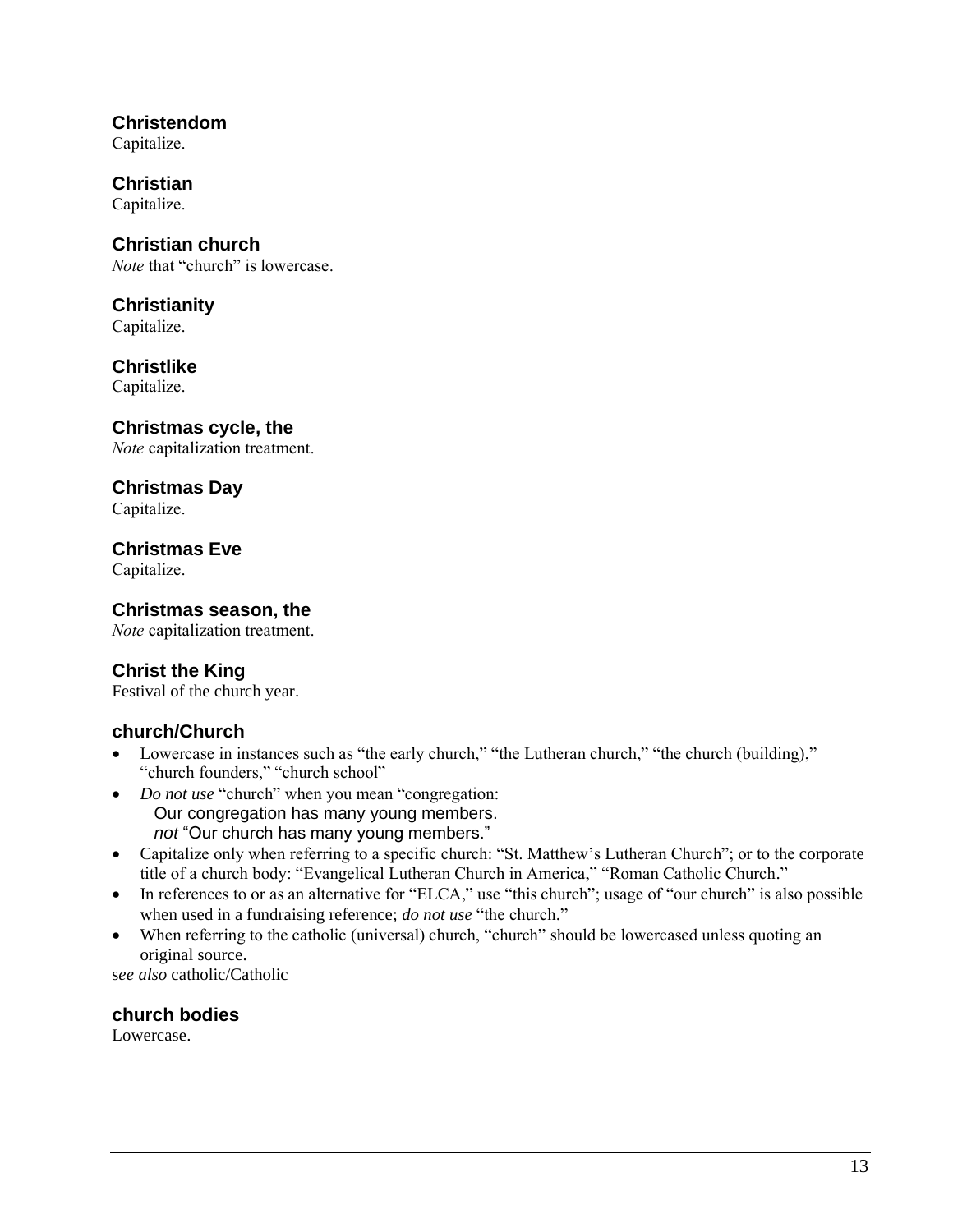## **Church Council**

Use in reference to the Church Council of the ELCA only; if the context clearly indicates that the ELCA Church Council is meant, lowercase "council" may be used upon subsequent references. *see also* Congregation Council; Synod Council

## **churchwide (adj.)**

*Always* use as an adjective modifying another word; *never* use as a noun standing alone; *never* use "nationwide" or "national" to reference the territory of the ELCA since the Bahamas and the Caribbean are not a part of the United States.

*see also* churchwide ministries, churchwide organization

## **Churchwide Assembly**

Capitalize when using the full title:

I attended the 2009 ELCA Churchwide Assembly.

A churchwide assembly happens every three years.

Lowercase when only "assembly" is used:

Important decisions were made by the 2011 Churchwide Assembly. During the assembly ….

## **churchwide ministries**

References the programs, ministries, resources, services and initiatives of the ELCA's churchwide expression; treated as a singular, collective noun; may be used instead of "churchwide organization" to shift the focus from administration to mission.

## **churchwide office**

*Do not use;* reference should be to "churchwide organization" or "churchwide ministries."

## **churchwide organization**

Lowercase; one of the three expressions of the Evangelical Lutheran Church in America; this is the correct terminology for reference to the national and global ministries administrative offices of this church:

I work for the churchwide organization. I work at the Lutheran Center.

*Do not use* "I work at churchwide" *or* "I work at the ELCA."

## **church year**

Lowercase.

## **city of David**

*Note* capitalization treatment.

## **civilized/uncivilized**

*Avoid*; use "traditional" or "cultural" instead, as in "traditional people," "cultural practices."

## **clergy**

As distinct from laity; use also "pastor," "members of the clergy," "ordained minister." *Avoid* "clergyman," "clergywoman," "clergyperson."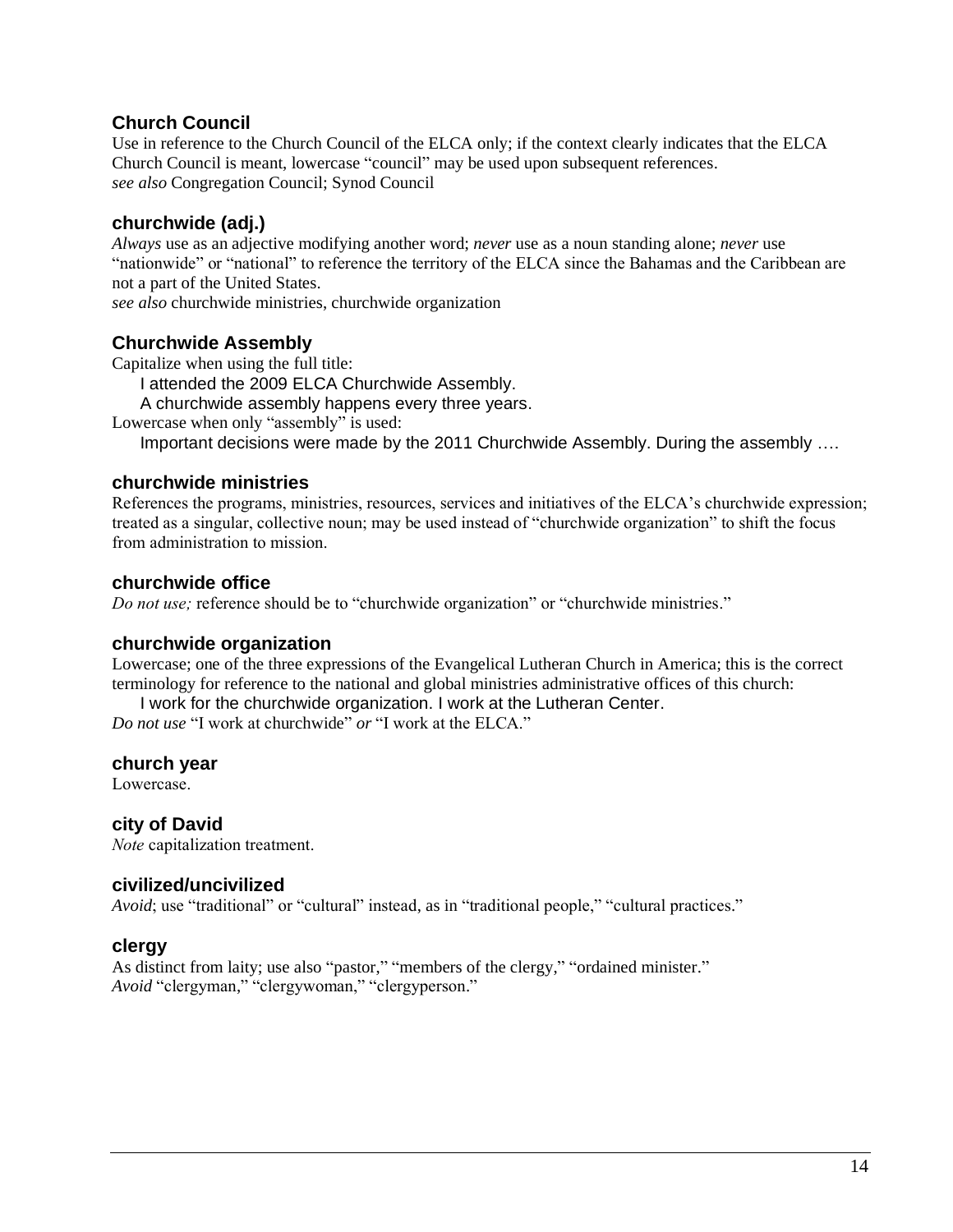## **clergy titles**

- In formal running text, on first reference, use "the Rev. Jane M. Doe" (*note* use of the person's full name).
- In more informal text, may use "Jane Doe, pastor of Trinity Lutheran Church."
- In correspondence use "The Rev. Jane M. Doe" in the address, and "Dear Pastor Doe" in the salutation.
- "Pr." is an acceptable abbreviation for "Pastor" in a list with names and titles.
- Lowercase "pastor" when used after the person's name:
- The Rev. Jane M. Doe, pastor of Trinity Lutheran Church, presided at worship Sunday.
- Former ELCA bishops are referred to as simply "the Rev. Jane Doe"; they are not bishops for life.
- *Never* use "the Rev. Dr." unless the doctorate is an earned degree.
- Using titles other than "pastor" for clergy of other denominations may be appropriate and preferred; consult with staff of Ecumenical and Inter-Religious Relations and Office of the Secretary if you have a question about the title of someone of another denomination

*see* AP Stylebook, "religious titles," for usage

*see also* bishop

#### **co-**

Hyphenate between this prefix and the word that follows when indicating occupation or status: "co-pastor," "co-signer"; otherwise, do not hyphenate "coequal," "coexist," "cooperate," "coordinate."

## **colon**

Capitalize the word following a colon only if it is a proper noun *or begins a complete sentence;* one space follows the colon; no space after the colon in a biblical citation. *see* AP Stylebook, "Punctuation"

#### **comma**

- With dates: in full dates, a comma follows the year: On Nov. 8, 1998, the Committee on the Rightful Place of Commas will meet. When only the month and year are listed, don't use a comma, as in "November 1998."
- With Junior, Senior, II, III: no comma is used between the surname and these designations: Benjamin V. Washington Jr., executive assistant to the bishop, met with us. Joseph J. Olson III, executive assistant to the bishop, was absent.
- With states and countries: a comma follows the name of a state in city-state or city in city-country references in text:

The meeting was held in Columbus, Ohio, at Trinity Lutheran Seminary.

They visited Geneva, Switzerland, while on their vacation in Europe.

*see also* AP Stylebook, "comma"

## **comma in a series**

*see* serial punctuation

## **commandment/Commandment(s)**

Lowercase when referring to any general commandment:

That commandment is hard to keep.

Capitalize when referring to the Ten Commandments as a whole or to a specific one: "the First Commandment" or "the Commandments."

## **Commandment, the Great**

As found in Matthew 22:37.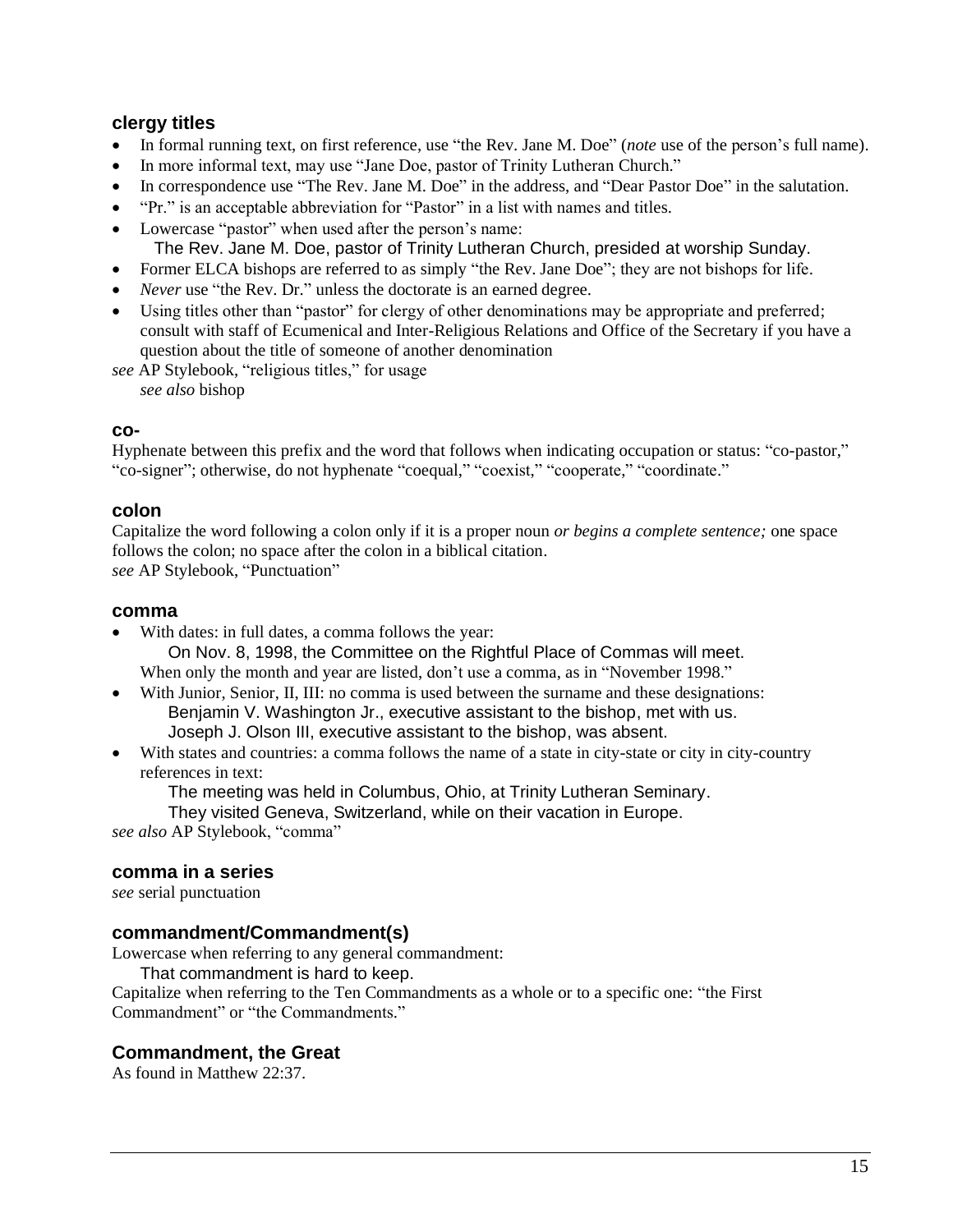## **Commission, the Great**

As found in Matthew 28:19-20 or Mark 16:15.

#### **communion/Communion**

Lowercase when used as a general term: "the communion of saints," "my first communion." Capitalize only when referring to the Christian sacrament of receiving the body and blood of Christ (usually includes a page citation for the rite being referenced: "Holy Communion," "Sacrament of Holy Communion").

#### **complement, compliment**

"Complement" refers to something that completes or perfects another thing:

A dessert plate is a nice complement to a formal place setting.

"Compliment" is an approving remark:

She paid me a nice compliment about my new suit.

#### **compline**

*see* night prayer

#### **compose, comprise**

"Compose" means "to put together or create" or "to be made up of": Mozart was known to compose as early as age 5.

The task force was composed of both clergy and lay people.

"Comprise" means "to include":

Before he died at 35, Mozart's compositions would comprise over 40 symphonies.

## **confession/Confession**

Lowercase any creedal usage: "confessions of faith." Capitalize when used as a short form for a specific document: "the Augsburg Confession," "the Westminster Confession" or "Lutheran Confessions. Also capitalize when used as a title in a liturgical setting: "Confession and Forgiveness."

## **confirmation**

Confirmation is the program that leads to Affirmation of Baptism; lowercase when used as a general term: I am in my second year of confirmation class.

*see also* Affirmation of Baptism

#### **congregation**

One of the three expressions of the Evangelical Lutheran Church in America; *do not* refer to a "local congregation" as this is redundant.

*Note* references to "congregations of the ELCA" includes new mission starts.

## **congregation-based organizing/congregation-based community organizing**

Hyphenate; "faith-based community organizing" is also acceptable.

## **Congregation Council**

Capitalize when using as the complete, specific reference to this body; this is the correct name for the governing bodies of ELCA congregations, according to the ELCA constitution. May be lowercase when reference is a generic one for councils in congregations.

*Do not use* "church council" or "Congregational Council."

#### **consecration**

Lowercase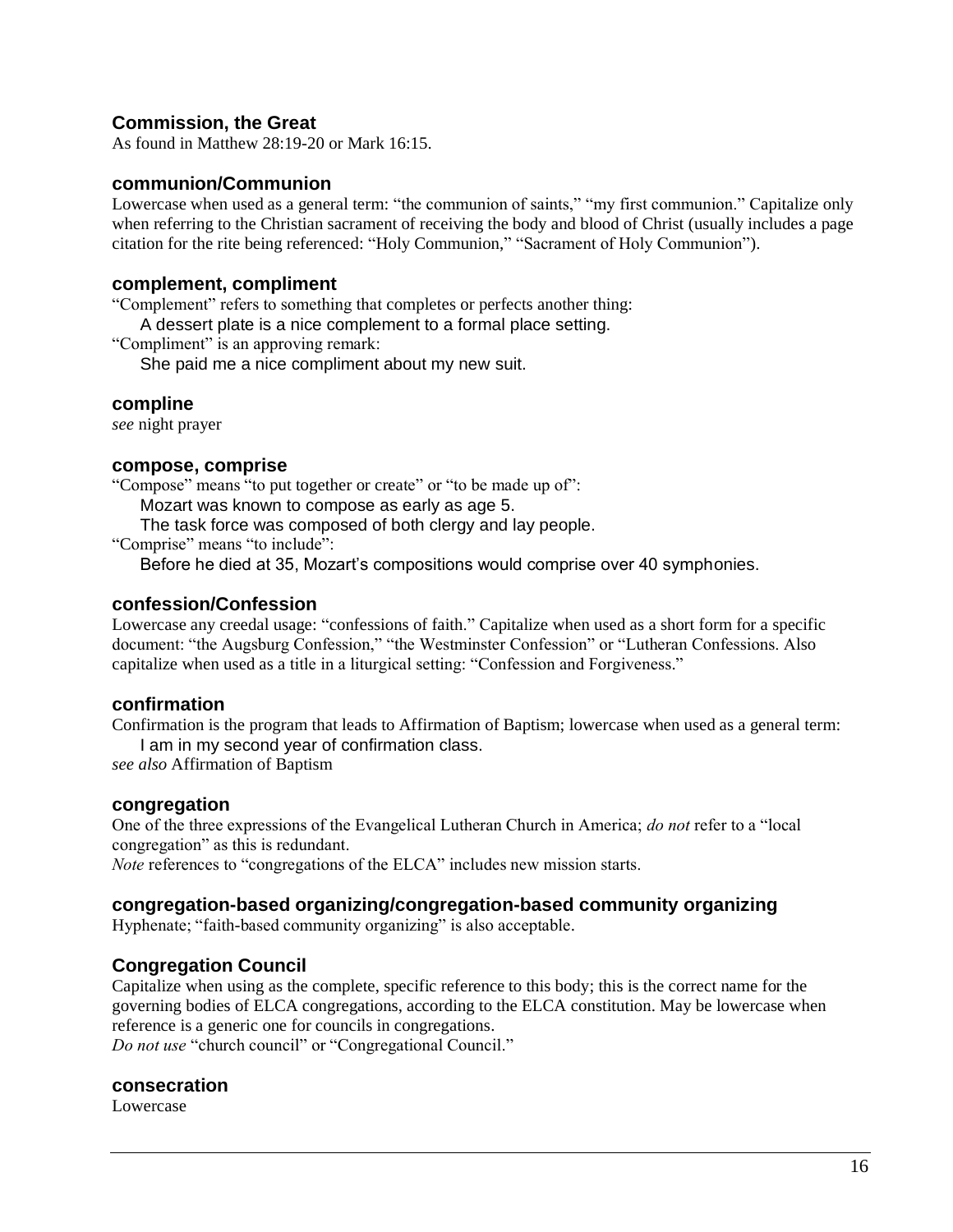#### **contractions**

*Avoid* the use of contractions in *official* documents of this church.

#### **copyright**

The ELCA (not the unit) holds the copyright to any work produced by churchwide staff in the line of their job responsibilities; separately incorporated ministries of the ELCA may hold the copyright in their name:

Copyright © 20XX Evangelical Lutheran Church in America.

Copyright © 20XX Women of the Evangelical Lutheran Church in America.

#### **council**

Capitalize when referencing "Church Council" of the ELCA; lowercase when referring to it subsequently: "the council." Follow a similar pattern for "Synod Council" and "Congregation Council."

#### **Counter-Reformation**

Reform movement in the Roman Catholic Church following the Protestant Reformation; also called the Catholic Reformation.

#### **courtesy titles (Mr., Mrs., Ms.)**

Be consistent; either use courtesy titles for everyone or do not use at all; use "Mrs." only if requested; *prefer* "Ms." for all women.

#### **covenant/Covenant**

*Prefer* "books of the Old Testament." Lowercase when used as a theological concept: "Mosaic covenant," but capitalize as a synonym for books of the Old Testament: "Old Covenant."

#### **creation**

Lowercase.

#### **creator/Creator**

Capitalize when used as a synonym for God or part of a title in direct address: "our Creator"; otherwise lowercase: "God, creator of the universe."

#### **credit lines, copyright language**

*see* Appendix 1 for appropriate credit lines to use when citing common resources

#### **creed/Creed**

Capitalize only when used as part of a title: "the Apostles' Creed," "the Nicene or Athanasian Creeds" or when the meaning is otherwise unclear. Lowercase when referring to any generic creed:

"Do unto others …" has become his creed.

#### **cross**

Lowercase.

**Crucified, the** 

*Note* capitalization treatment.

# **Crucified One**

Capitalize.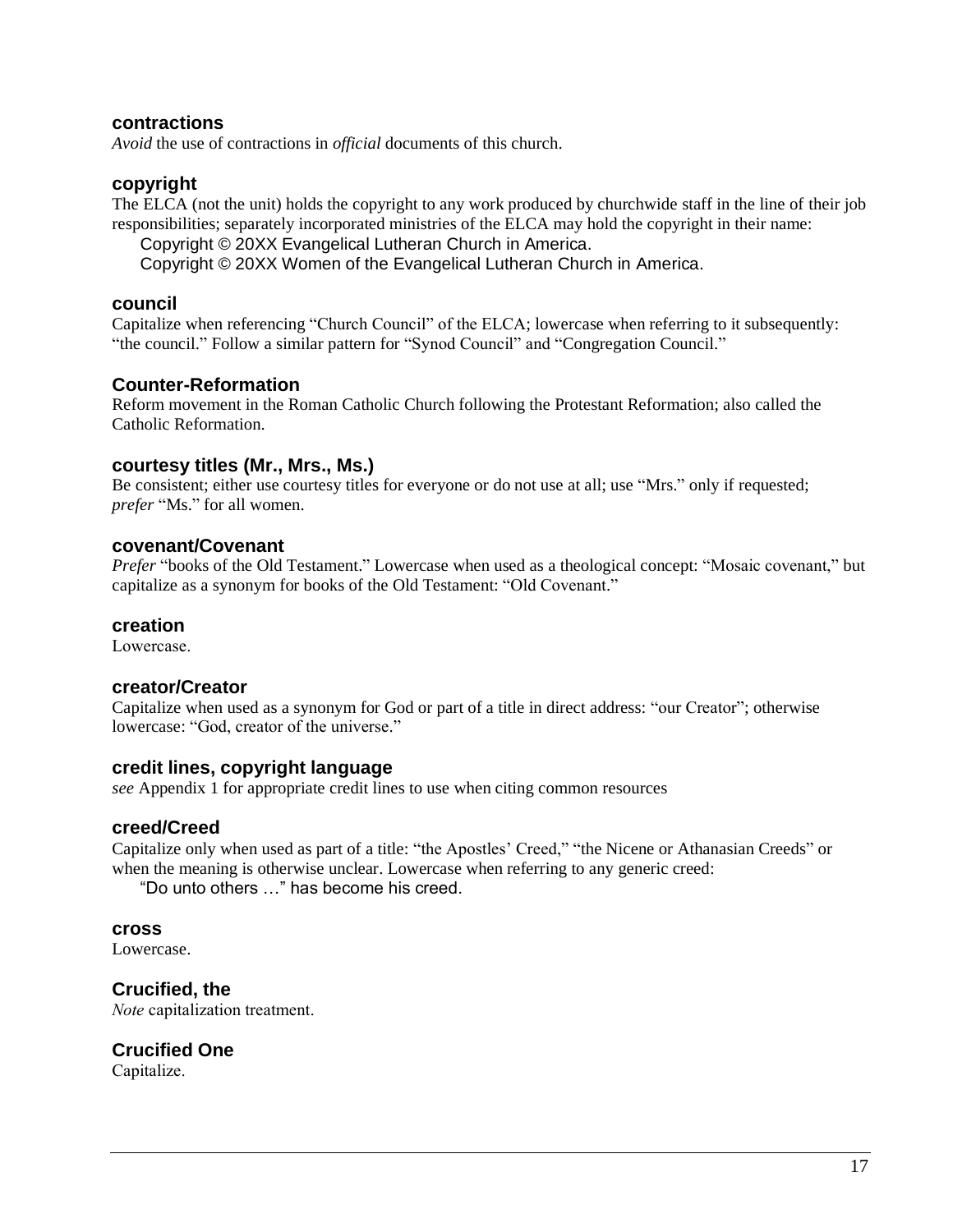## **crucifixion**

Lowercase is *preferred*; capitalize only when the context does not make understanding clear.

## **crusades/Crusades**

Capitalize when referring to the Crusades of the Middle Ages; lowercase elsewhere.

## **dash**

*The following is a summary of the "dash" entry from* AP Stylebook, *placed here for easy reference;* AP Stylebook uses only one type of dash, the em dash; it is used in the following circumstances:

- Abrupt change in thought or an emphatic pause.
- Attribution at the end of a quotation, followed by the author's name.

*Note:* a space both precedes and follows the dash; *exception* an en (–) or em (–) dash is used in some biblical citations which encompass more than one chapter.

*see* biblical references.

## **dates**

- *Always* use figures without the ending -st, -nd, -rd, or -th: "Jan. 1, 2009," *not* "Jan. 1<sup>st</sup>, 2009."
- When the month and year are used alone, spell out the month and do not separate with a comma: "November 1998."
- When using a full date (month, date, year), or just month and date, abbreviate the months Jan., Feb., Aug., Sept., Oct., Nov., Dec.: "Nov. 2, 1998," but "July 4, 2011"; and "Nov. 2" but "July 4."
- When using a full date (month, date, year) in the middle of a sentence, a comma follows the year: "We will meet Nov. 2, 1998, at the hall."
- When using inclusive dates, may drop the century in the second reference: "1920-25," "2009-10."
- When using inclusive dates with B.C. and A.D., use full year: "330-300 B.C.," "A.D. 1900-1905." *note*: B.C. follows the date; A.D. precedes it.

*see also* centuries; decades

# **DAYLE**

Definitely-abled Youth Leadership Event or DAYLE is no longer used. The new name is the tAble. *see* ELCA Youth Gathering

## **Day of Atonement**

*Note* capitalization treatment.

## **day of judgment**

Capitalize only when the meaning is otherwise unclear, or when it means the same as the Day of the Lord.

## **Day of the Lord**

*Note* capitalization treatment.

## **Deacon/deaconess**

Any minister on the Roster of Word and Service, with the exception of a member of the Deaconess Community, is to be referred to as a "deacon," regardless of gender. The title of address is "Deacon." A member of the Deaconess Community is referred to in text as a "deaconess." *Only* members of the Deaconess Community may be referred to with the feminine form. The title of address for a deaconess is "Sister," and never "Deaconess." *(Updated March 2021.)*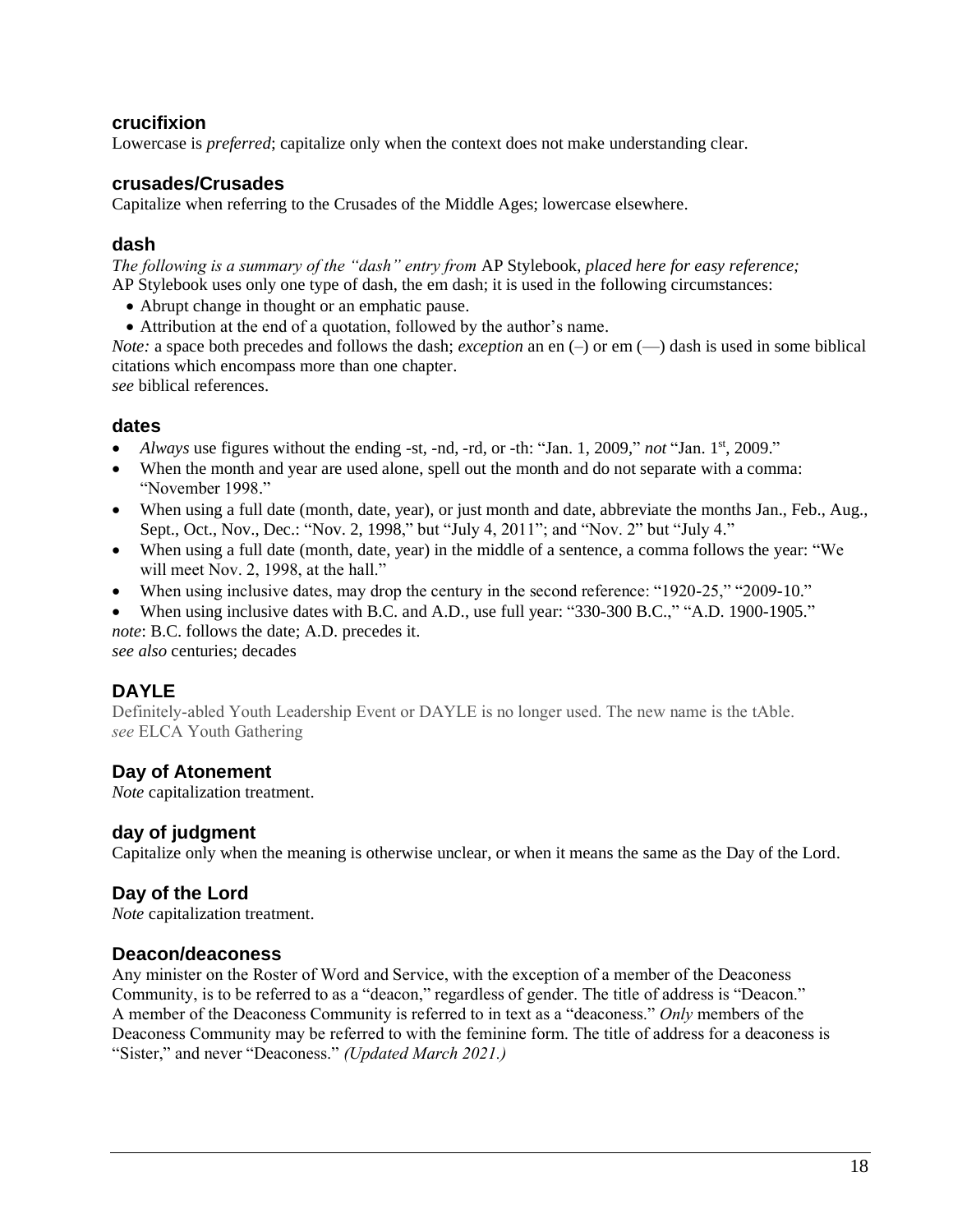## **Dead Sea Scrolls**

Qumran literature.

## **deaf/Deaf**

Use "people who are deaf," "hearing impaired," "deaf people"; *do not use* "the deaf" or "hard of hearing"; "Deaf" is capitalized when referring to a culture of people; *note* that the same practice for capitalization *does not* hold for "blind."

s*ee also* disability

## **decades**

Use Arabic figures to indicate decades of history; use apostrophes to indicate numerals that are left out: She composed during the '80s and '90s.

*see also* centuries; dates

## **decimals**

For amounts less than 1, use the numeral zero before the decimal point: "0.3."

#### **delegate**

Use only when referring to Women of the ELCA Triennial Convention; use "voting member" in the context of a churchwide or synod assembly.

## **Deutero-Isaiah**

Capitalize and hyphenate if used. *Prefer* "2 Isaiah."

## **developing nation**

*Do not use; see* Third World nation.

## **devil**

Lowercase.

## **diaconal minister (do not use)**

Title for associates in ministry, diaconal ministers and deaconesses is now "*deacon*." *see* deacon

## **"diakonia"**

*Avoid* usage in public documents; Greek word describing the concept of unconditional service to the neighbor in need; leads inevitably to social change that restores, reforms and transforms.

*Note:* it is *not* placed in quotation marks when used in reference to the team within the Global Mission unit.

## **dialogue/Dialogue**

Lowercase when referencing, in a liturgy, the brief phrases or sentences used responsively between leader and assembly; especially, the three-part dialogue that begins the Great Thanksgiving:

The Lord be with you. **And also with you.** Lift up your hearts. **We lift them to the Lord.** Let us give thanks to the Lord our God. **It is right to give our thanks and praise.** *see also* Great Thanksgiving, the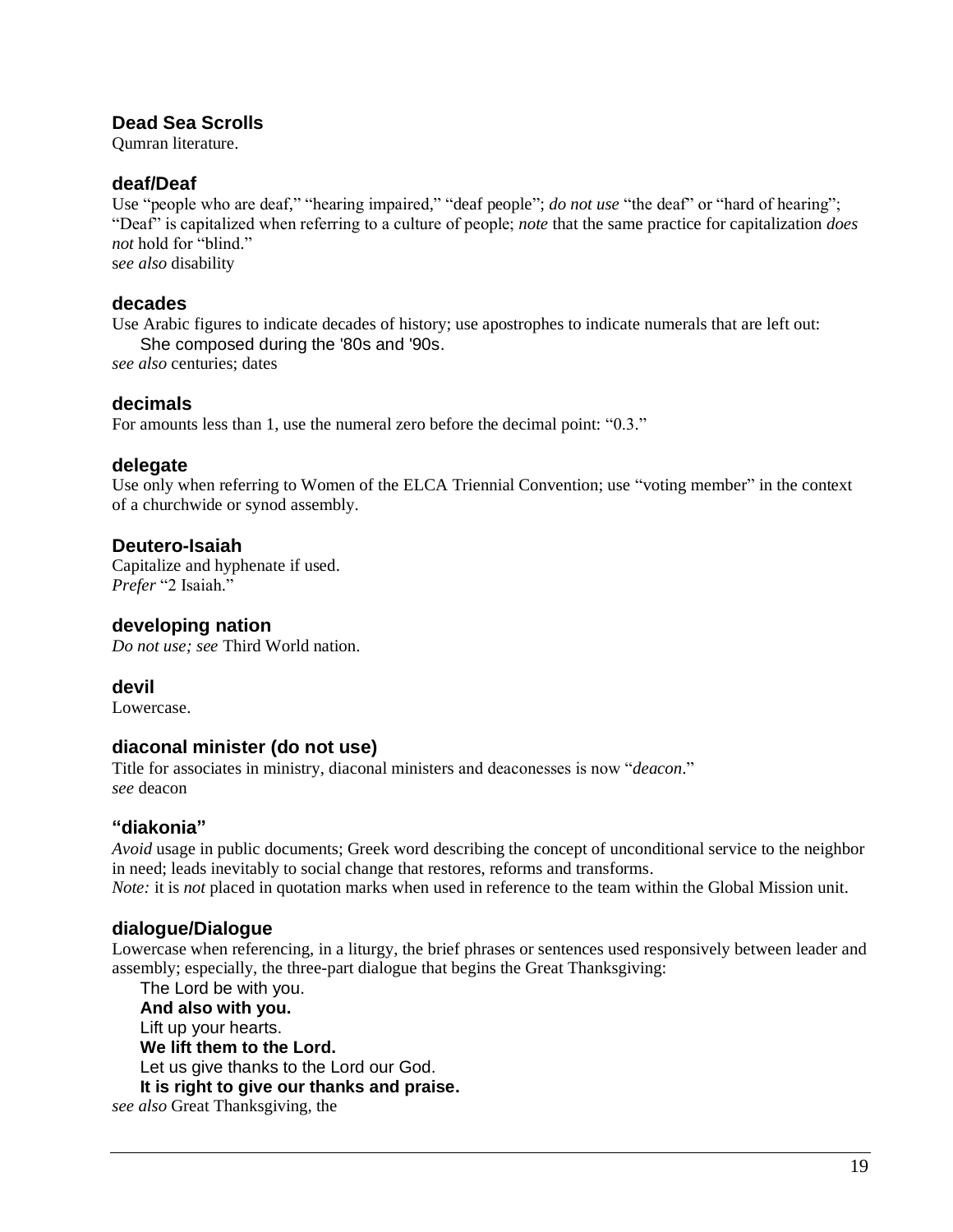May be capitalized if used as part of a proper noun:

He participated in the Lutheran-Catholic Dialogue.

#### **diaspora/Diaspora**

Capitalize only when referring to the dispersion of the Jews after the Babylonian exile or in a title.

## **different from**

Use instead of "different than."

## **disability**

General term for a permanent or semipermanent condition that may interfere with a person's capability to do something independently. All references should reflect that the person is more important than the condition. Refer to "people with disabilities" *not* "the disabled"; refer to the specific condition whenever possible: "people who are deaf," *not* "the deaf"; "people who are blind," *not* "the blind."

#### **disciples, the**

Lowercase "the 12 disciples"; but capitalize "the Twelve." *see also* apostle

## **Disaster Appeal**

*Do not use; use instead* "Lutheran Disaster Response" *see also* Appendix 2 for Lutheran Disaster Response and ELCA World Hunger Style Sheet

#### **disaster relief**

*Do not use; use instead* "Lutheran Disaster Response." *see also* Appendix 2 for Lutheran Disaster Response and ELCA World Hunger Style Sheet

#### **disease**

Refer to "people with cancer" or "people living with cancer," "people living with Alzheimer's disease." *Do not use* "victim." All references should reflect that the person is more important than the condition.

#### **divine/Divine**

Capitalize when used as a synonym for God: "the Divine"; but lowercase otherwise: "divine grace."

## **Down syndrome**

*Not* Down's syndrome.

#### **down, up (travel)**

*see* up and down (travel)

## **doxology/Doxology**

An ascription of praise to the Trinity; capitalize only when used as a title of a particular piece of music: "Common Doxology."

#### **each other, one another**

If referring to only two people: They look at each other. If more than two people: They look at one another. Use either one for an indefinite number: We will help each other.

We will help one another.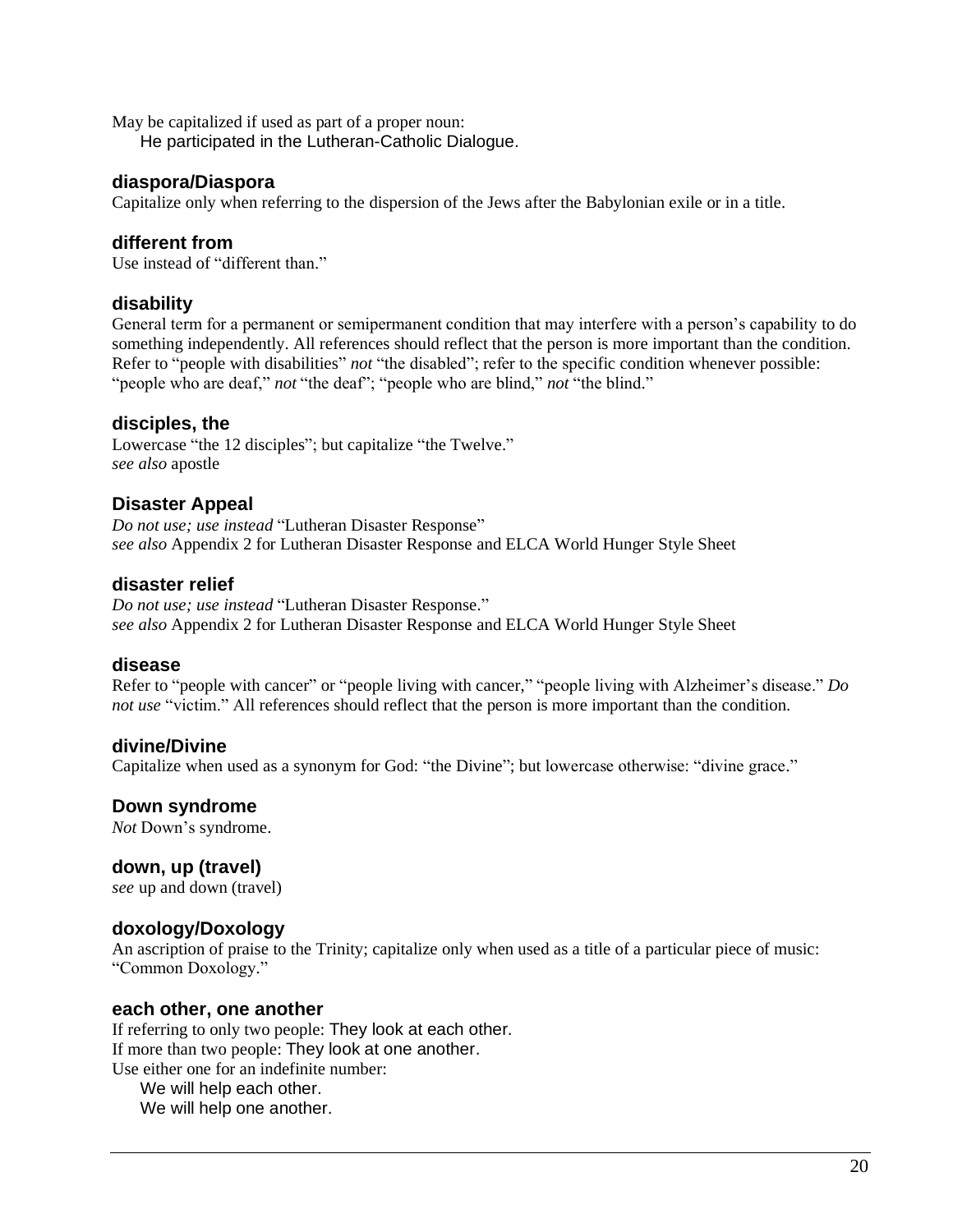## **e-Advocacy Network**

Network of people within the ELCA whose purpose is to empower members to advocate for peace, justice and care of creation; *note* capitalization treatment.

## **Easter cycle, the**

*Note* capitalization treatment.

## **Easter Day**

Capitalize.

## **Easter Vigil**

Holy Saturday night celebration of the resurrection; first celebration of Easter.

#### **e-binder**

*Note* lowercase; the electronic device used in ELCA churchwide assemblies for the meeting materials

## **e-book**

#### **effect**

*see* affect/effect

## **e.g.,**

*Note* punctuation; *always* followed by a comma. Latin for "exempli gratia," means "for the sake of an example"; often the phrase beginning with e.g., is put in parentheses.

We visited several important buildings while in Washington, D.C., (e.g., the Lincoln Memorial and the Capitol).

often confused with i.e., *see* i.e.

# **ELCA**

*see* Evangelical Lutheran Church in America

## **ELCA Board of Pensions** *(do not use)*

Portico Benefit Services now administers pension and other benefit programs of the ELCA, including the benefit plans that continue from the ELCA predecessor churches.

## **ELCA Campus Ministry**

Singular, *not* "... Ministries," for the name of the program. But the ministries on campuses may be referred to as "campus ministries," using lowercase and plural form.

## **ELCA Disaster Response**

*Do not use; see* Lutheran Disaster Response *see also* Appendix 2 for Lutheran Disaster Response and ELCA World Hunger Style Sheet

## **ELCA Fund for Leaders**

Scholarship program that supports students attending ELCA seminaries (elca.org/fundforleaders).

#### **ELCA Future Directions 2025**

*Not* "Strategic Directions"; [elca.org/future.](http://elca.org/future)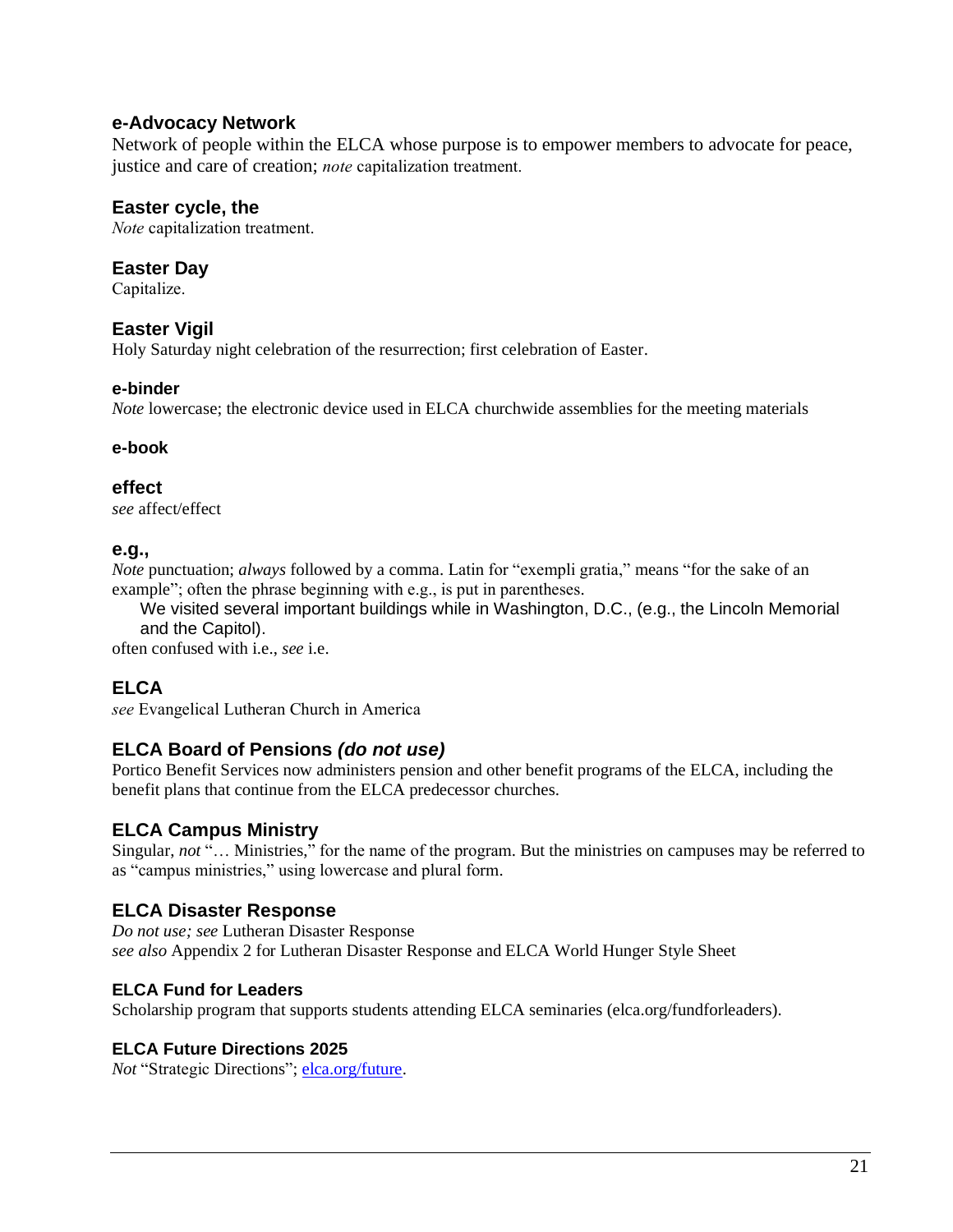## **ELCA Foundation**

[elca.org/foundation](http://elca.org/foundation)

#### **ELCA Global Church Sponsorship**

Components include Missionaries, Young Adults in Global Mission, ELCA, International Women Leaders and Global Ministries.

#### **ELCA Good Gifts**

*Do not* refer to the program as simply "Good Gifts" as that is a trademark registered with a different organization; lowercase "catalog" when referring to the ELCA Good Gifts catalog resource.

#### **ELCA Malaria Campaign**

Countries involved in the campaign include: Angola, Central African Republic, Ethiopia, Liberia, Malawi, Mozambique, Nigeria, South Sudan, Tanzania, Uganda, Zambia, Zimbabwe.

#### **ELCA Missionaries**

Note capitalization to be used when the context is the list of components of ELCA Global Church Sponsorship.

## **ELCA.org**

Official website of the ELCA.

*Note* capitalization treatment; use "@elca.org" for email addresses, but "ELCA.org" (underscore if your software does not do so automatically).

No need to add "www" or underscore when URL stands alone or is not in running copy.

## **ELCA Outdoor Ministry**

*Do not use* for the name of the program, which is now Lutheran Outdoor Ministries and is not a program of the ELCA. The camps, retreats and conference centers may be referred to as "outdoor ministries" using lowercase and plural form.

## **ELCA World Hunger and Disaster Appeal**

*Do not use in external resource contexts*; *only acceptable use is for internal communication*, when referring in a broad sense to the fundraising arm or staff that includes both ELCA World Hunger and ELCA Disaster Response.

*see also* Appendix 2 for Lutheran Disaster Response and ELCA World Hunger Style Sheet

## **ELCA Youth Gathering**

May use "the Gathering" (capitalized) on subsequent reference. *Do not use* "National Gathering" or "Youth Gathering."

Gathering pre-events include the Multicultural Youth Leadership Event or MYLE and the tAble (formerly the Definitely-abled Youth Leadership Event or DAYLE).

## **ELCA Youth Ministry**

Singular, *not* "… Ministries" for the name of the program; lowercase if referring to "youth ministry" in other contexts.

#### **elderly**

*Prefer* "older adult"; use the word "elderly" sparingly; usage may be appropriate in generic phrases that do not refer to specific individuals: "a home for the elderly," "elder hostel," "elder care"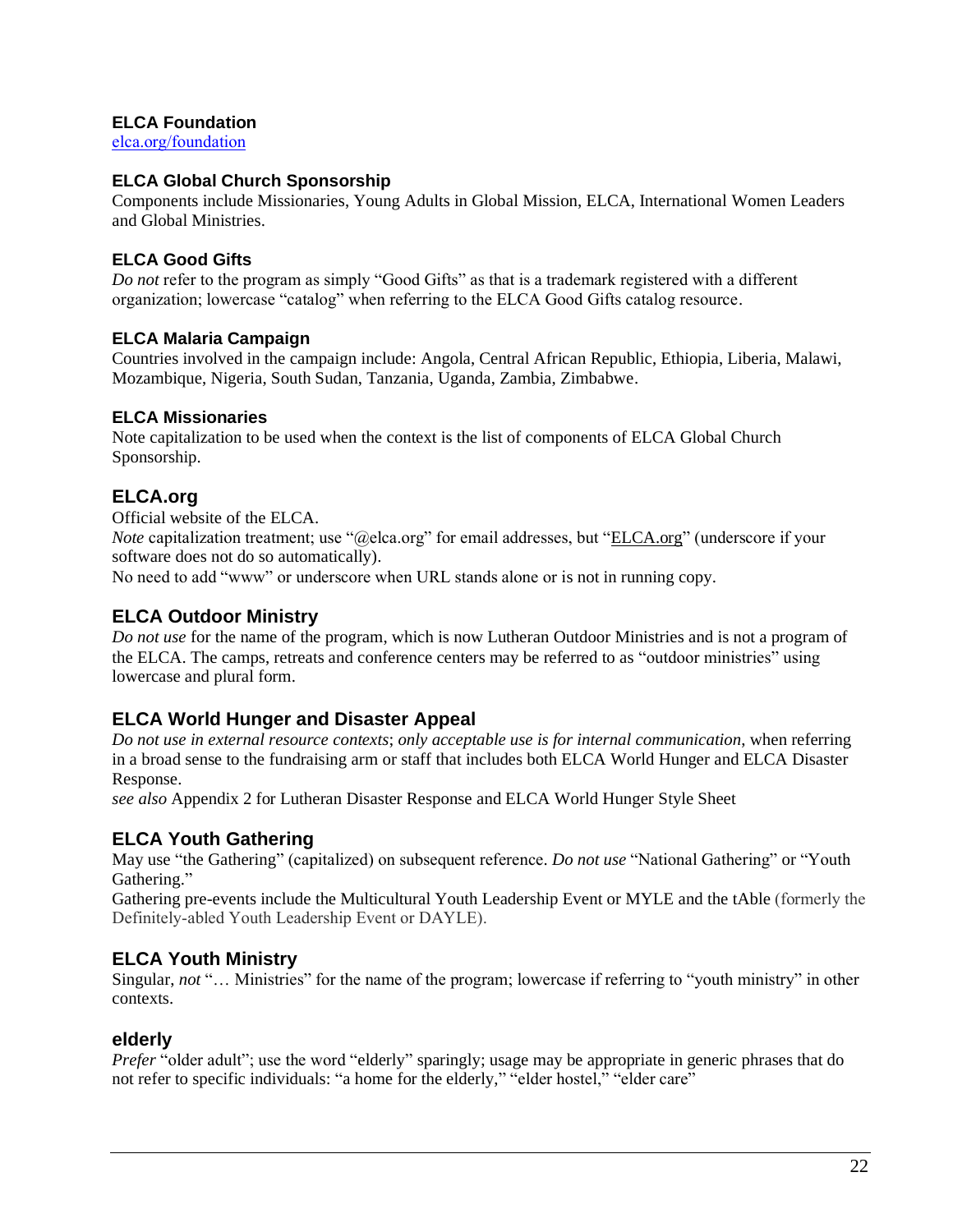## **ellipsis**

Three dots used to indicate, in quoted copy, that some material was purposely left out.

- In general, treat an ellipsis as a three-letter word, constructed with *three periods and two spaces:* "Therefore we are to … gladly act according to his commandments."
- If the quoted material before the ellipsis makes a complete sentence, place a period at the end of that text before the space and the ellipsis:
	- "I am the Lord your God. … I the Lord your God am a jealous God."
- If the quoted material before the ellipsis does not make a complete sentence, retain any punctuation that follow the last word before the material being left out:

"Our Father in heaven, … now and forever. Amen."

## **email**

*Do not* hyphenate; capitalize only if it occurs at the beginning of a sentence.

- For email addresses, use roman type, not italic in all instances.
- Email addresses are not case sensitive; use lowercase for all letters.
- When the email address breaks at the end of a line of copy, do not add any punctuation, such as a hyphen, lest that mark be taken as part of the address:

I check this email box daily (sam.doe @yahoo.com), so please use that address.

• *Always use* ending punctuation if address falls at the end of a sentence:

Please contact me at this email address: samantha\_doe@yahoo.com.

Do not add a space between the email address and the ending punctuation.

## **emblem**

Part of the brandmark of the ELCA; graphic representation of the ELCA mission statement (Marked with the cross of Christ forever, we are claimed, gathered and sent for the sake of the world.) by means of a four-colorquadrant orb with a black cross dividing the quadrants. *see also* brandmark

## **Emmanuel**

Translates from Hebrew as "God with us"; may be used instead of "Immanuel."

## **en and em dashes**

*see* dash

## **end time(s)**

Lowercase.

## **e-newsletter**

An electronic communication sent to a specific audience on a regular basis (e.g., daily, weekly, monthly); title of the e-newsletter should be set in roman without quotation marks; punctuation and capitalization to vary according to style of the communication.

## **ensure, insure**

"Ensure" is to make certain or guarantee; "insure" is to protect with insurance.

## **entitled**

To enable to seek or claim something: She is entitled to her opinion. *Do not use* in relation to a title; use "titled" instead: The book was titled "Curious George."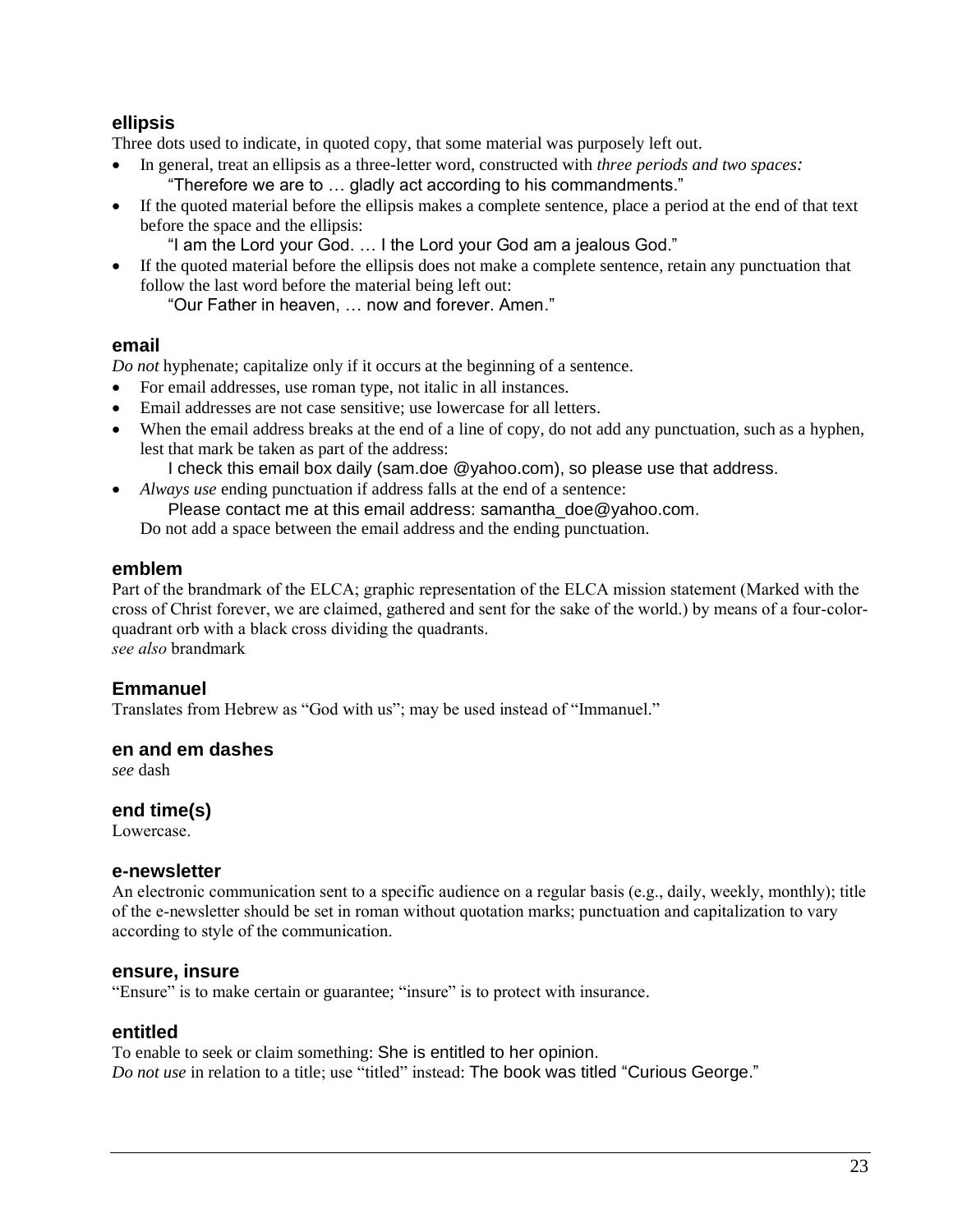## **epiphany/Epiphany**

Capitalize when referring to the festival on Jan. 6: "the Epiphany of Our Lord," "Epiphany season," "time after Epiphany"; but

The travelers on the road to Emmaus experienced an epiphany when Christ revealed himself to them.

# **Episcopal Church, The**

A full communion partner with the Evangelical Lutheran Church in America; *note* that "The" is part of the incorporated name and must be capitalized.

## **Episcopal (adj.)/Episcopalian (n.)**

Capitalize unless referring in general to a body governed by bishops.

She is an Episcopal priest. (adj.)

Joseph is an Episcopalian. (n.)

But: The episcopal gathering met in closed session.

## **epistle/Epistle**

Lowercase for general usage as in: "the epistle," "this epistle," "Paul's epistles"; but capitalize when referring to the title of a book or a specific section: "the Epistle to the Romans," "the Epistles." In liturgical reference, use "second reading."

## **eschaton**

The end times; last days.

## **Eskimo**

*Do not use. see* Alaska Native

## **eternal Father**

*Note* capitalization treatment.

## **etc.**

*Avoid* usage if it is possible to be more specific.

## **eternal Lord**

*Note* capitalization treatment.

## **ethnic, national and racial group references**

- *Avoid* using the term "minority" when referring to ethnic, national or racial groups.
- Usage of the cultural-ethnic background of people is preferred rather than reference to categories of color. This affirms the rich ethnic traditions from which people have come rather than simply indicating skin color or a perceived skin color.
- Take care when using terms that identify people by their skin color, ethnicity or nation of origin. Each group of people has its own history, culture and heritage. Because members of some ethnic groups use different terms when referring to themselves, if possible ask them how they would like to be identified.

*see* individual racial group entries for guidelines

- The ELCA Ethnic Specific Ministry areas, their mission strategies and related associations are:
	- African Descent (African American, Afro Caribbean, African National)
	- American Indian and Alaska Native
	- Arab and Middle Eastern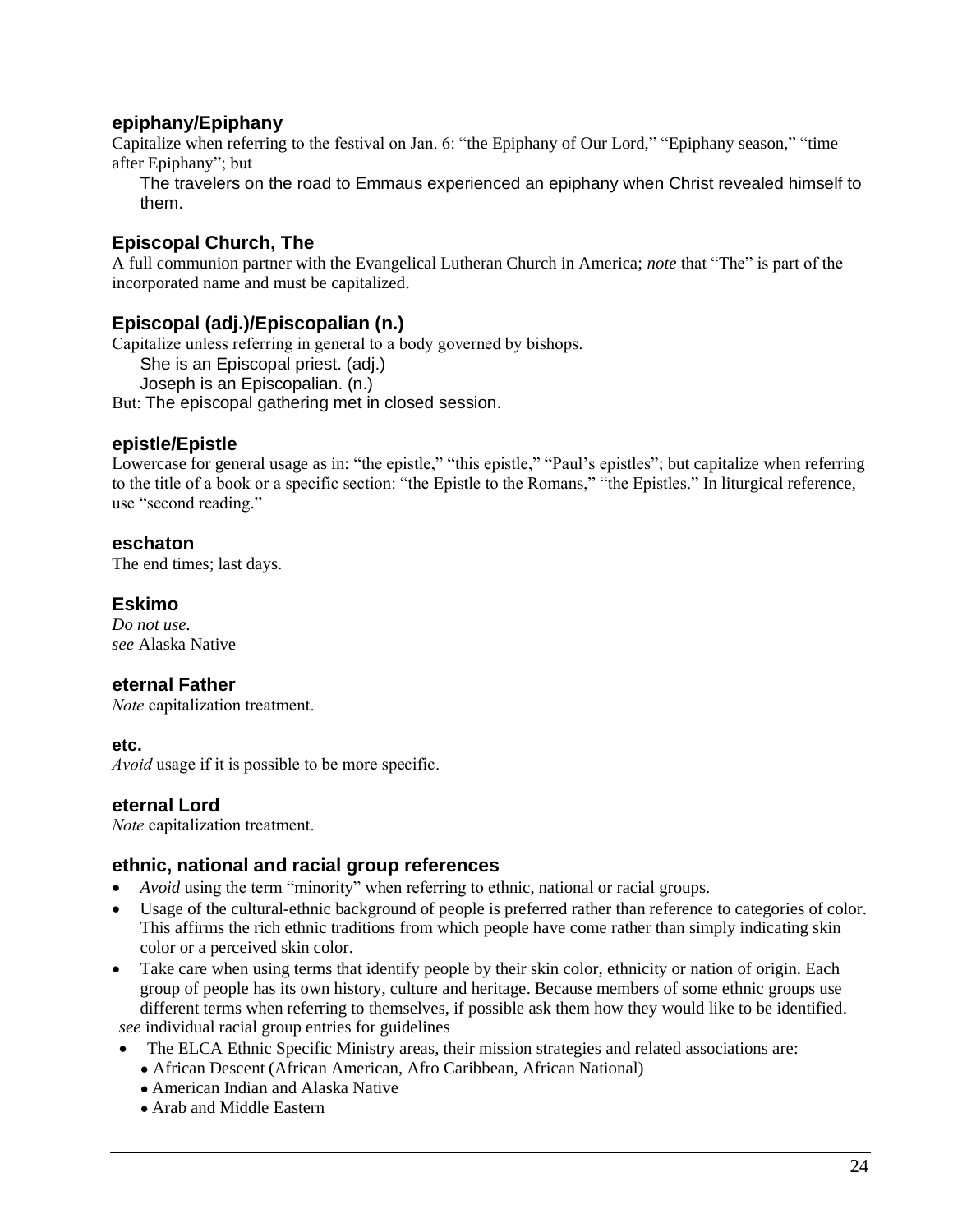- Asian and Pacific Islander
- European
- $\bullet$  Latino
- Cross Cultural Conversations

## **eucharist/Eucharist**

The celebration of the word of God and the meal of bread and wine; capitalize only when referring to the title of the specific rite in a publication, often accompanied by a source citation; "communion" or "Holy Communion" is often *preferred.*

## **eucharistic**

Lowercase.

## **evangelical/Evangelical**

Lowercase is *preferred;* capitalize when it refers to a specific group or party.

## **Evangelical Lutheran Church in America**

The largest Lutheran denomination in the United States; organized in three expressions: congregations, synods and the churchwide organization. Also the only Lutheran denomination in the United States that is a part of The Lutheran World Federation. The acronym (ELCA) may be used after first reference; this acronym is the primary acronym in all related documents and is the only one generally allowed. *see also* acronyms; churchwide organization; congregation; synod

## **Evangelical Lutheran Church in Jordan and the Holy Land**

Acronym is ELCJHL and is acceptable only if reference is used more than twice in the document; work around if possible to avoid the acronym.

## *Evangelical Lutheran Worship*

*Note* title style; do not preface with the article "the":

We are exploring *Evangelical Lutheran Worship* in adult education class.

Acronym (*ELW*) is permissible, especially when it precedes hymn numbers in publications that contain lists of hymns or refer to both liturgical pages and hymn numbers, such as:

ELW 347 ELW, p. 252 ELW #347

## **evangelist**

Lowercase when referring to a writer of a Gospel: "the evangelist Mark"; but capitalize in the title of a festival: "Mark, Evangelist."

## **evening prayer/Evening Prayer**

*Preferred* term for "vespers"; capitalize only when referring to the title for the specific service, especially if followed by page number or book title.

## **everyone, every one**

*see* anyone, any one; everyone, every one; someone, some one

## **exile, the**

Capitalize only when the meaning is otherwise unclear.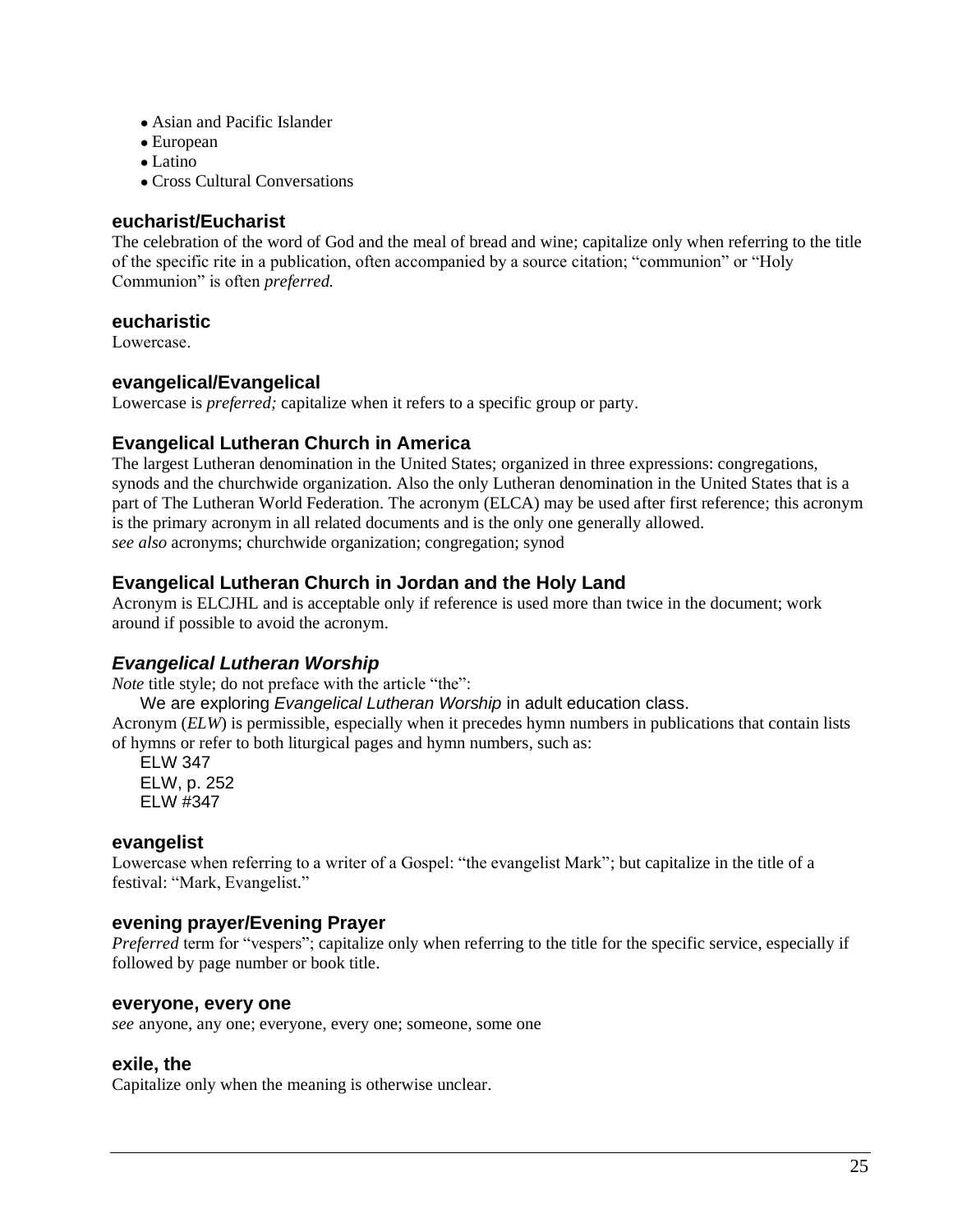#### **exodus, the**

Capitalize only when referring to the book of Exodus or when the meaning is otherwise unclear.

#### **fair trade**

Lowercase. Hyphenate only when used as a combined adjective: "fair-trade coffee."

## **faith-based community organizing**

Hyphenate. "Congregation-based organizing" or "congregation-based community organizing" are also permissible.

## **fall, the**

Capitalize only when the meaning is otherwise unclear.

#### **fall from grace**

Lowercase.

#### **farther, further**

"Farther" describes greater physical distance: He was farther along the woodland trail than I. "Further" refers to time or greater degree:

Further research will need to be done.

#### **Father**

Capitalize when it refers to the first person of the Trinity.

## **Father's Day**

Capitalize and use apostrophe appropriately.

#### **feast day**

General term for festivals, lesser festivals or commemorations; lowercase. But uppercase feast in liturgical contexts: Feast of the Nativity of Our Lord

#### **festival**

Generally lowercase: "festival of Transfiguration."

#### **fewer, less**

"Fewer" applies to countable items: "fewer people," "fewer products." "Less" applies to bulk or mass measurements or abstract concepts: "less grain," "less heat," "less happiness."

## **final judgment**

Lowercase. *Note* British spelling has a second "e" ("judgement").

## **first fruits**

Lowercase.

#### **flier, Flyer**

"Flier" is an airline pilot or a printed circular. Use capitalized "Flyer" only as part of a proper name for some train and bus lines: Amtrak's Philadelphia Flyer leaves Chicago at noon daily.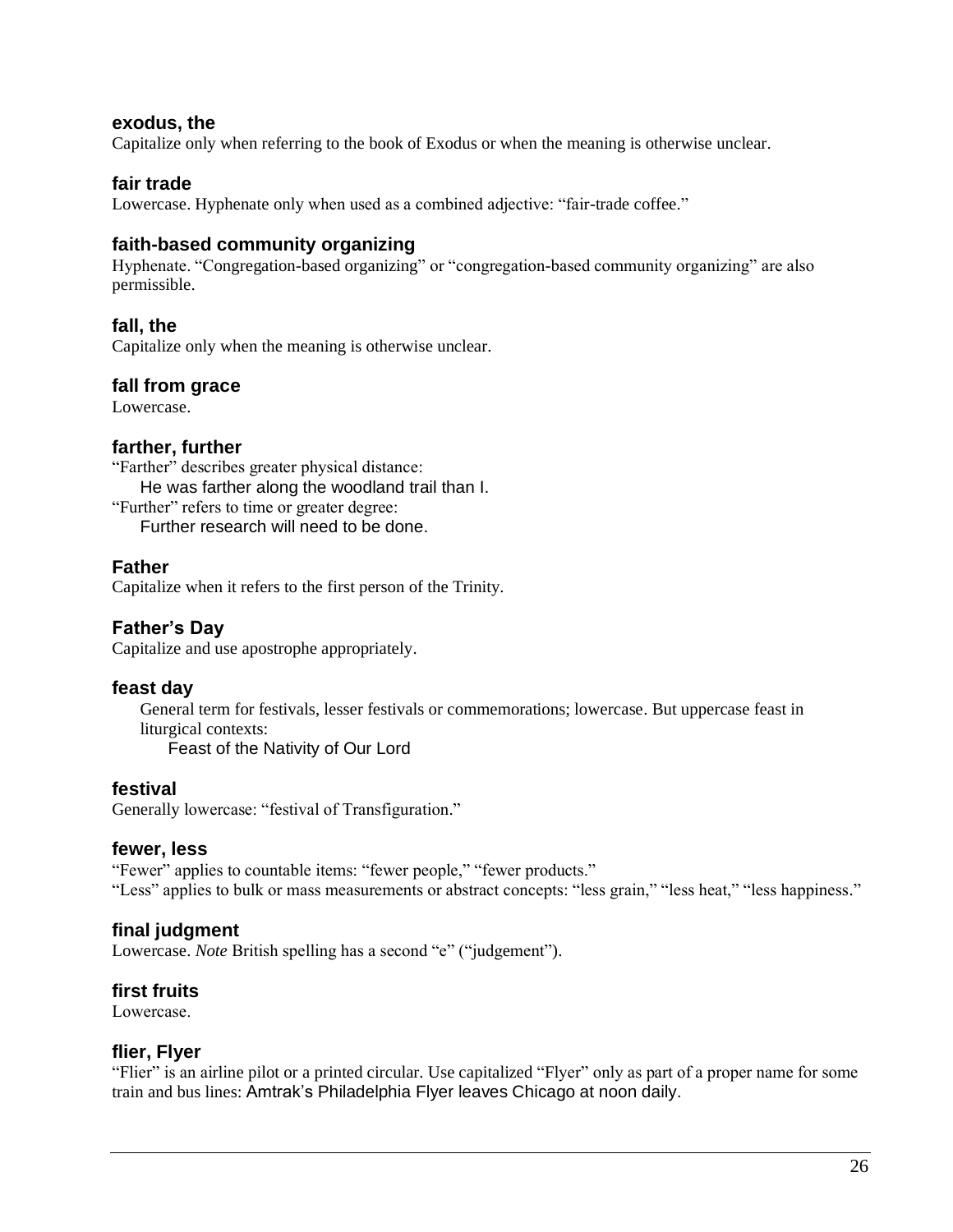## **flood, the**

Capitalize only when the meaning is otherwise unclear.

## **follow up, follow-up**

"Follow up" (two words) is a verb: He said we could follow up at the next meeting. Hyphenate in noun and adjective usages: The follow-up took all afternoon.

He promised to do a follow-up session at the next meeting.

## **font**

Basin or pool holding water for baptism; may use "baptismal font" for clarity.

## **footnotes**

Should be discouraged if at all possible. If a document must use footnotes, the style of the entire resource, including the footnotes, should generally follow Chicago Manual of Style, as well as ELCA specific style elements noted in this guide.

## **for example**

*see* e.g.,

## **for-profit**

Hyphenate when used as an adjective. *see also* nonprofit

## **foreign language words or phrases**

Place the word or phrase in quotation marks and provide the English translation in parentheses.

## **foreigner**

*Avoid*; use "international guest/student" or "visitor" instead.

## **full communion**

Do not hyphenate:

The Episcopal Church is in full communion with the ELCA.

The United Methodist Church is one of the ELCA's full communion partners.

The correct names of the ELCA's six full communion partners are:

- The Episcopal Church
- Moravian Church in America
- Presbyterian Church (U.S.A.)
- Reformed Church in America
- United Church of Christ
- The United Methodist Church

*see also* specific church body entries

## **full time**

If used as a noun, it is two words: She works full time. As an adjective, it should be hyphenated: The company has 99 full-time employees.

# **fundamentalism (n.)**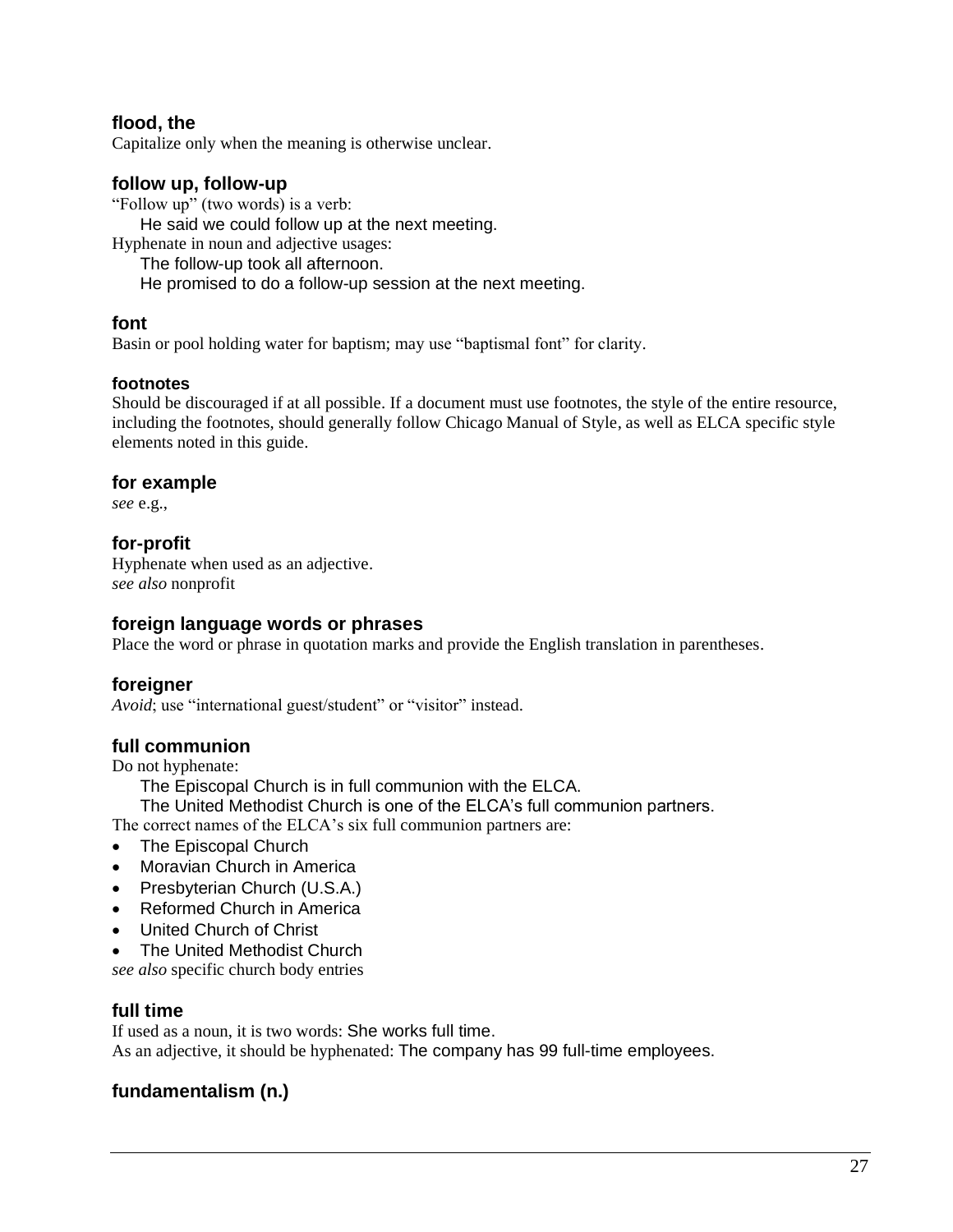# **fundamentalist (n., adj.)**

## **fundraiser, fundraising**

*Never* hyphenate.

## **furlough**

*Avoid*; use "home leave" instead.

**further** *see* farther, further

## **Garden of Eden**

*Note* capitalization treatment; but "the garden."

## **Garden of Gethsemane**

*Note* capitalization treatment; but "the garden."

## **gay (adj.)**

*Preferred* usage for reference to men with same-gender sexual orientation; never used as a noun. *see also* LGBTQ and LGBTQIA

## **Gendered language**

When possible, use terms and labels that can apply to any gender. Other language cannot always be gender-neutral but have gender-neutral alternatives when the person's gender is not known.

#### **brother/sister/sibling**

When referencing attachment to the Godhead – especially in worship – the gender-neutral term "siblings in Christ" should be used.

## **mother/father/parent**

When not talking about a specific role or event or when the gender is not known, "parent" should be used instead.

#### **preferred pronoun**

*Do not use.* It has since been replaced by "personal pronoun" or "pronoun."

#### **pronouns**

Pronouns for entries in forms and elsewhere should include:

- he/him/his
- she/her/hers
- they/them/theirs
- other (with an option to fill in the blank of the pronoun)
- none (just the person's name)

#### **son/daughter/child**

"Child" should be used when the gender is not known or when talking about a hypothetical child. "Children of God" should be used instead of "sons and daughters of God."

#### **they/them/theirs**

These can function as both singular and plural pronouns. It is the optimal substitute when discussing someone whose gender is not yet known or when talking about hypothetical people.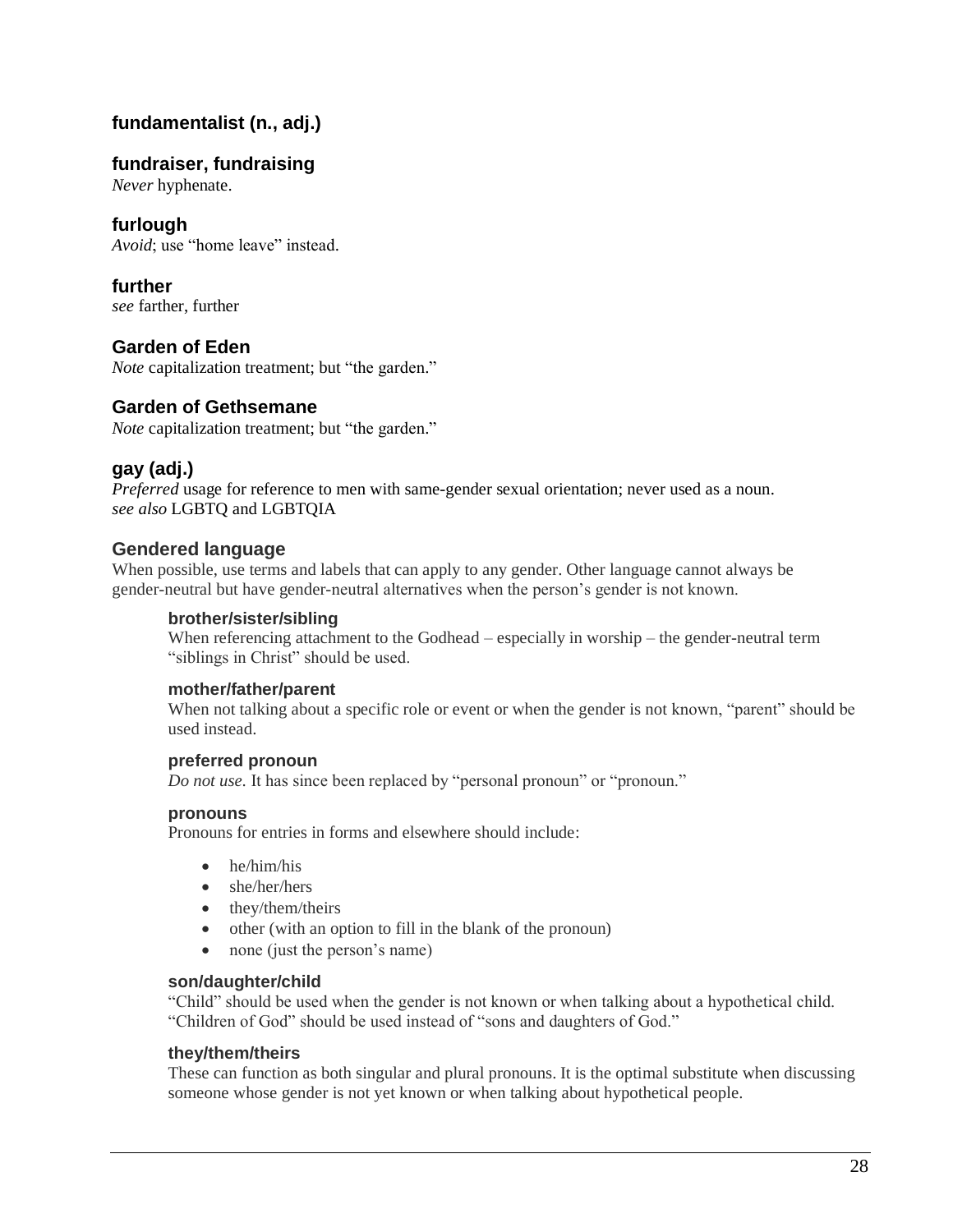#### **titles of people in forms**

Forms should use the following titles

- Bishop
- Deacon
- Dr.
- Mr.
- Mrs.
- Ms.
- $\bullet$  Mx.
- Pastor
- Sister\*
- The Rev.
- $\bullet$  (None)\*\*

\*"Sister" can only be used for members of Deaconess community.

\*\*"None" is in parenthesis to indicate that it is not a formal title but rather the person chooses not to use a title to reflect the absence of using pronouns.

## **gentile (n., adj.)**

Lowercase unless capitalized in original quoted source.

## **girl**

Use only for women under age 12. *see* adult; woman; young adult; youth

## **global mission**

*Note* that this is *not* used as a plural noun, "global missions"; *avoid use* as a unit name in any public document when referring to the global mission work of the ELCA.

## **"glocal"**

Describes the intersection of global and local work; in the ELCA, *avoid usage* in public documents; use other terminology that is more readily understood; use is exclusively as it relates to the global mission work of the ELCA; prefer the use of quotation marks so the reader knows it is not a misspelling.

## **god/God**

Capitalize only when referring to the Judeo-Christian God; lowercase when it refers to mythological figures. *see* gods and goddesses

## **God Almighty**

Capitalize.

## **God Incarnate**

Capitalize.

**godlike** Lowercase, no hyphen.

## **godliness/godly**

Lowercase.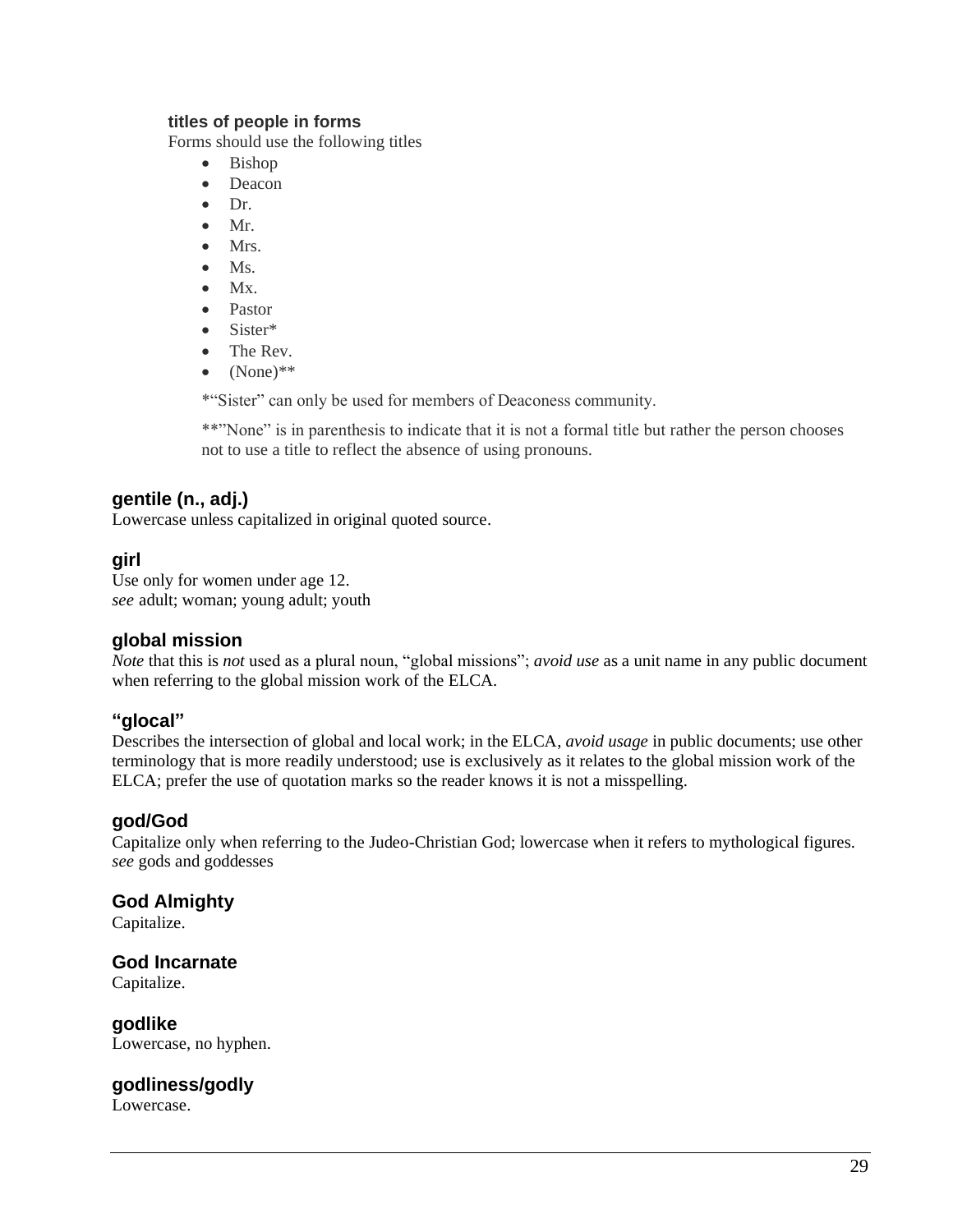## **God Most High**

Capitalize.

## **gods and goddesses**

Lowercase when referring to false gods, mythological gods: Chemosh was the national god of the Moabites. Diana was the Roman goddess of the moon.

## **Godspeed**

Capitalize.

## **God with us**

The translation for "Emmanuel" or "Immanuel."

## **"God's work. Our hands."**

The official, registered tagline of the Evangelical Lutheran Church in America. The ELCA's dedicated day of service is: "God's work. Our hands." Sunday. *See* also tagline.

#### **golden rule**

Lowercase.

## **Good Friday**

Capitalize.

## **Good News**

Capitalize only when referring to any or all of the four Gospels in the New Testament.

## **good/Good Samaritan**

Lowercase "good" when referring to the man in the biblical parable: "the good Samaritan"; capitalize "Good" only when referring to a type of person or used as metaphor:

She's a Good Samaritan.

They passed a Good Samaritan law.

## **Good Shepherd**

Capitalize when referring to Jesus Christ.

## **gospel/Gospel**

Lowercase when used as a general term meaning "good news" or "story" of Jesus Christ; when referring to the law and the gospel; when referring to the third reading in the service: "gospel acclamation," "gospel responses."

Capitalize when used as a specific reference to any or all of the four New Testament Gospels: "the four Gospels," "the Holy Gospel," "the Gospel of Matthew"; when used as a title of a document: "Gospel of Thomas," "Synoptic Gospels," "the Fourth Gospel (John)"; when referring to a section of the Bible: "the Gospels."

#### **grassroots**

One word.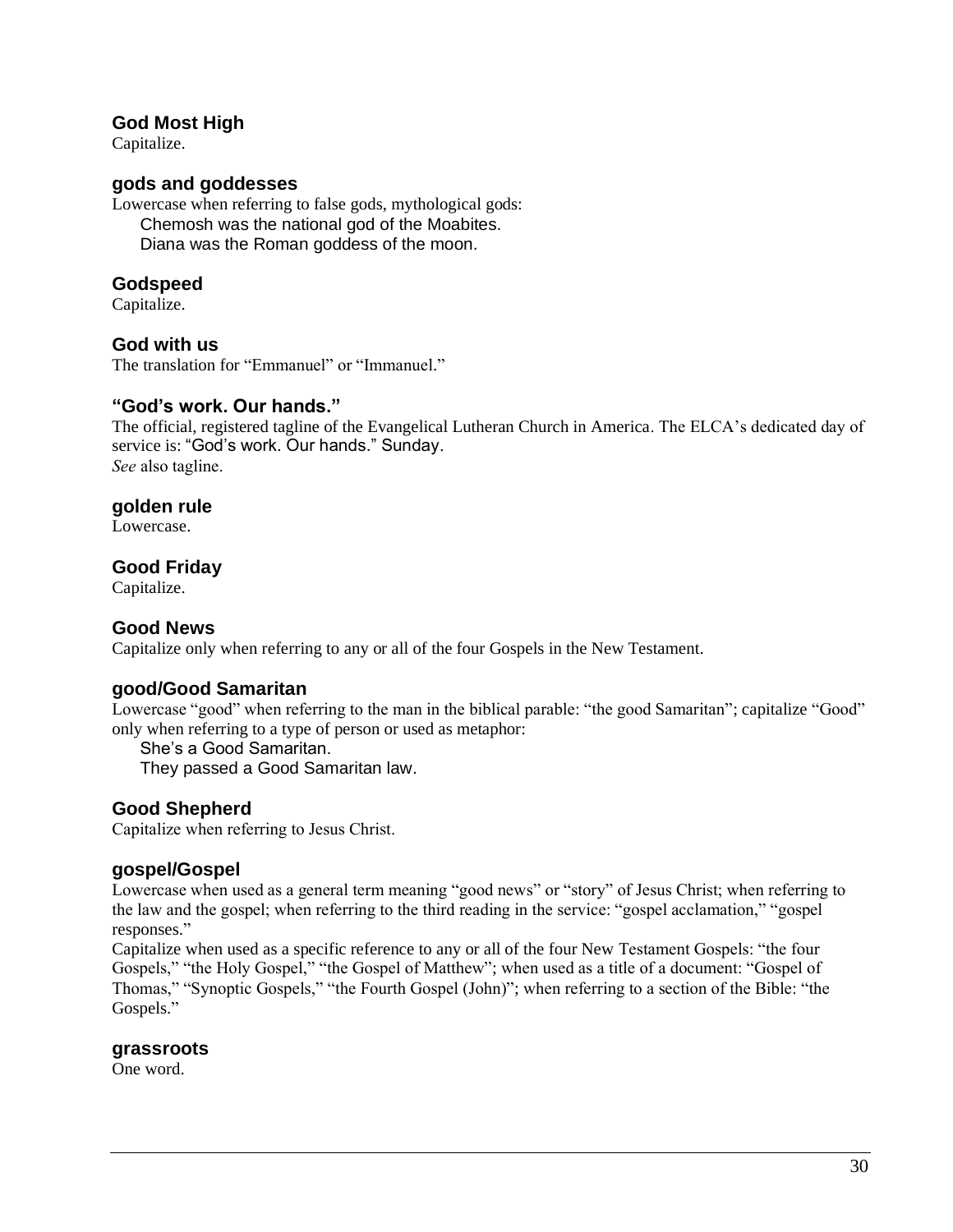## **Great Commandment, the**

As found in Matthew 22:37.

## **Great Commission, the**

As found in Matthew 28:19-20; Mark 16:15.

## **Great Thanksgiving, the**

In the communion service, the body of actions and words beginning with the three-part dialogue and concluding with the Lord's Prayer. *see also* dialogue

## **Hades**

Capitalize.

## **hallelujah/Hallelujah!**

Capitalize when used as an interjection.

## **handicap**

*Do not use* to describe a disability; do not refer to people with disabilities as "the handicapped" or "handicapped people." *see* disability

## **Hanukkah**

P*referred* spelling.

## **Head of the church, the**

Capitalize "Head" when the phrase refers to Christ.

## **headlines, style of**

Generally headlines in all resources should be styled with first word capitalized, all other words lowercase.

## **heaven**

Lowercase.

## **Hebrew**

The Semitic language of the ancient Hebrews, or any of various later forms of the language; a member of or a descendent from one of a group of northern Semitic peoples, including the Israelites.

## **hell**

Lowercase.

## **high church/low church**

*Avoid* using; instead describe the service and what happened during it.

# **high priest**

Lowercase.

# **high priesthood (n.)**

Lowercase.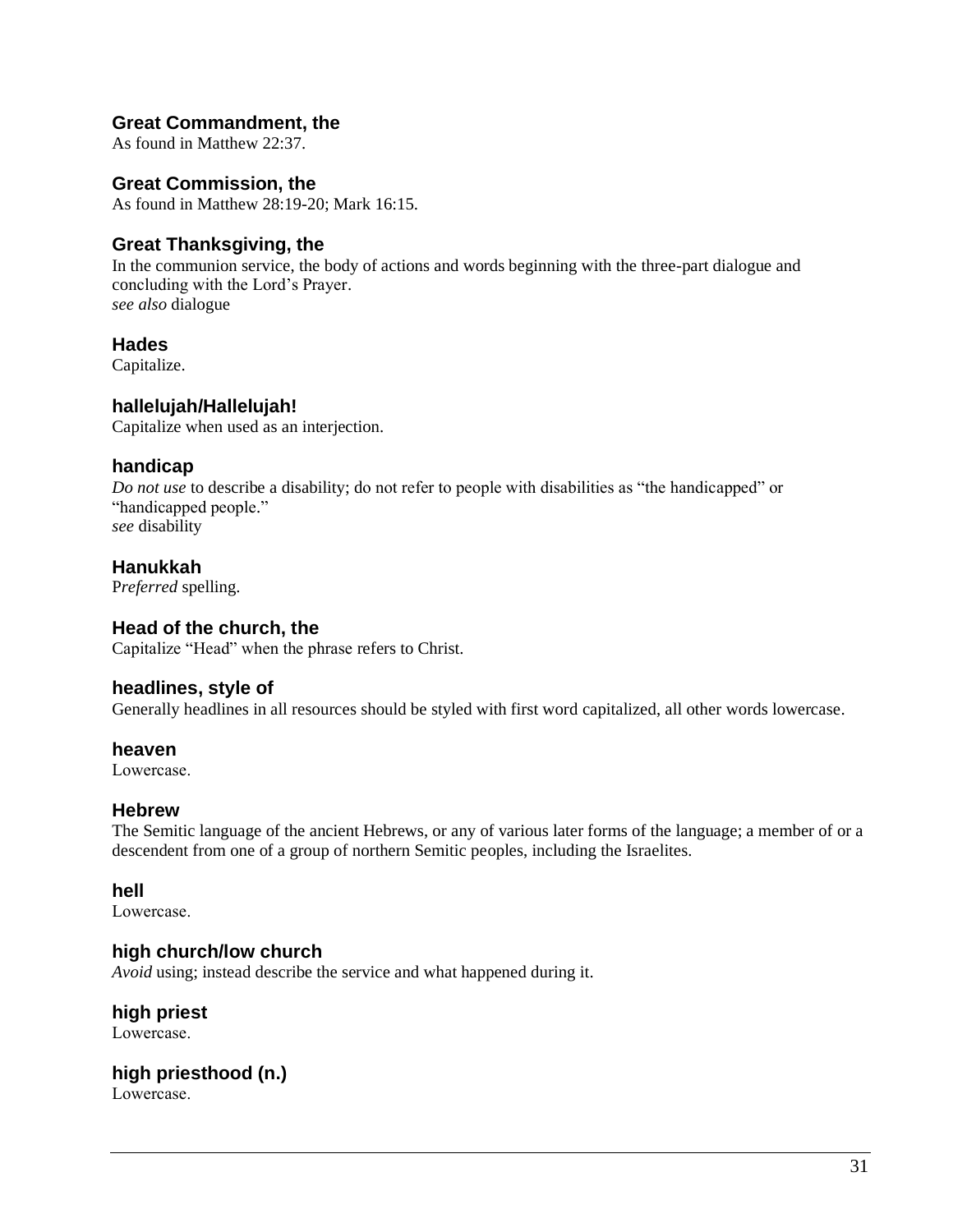## **high priestly prayer**

Lowercase; as found in John 17.

## **higher power**

Lowercase.

## **Hispanic**

*do not use see* Latino

## **historic, historical**

An important or famous event is "historic": "historic battle," "historic speech." Any event of, or relating to, history is "historical": "historical novel," "historical data." Both words are preceded by "a," *not* "an."

## **historical-critical method**

Hyphenate.

## **HIV**

Acronym for human immunodeficiency virus: "person who is HIV-positive"; use all caps, no periods. *Use* "HIV and AIDS"; *do not use* "HIV/AIDS" or language that describes the person as a "victim" of the disease.

*Note*: HIV-positive people do not necessarily also have AIDS. *see also* AIDS

# **Holy Baptism**

*see* baptism

## **Holy Bible**

Capitalize.

## **holy city**

Lowercase when referring to a city that is the center of religious worship and traditions: "the holy city of Mecca."

## **Holy Communion**

*see* communion

# **Holy Eucharist**

*see* eucharist

# **holy family**

Lowercase.

## **holy Father**

Capitalize "holy" only when referring to the title of the pope in the Roman Catholic Church.

## **Holy Ghost**

*do not use see* Holy Spirit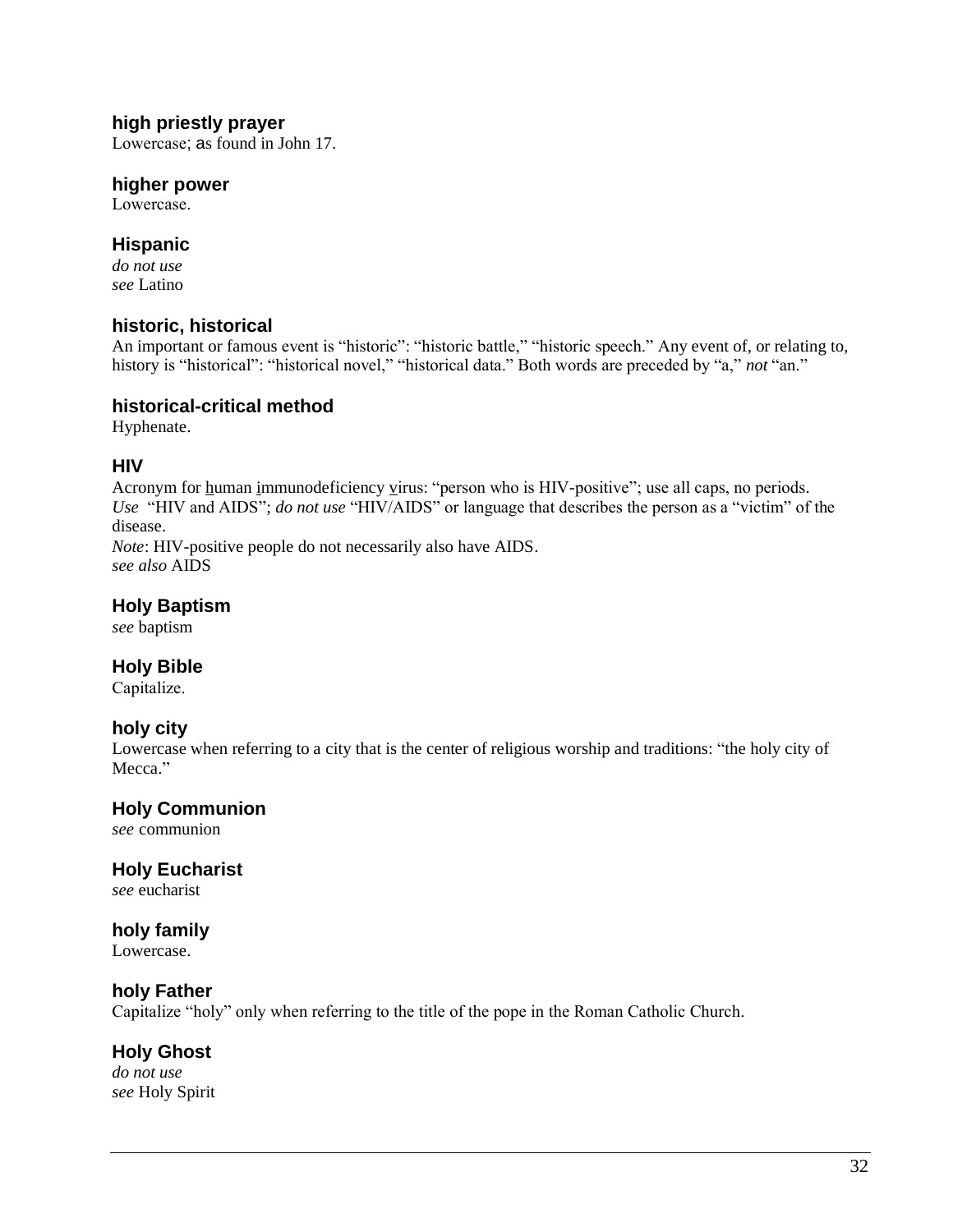**Holy Land**  Capitalize when referring to historical or current Israel.

**Holy One** Capitalize.

**Holy Scripture** *prefer* "Bible"

**holy Son** *Note* capitalization treatment.

**Holy Spirit**  Capitalize when referring to the third person of the Trinity.

**Holy Trinity, the**  *Note* capitalization treatment.

**holy water** Lowercase.

**Holy Week** The time from the Sunday of the Passion (Palm Sunday) until the beginning of the Maundy Thursday liturgy.

**Holy Writ**  *Do not use;* arcane.

**homeless** Use only as an adjective; "people who are homeless."

**homosexual**  *do not use see* gay*,* lesbian*,* LGBTQIA+

**hopefully**

Means "in a hopeful manner": I waited hopefully for a cab. *Do not use* to mean "it is hoped," "let us hope" or "we hope"; use those phrases instead: We hope to finish the draft by early April. *Not* "Hopefully, we will finish the draft by …."

**hosanna/Hosanna!**  Capitalize when used as interjection.

**house church**  Lowercase.

**house of God**  *Note* capitalization treatment.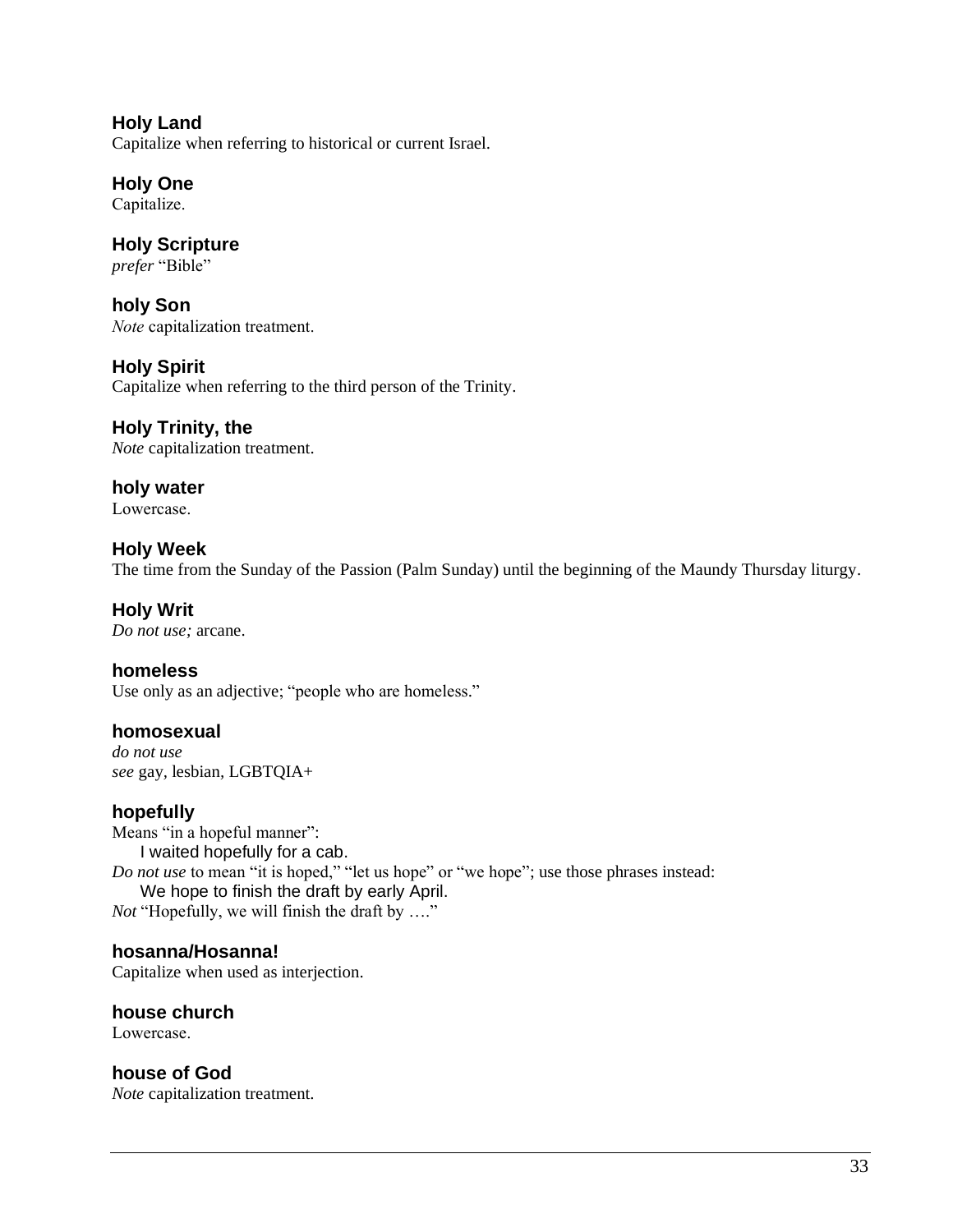## **humankind**

*Preferred* over "mankind" unless quoting from an original source.

#### **hymn text, text of a hymn**

Use instead of "lyrics."

#### **hymn titles**

In lists of hymns and when hymn titles are written out in a worship folder, quotation marks are *not* necessary:

ELW 558 Lord God We Praise You

ELW 572 Now It Is Evening

For capitalization, follow original source.

#### **hyphen**

*see* dash, hyphen. *See also* AP Stylebook, "Punctuation"

#### **i.e.,**

Abbreviation for Latin "id est" or "that is; in other words"; *note* punctuation; *always* followed by a comma; expression is usually put in parentheses.

Today is the first day of the Lenten season (i.e., Ash Wednesday).

often confused with e.g., *see also* e.g.,

## **illegal aliens**

*Do not use*; *preferred* reference is to "undocumented people" or "refugees."

## *"***imago Dei"**

Use quotation marks; translates from Latin as "image of God."

## **Immanuel**

Translates from Hebrew as "God with us"; may be used instead of "Emmanuel."

#### **in, into, in to**

"In" indicates location: Elvis is in the building. "Into" indicates motion: Elvis walked into the building. "In" can also be part of a phrasal verb:

Elvis broke in to the building.

#### **incarnate**

Lowercase "incarnate" when it is used as an adjective: "incarnate Word"; capitalize it when used as a name for Jesus: "Word Incarnate."

## **Incarnate Word of God**

Capitalize when used as a name for Jesus.

#### **incarnation**

Capitalize only when the meaning is otherwise unclear.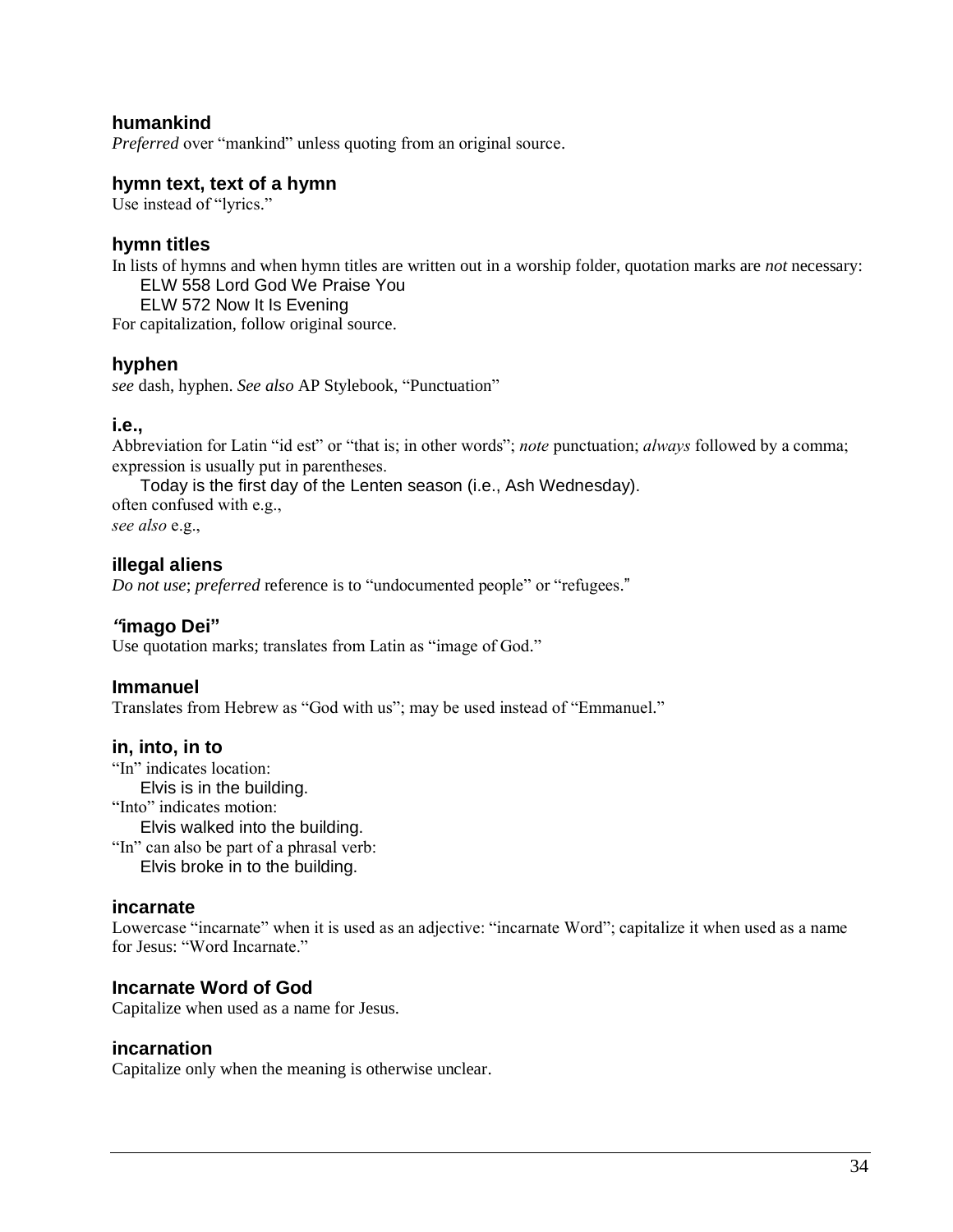## **Indian**

Use only for a person from India. *see* American Indian for proper usage when reference is to Indigenous people of North America

## **Indigenous**

Note capitalization

#### **initials, treatment of**

When part of a name, use periods and no spaces: "C.S. Lewis."

## **installation**

Lowercase, but capitalize when used in the title of the rite: "Rite of Installation."

#### **insure**

*see* ensure, insure

## **inter**

In general, do not hyphenate after this prefix. *Exception:* "Ecumenical and Inter-Religious Relations"; *note also* the capitalization used in this instance *see* prefix

## **interface (n.)**

*Do not use* as a verb.

## **International Leaders Program**

The new name for the ELCA Global Mission International Leadership Development program.

#### **internet**

Lowercase. A decentralized, worldwide network of computers that can communicate with each other; the World Wide Web is a subset of the internet, not a synonym; may use "the net" for subsequent references.

## **interunit**

Do not hyphenate.

#### **intranet**

A private network for use within a company; lowercase.

## **Inuit**

One of numerous Alaska Native people; Indigenous people of southwestern Alaska. *see also* Alaska Native

#### **Inupiat**

One of numerous Alaska Native people; Indigenous people of southern Alaska and the Seward Peninsula; many ELCA members in Alaskan congregations are Inupiat. *see also* Alaska Native

#### **Islam**

The name of the religion; "Muslim" refers to a person who adheres to Islamic practices.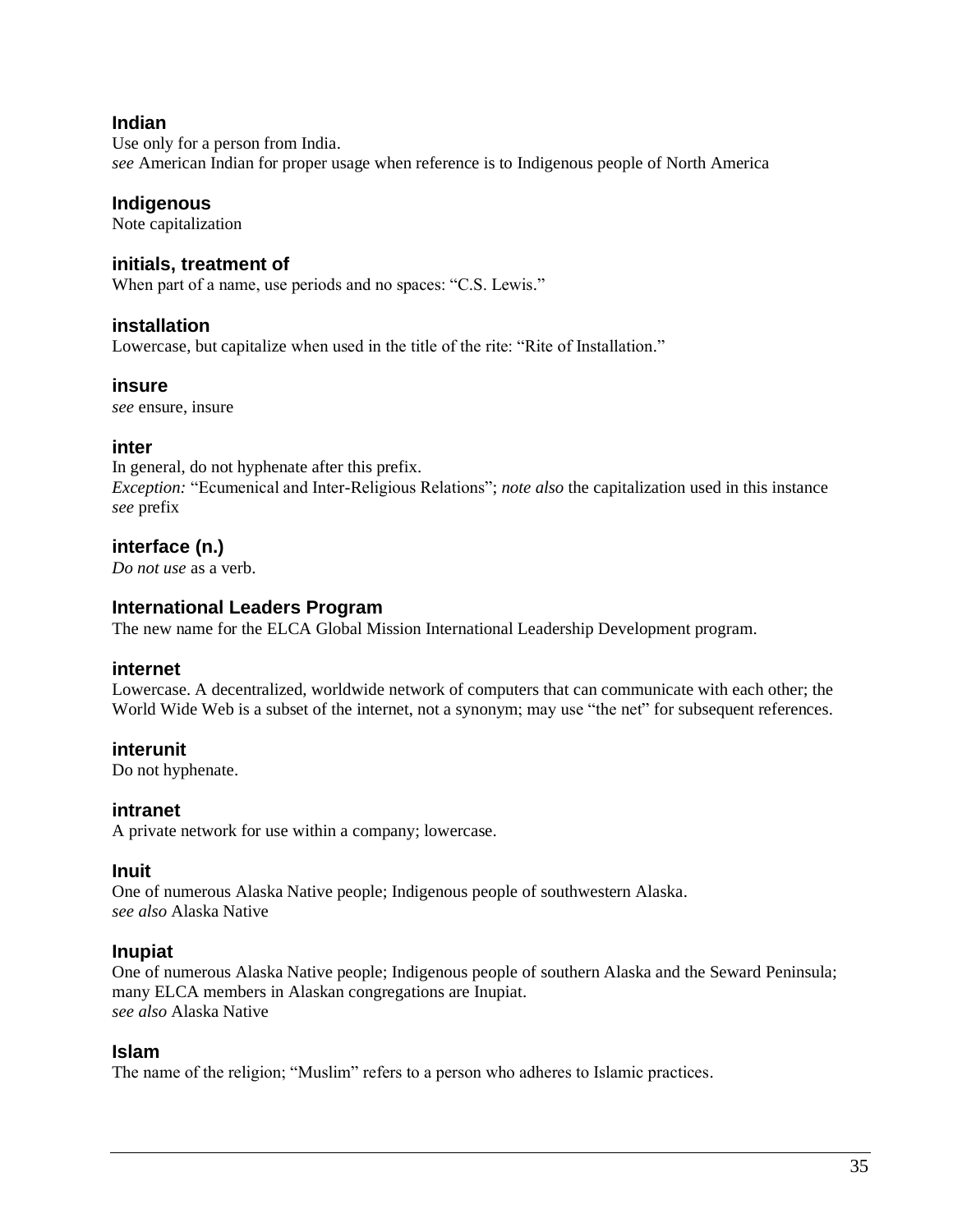## **Israelite**

A descendent of the Old Testament man named Jacob, who was later renamed Israel. Also a native or inhabitant of the ancient Northern Kingdom of Israel.

## **its, it's**

"Its" is a possessive pronoun: The ELCA has changed its brandmark. "It's" is the contraction of "it is": It's going to rain.

## **Jesus'**

Possessive form for "Jesus."

## **Jew**

*Do not use* unless referring to the first people living in Judah when the Israelites were divided into the two kingdoms of Israel and Judah. After the Babylonian captivity, all descendants of Abraham were called Jews. Since the Jews were God's chosen people, Paul sometimes spoke of a true Jew as being anyone who pleases God.

*Note*: It is inaccurate to use as a blanket term for those who doubted or persecuted Jesus. *see* Jewish people

## **Jewish people**

Use when referring to the contemporary situation. *do not use* "the Jews"

## **judges/Judges**

Capitalize only when referring to the book in the Bible.

## **judgment day**

Capitalize only when the meaning is otherwise unclear.

## **junior, senior**

No comma between the last name of the individual and the abbreviation "Jr.," "Sr." or a generation indicator such as "III":

Martin Luther King Jr. John F. Kennedy Sr. John Anderson III

# **King of kings**

*Note* capitalization treatment.

## **kingdom of God**

*Note* capitalization treatment.

## **kingdom of heaven**

Lowercase.

## **Koran/Quran**

Muslim holy book. *Preferred* spelling is "Quran," except when another form is preferred by an organization or in a specific title or name.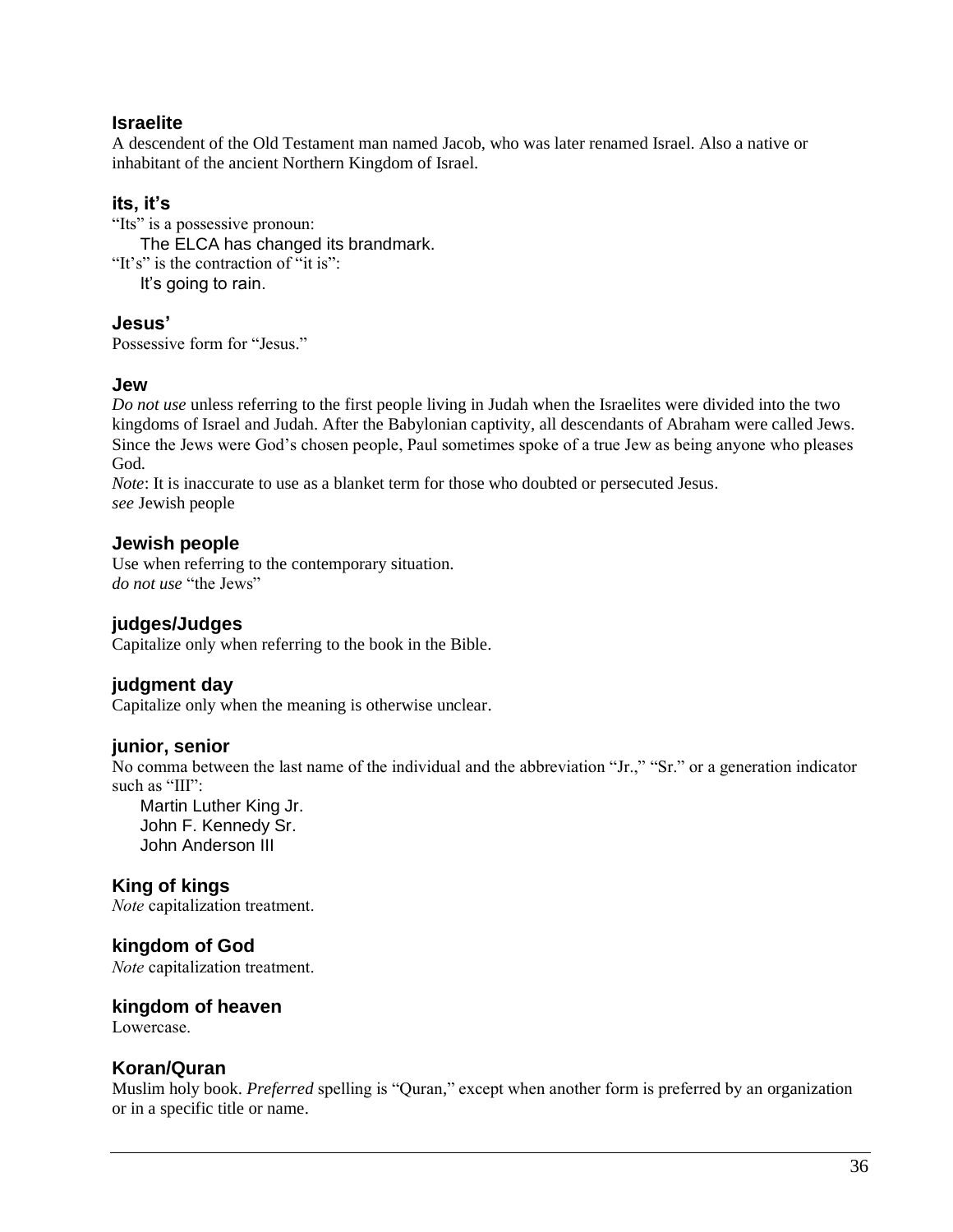**laity** 

*Preferred*; use instead of "laymen," "laywomen," "layperson." Also acceptable: "laypeople."

## **Lamb of God**

*Note* capitalization treatment.

## **Large Catechism**

Do not place in quotation marks.

## **last judgment**

Lowercase.

## **Last Supper**

Capitalize.

# **Latino (m. or collective); Latina (f.)**

*Preferred* over "Hispanic." Use a more specific identification when possible, such as Cuban, Puerto Rican or Mexican American. Since members of some ethnic groups use different terms when referring to themselves, if possible ask them how they would like to be identified.

## **law/Law**

Lowercase in "God's law," "law and gospel." Capitalize in "the Law of Moses" (meaning the first five books of the Old Testament). *Always* capitalize when referring to Torah: "the Law."

# **lay, lie**

"Lay" always requires a direct object: I will lay the paper down while I eat. "Lie" means to recline or to tell an untruth: I will lie down for a rest. What he told me was a lie. *see also* AP Stylebook, "lay, lie"

## **laymen/laywomen/layperson**

"Laity" is *preferred*.

**lay reader**

Lowercase.

**lead/led** Past tense of "lead" is "led."

## **lectern**

Ambo is often *preferred* in liturgical usage.

# **lectionary/Lectionary**

Book containing the full texts of Scripture readings for proclamation in the liturgy. Capitalize only when used within a title: "the Revised Common Lectionary."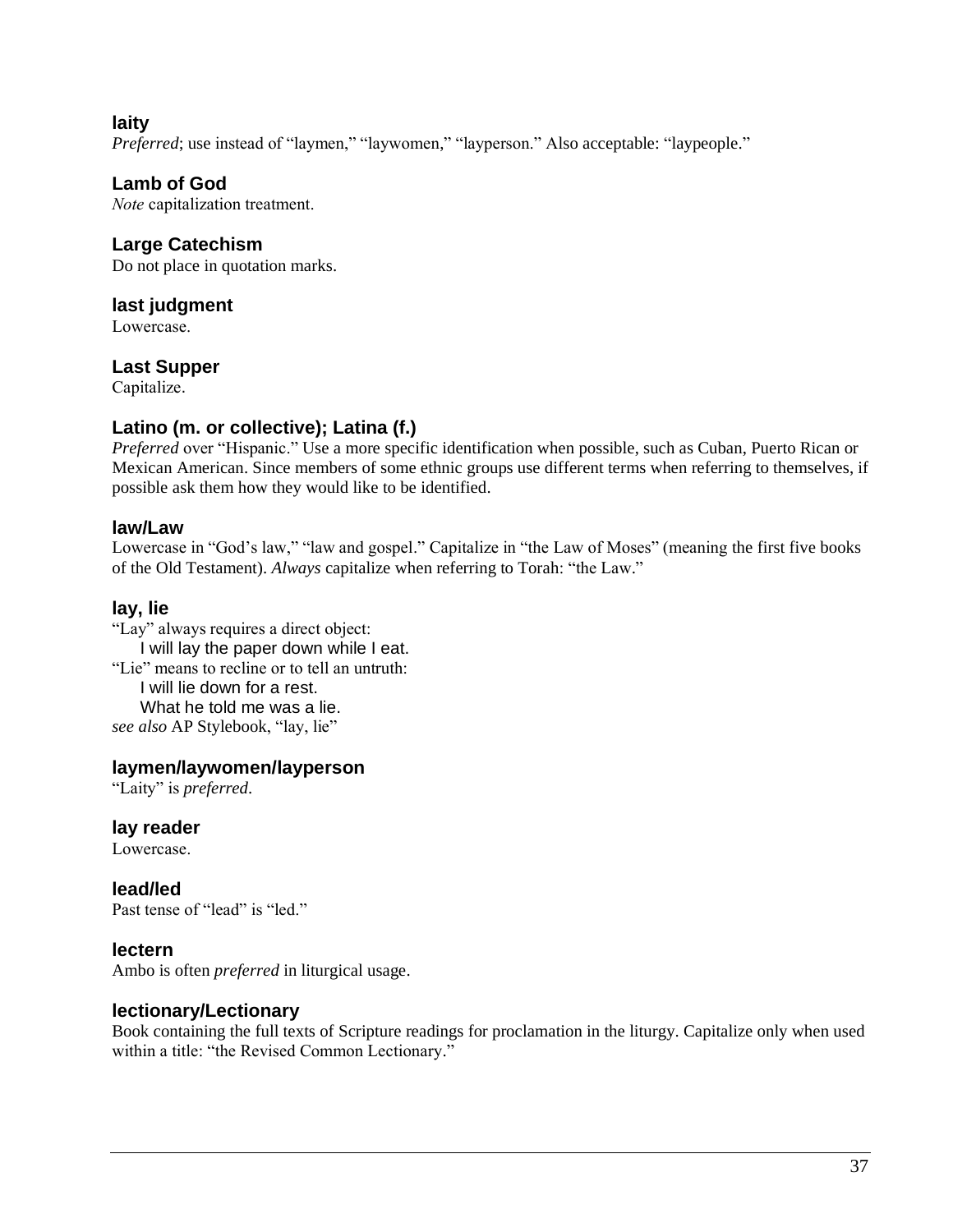# **Lent/Lenten**

Capitalize.

# **lesbian (n., adj.)**

*Preferred* usage for reference to women with same-gender sexual orientation. *see also* gay, LGBTQ and LGBTQIA+

## **less**

*see* fewer, less

# **lesser festivals**

Days on the calendar celebrating the life of Christ and other people or events:

The commemoration of Stephen, the first martyr, on Dec. 26, is a lesser festival.

# **lesson**

"Reading" is *preferred*.

# **letter/Letter**

Capitalize when referring to the title of a biblical book or specific section: "Letter to the Romans"; but "the letter Paul sent to Rome," "this letter."

# **LGBTQ and LGBTQIA+**

Acronym for "lesbian, gay, bisexual, transgender and queer" and "lesbian, gay, bisexual, transgender, queer, intersex, asexuality +(stands for all of the other sexualities, sexes and genders that aren't included in these letters). Both can be used on first reference without full explanation, especially in headlines, if the audience will understand the usage. *Preferred* because it indicates the diversity of the community. *Note*, also the following usages: "gay man"; "bisexual woman or man"; "transgender person."

# **lie, lay**

*see* "lay, lie" *see also* AP Stylebook, "lay, lie"

# **life-giving**

*Note* hyphenation.

**lifelong** One word, no hyphen.

**lifesaving** One word, no hyphen.

# **Light of lights**

Capitalize "Light" when referring to Christ.

# **Light of the world**

Capitalize "Light" when referring to Christ.

# **like**

*see* as, like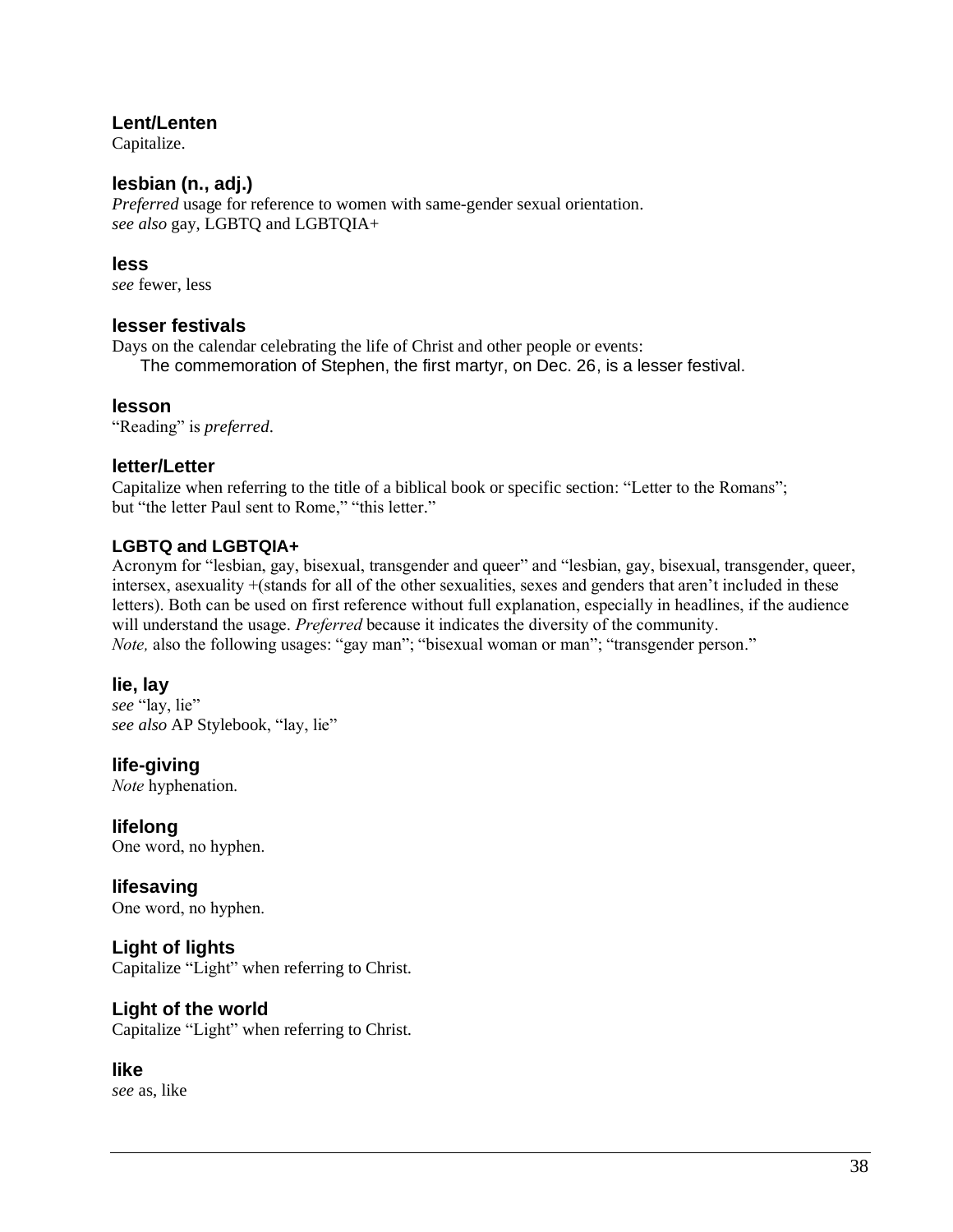# **lists in running text**

Use a colon with bullets, numbers or symbols; capitalize the beginning of each bulleted sentence and end each with a period. Example:

With your own illustrations, show how:

- Listening is active.
- Attitude is important.
- Silence is golden.

## **liturgy**

The words and actions that form the worship of the Christian assembly.

# **living God**

*Note* capitalization treatment.

## **living Lord**

*Note* capitalization treatment.

# **LivingLutheran**.**com**

The website of the ELCA's magazine, which includes articles from the print magazine and new content uploaded weekly. Uppercase the "Ls" in the address for promotional material; lowercase in editorial material.

# **living Word**

*Note* capitalization treatment.

## **logo**

*Do not use* in reference to ELCA branding; use "brandmark" instead. *see* brandmark

## **Logos**

Capitalize when referring to Christ.

# **Lord**

Capitalize.

**Lord of lords** *Note* capitalization treatment.

**Lord's day**  Sunday.

**lordship of God** *Note* capitalization treatment.

**Lord's Prayer** Capitalize.

# **Lord's Supper**

Used as a synonym for Holy Communion.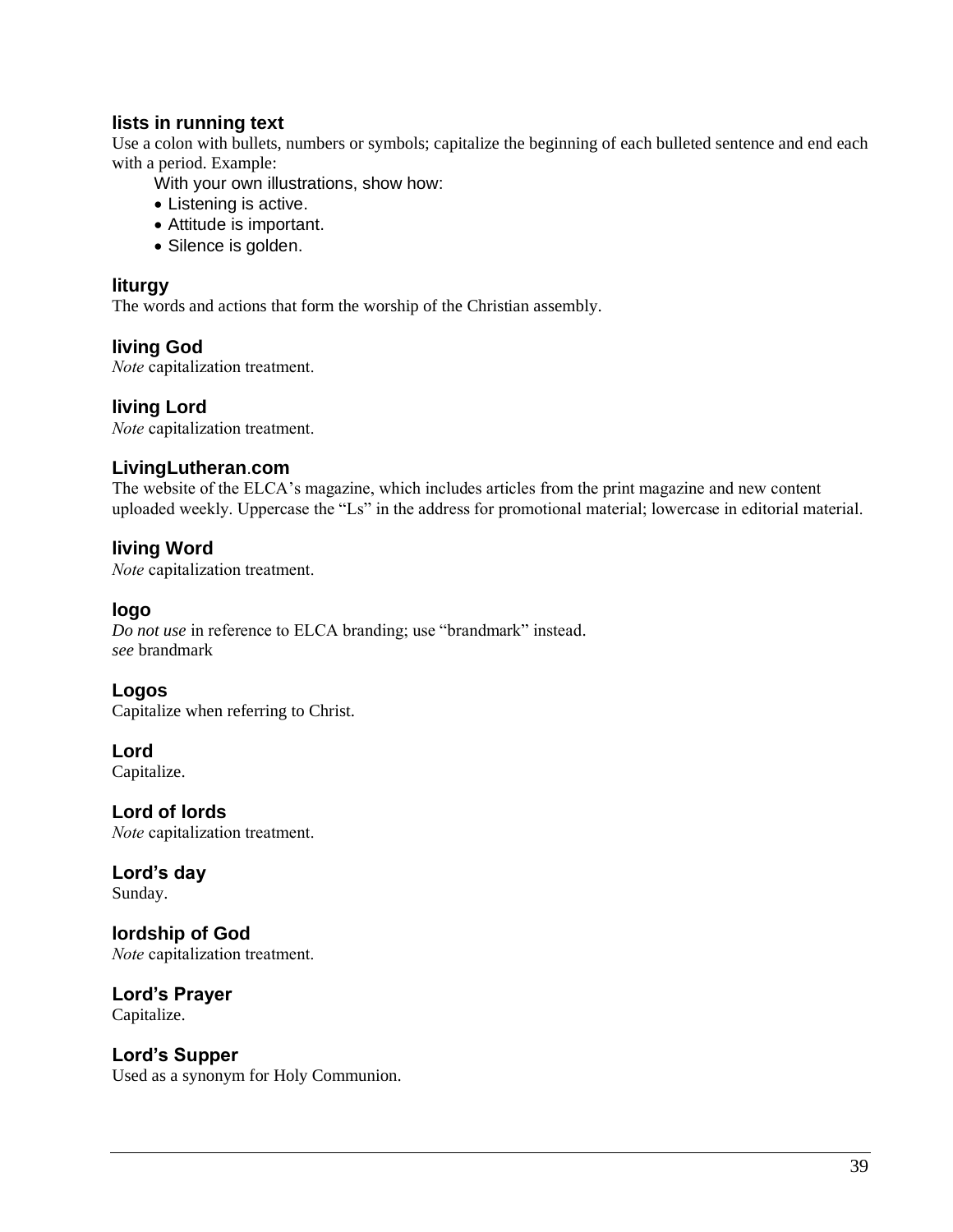## **loving-kindness**

Hyphenate.

## **low church, high church**

*Avoid* using; instead describe the service and what happened during it.

## *Lutheran Book of Worship*

Do not preface with the article "the":

We are exploring *Lutheran Book of Worship* in adult education class.

Acronym (LBW) in roman type may be used only when preceding hymn numbers in publications that contain lists of hymns or refer to both liturgical pages and hymn numbers:

LBW 347 LBW, p. 252

# **Lutheran Center, the**

The building that houses the churchwide organization of the Evangelical Lutheran Church in America; should *not* be referred to as "the ELCA."

## **Lutheran church**

*Note* capitalization treatment; capitalize "Church" only as part of a corporate title: "Faith Lutheran Church."

## **Lutheran Church—Missouri Synod, The**

Use an em dash when spelling out the denominational name. *Note*: If reference is to the legally or formally incorporated body, "The" should be included as part of name and should be capitalized.

## **Lutheran Disaster Response**

Includes both the domestic and international disaster response work that the ELCA does; *see* Appendix 2 for further information.

## **Lutheran Immigration and Refugee Service**

*Note* that the name is *not* "Services."

# **Lutheran Outdoor Ministries**

Associated with the ELCA, but is not a direct program of the ELCA.

## **Lutheran Services in America**

The ELCA, along with 300 health and human service organizations, participates in this alliance, which serves people in the United States and the Caribbean.

# **Lutheran social ministry organizations**

When referring to a group of them, capitalize only "Lutheran."

# **Lutheran World Federation, The**

International association of Lutheran churches of which there are 70 million members; the ELCA is the only Lutheran denomination in the United States that belongs to the federation.

*Note* that "The" is part of the name and should be capitalized and included only in *legal or formal references.*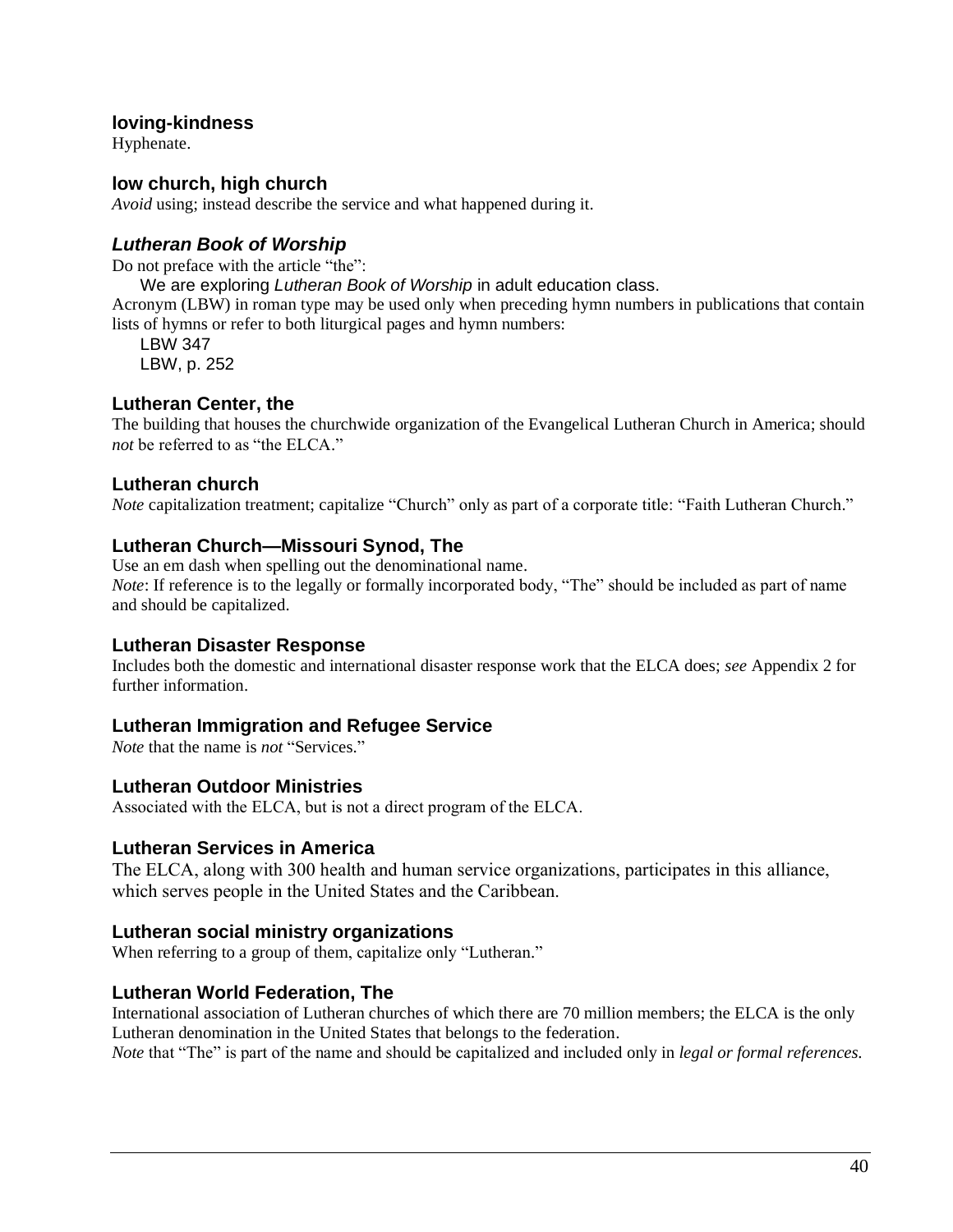# **Lutheran World Relief**

*Not* "the Lutheran World Relief."

# **lyrics**

*Prefer* "hymn text," "text of a hymn."

## **magi**

Use instead of "wise men."

## **major prophets/Major Prophets**

Capitalize when referring to the section of the Bible that includes Isaiah, Jeremiah, Lamentations, Ezekiel and Daniel:

The next portion of Scripture that we will study is the Major Prophets.

Lowercase when referring to a person:

Isaiah was one of the five major prophets.

#### **man**

Use for any adult; don't use "male." *see also* adult; boy; young adult; youth

## **man of sorrows**

Capitalize only when the meaning is otherwise unclear.

#### **mass**

Capitalize when referring to the religious ceremony:

Father Burns celebrated the Mass at 8 a.m. yesterday.

Lowercase when referring to a musical setting of the Mass:

J.S. Bach wrote a mass setting in B minor.

#### **matins**

*see* morning prayer

## **Maundy Thursday**

Capitalize.

## **means of grace**

In Lutheran usage, the word of God and the sacraments through which God's grace comes to people; use "The Use of the Means of Grace" when referencing the official ELCA statement on the practice of word and sacrament.

## **messages, ELCA**

Messages of the ELCA (http://elca.org/socialmessages):

- Are built on its social policy.
- Draw attention to certain priority concerns that arise from its mission in the world and encourage discussion and action.
- Address the contemporary situation in light of the prophetic and compassionate traditions of the Bible.
- Are adopted by the Church Council.
- Express the convictions of the leaders of this church.

Messages of the ELCA appear in copy in quotation marks, *not* italics; they include:

"Message on AIDS and the Church's Ministry of Caring"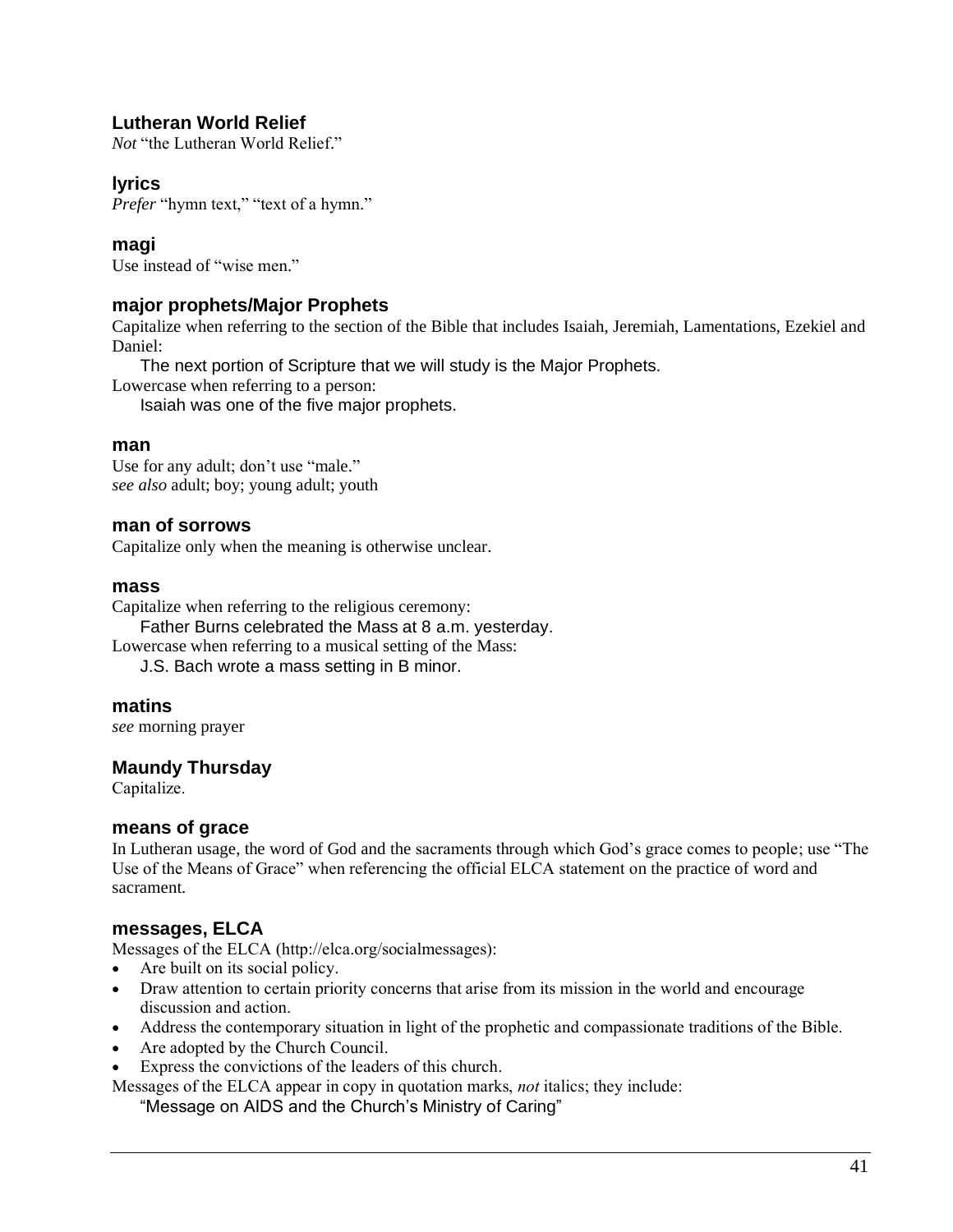"Message on the Body of Christ and Mental Illness"

"Message on Commercial Sexual Exploitation"

"Message on Community Violence"

"Message on End-of-Life Decisions"

"Message on Gender-Based Violence"

"Message on Government and Civic Engagement in the United States"

"Message on Homelessness"

"Message on Immigration"

"Message on the Israeli/Palestinian Conflict"

"Message on People Living with Disabilities"

"Message on Sexuality"

"Message on Suicide Prevention"

"Message on Terrorism"

## **messiah/Messiah**

Capitalize only when used as a name for Christ or referring to an eschatological figure in Judaism or Christianity:

The Messiah was born in Bethlehem. He had a messiah complex.

#### **messianic**

Lowercase.

#### **messianic age**

Lowercase.

## **Methodist Church**

*see* United Methodist Church, The

## **Mexican American**

Do not hyphenate (*exception* to AP Stylebook); U.S. citizens of Mexican descent. *see also* Latino

## **Middle East, Mideast, Near East**

"Middle East" is *preferred*; "Mideast" is also acceptable.

## **midrash/Midrash**

Plural is "midrashim. Hebrew term for "explanation" or "exposition"; capitalize when referring to a collection of writings; otherwise, lowercase.

## **microfinancing**

*Note* that this term is *not* hyphenated.

## **microlending**

*Note*, this is *not* hyphenated.

## **microloan**

*Note*, this is *not* hyphenated.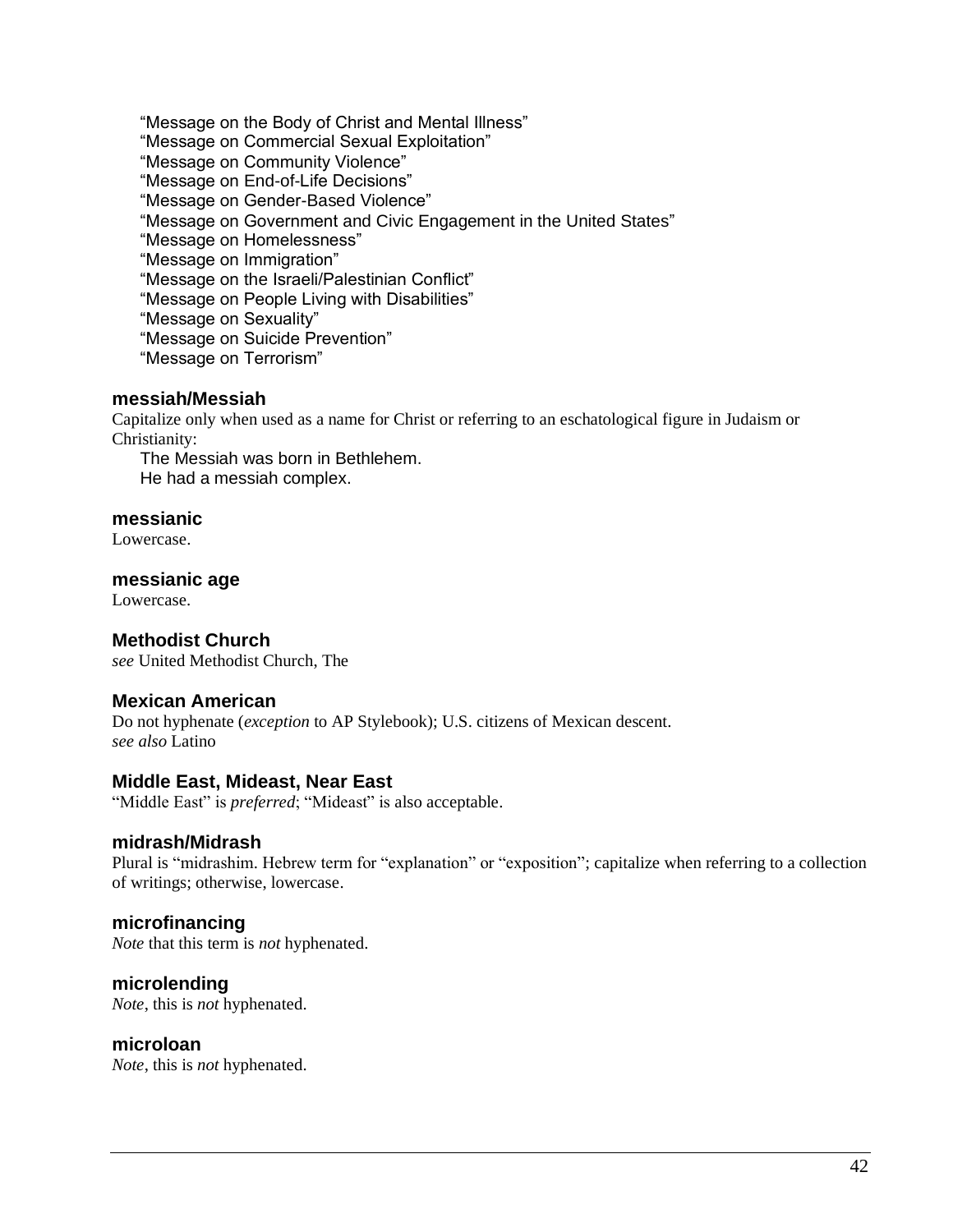# **millennium (n.)**

Millennia (plural).

## **minister**

Collectively, "clergy" is used in the ELCA to refer to rostered ministers of Word and Sacrament. Within the ELCA, the term "rostered ministers" is preferred, because it includes both ministers of Word and Sacrament and ministers of Word and Service."

*see also* clergy titles

## **minority**

*Do not use* when referring to racial groups.

## **minor prophets/Minor Prophets**

Capitalize when referring to the section of the Bible:

The 12 books in the Minor Prophets section of the Bible are Hosea, Joel, Amos, Obadiah,

Jonah, Micah, Nahum, Habakkuk, Zephaniah, Haggai, Zechariah and Malachi.

Lowercase when referring to a person:

Amos was one of the minor prophets.

## *"***missio Dei"**

Use with quotation marks; translates from Latin as "sending of God."

## **missionary**

*Prefer* referencing a specific job instead: "teachers in China," "translators in Ethiopia."

Jack, who works in animal husbandry in Nigeria, is a missionary supported by our congregation. *Do not use* "mission personnel."

# **Mission Support (n.)**

Portion of congregational offerings that is shared with the synod and churchwide organization to support ministries in those expressions of the ELCA.

*Note* when associated with the ELCA, this term is a proper noun, and is therefore capitalized; it is never hyphenated:

Mission Support enables the ELCA to do its work.

## **mission to**

*Avoid*; use "mission with" instead.

The ELCA is in mission with companion churches throughout the world.

# **missional**

*Avoid* usage in public documents; describe what is meant in clear adjectival terms instead. *Exception:* Missional Leadership Centers.

# **Missional Leadership Centers**

Formerly known as "mission schools"; name changed because of the historical negative connotation. *Exception* to the usage of "missional."

# **modern-day (adj.)**

Hyphenate when used as an adjective to modify a noun: "modern-day usage," "modern-day Germany."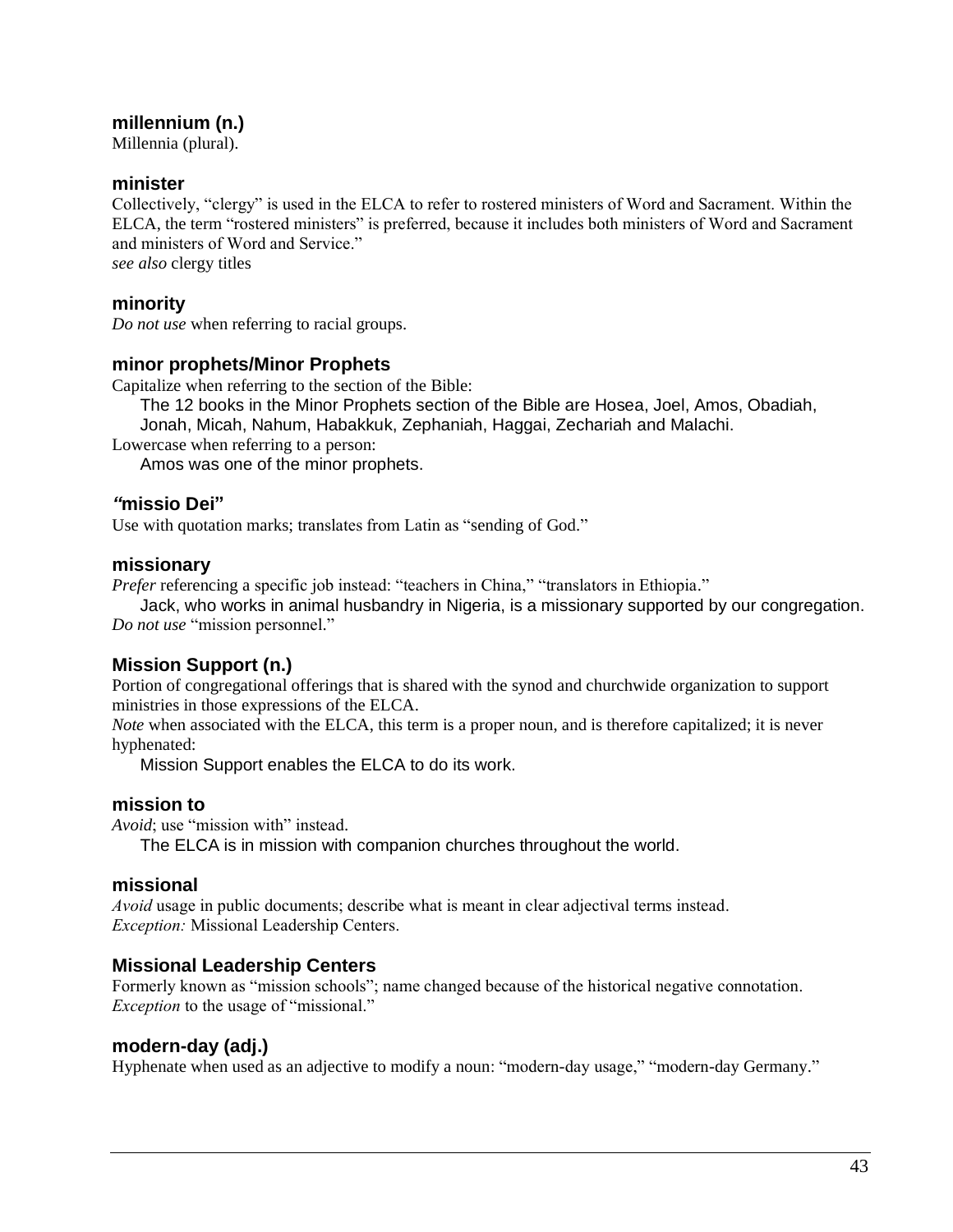## **Mohammed**

*Do not use;* use "Muhammad" instead (unless it is a specific person's name).

#### **month**

*see* dates

## **Moravian Church in America**

The Southern and Northern Provinces, Eastern West Indies Province and the Alaska Province of the Moravian Church in America are full communion partners with the Evangelical Lutheran Church in America.

## **morning prayer/Morning Prayer**

*Preferred* term for "matins." Capitalize only when referring to the title for the service of Morning Prayer, especially if followed by page number or book title.

## **Moslem**

*Do not use*; use "Muslim" instead.

**Most High**  *Note* capitalization.

**Most High God**  *Note* capitalization.

**Mother's Day**  *Note* capitalization and apostrophe treatment.

# **Mr., Mrs., Ms.**

*see* courtesy titles

**Muhammad**  *Preferred*; *do not use* "Mohammed."

**multicultural**

Do not hyphenate.

## **Muslim**

Refers to people who adhere to the religion called Islam. *Do not use* "Moslem."

## **MYLE**

Multicultural Youth Leadership Event. *see* ELCA National Youth Gathering

## **national groups**

*see* ethnic, national and racial group references

## **Native American**

*Prefer* "American Indian." If possible use the name of the nation: He is a Hopi commissioner. James Shepherd, Laguna, spoke at the Indigenous Institute.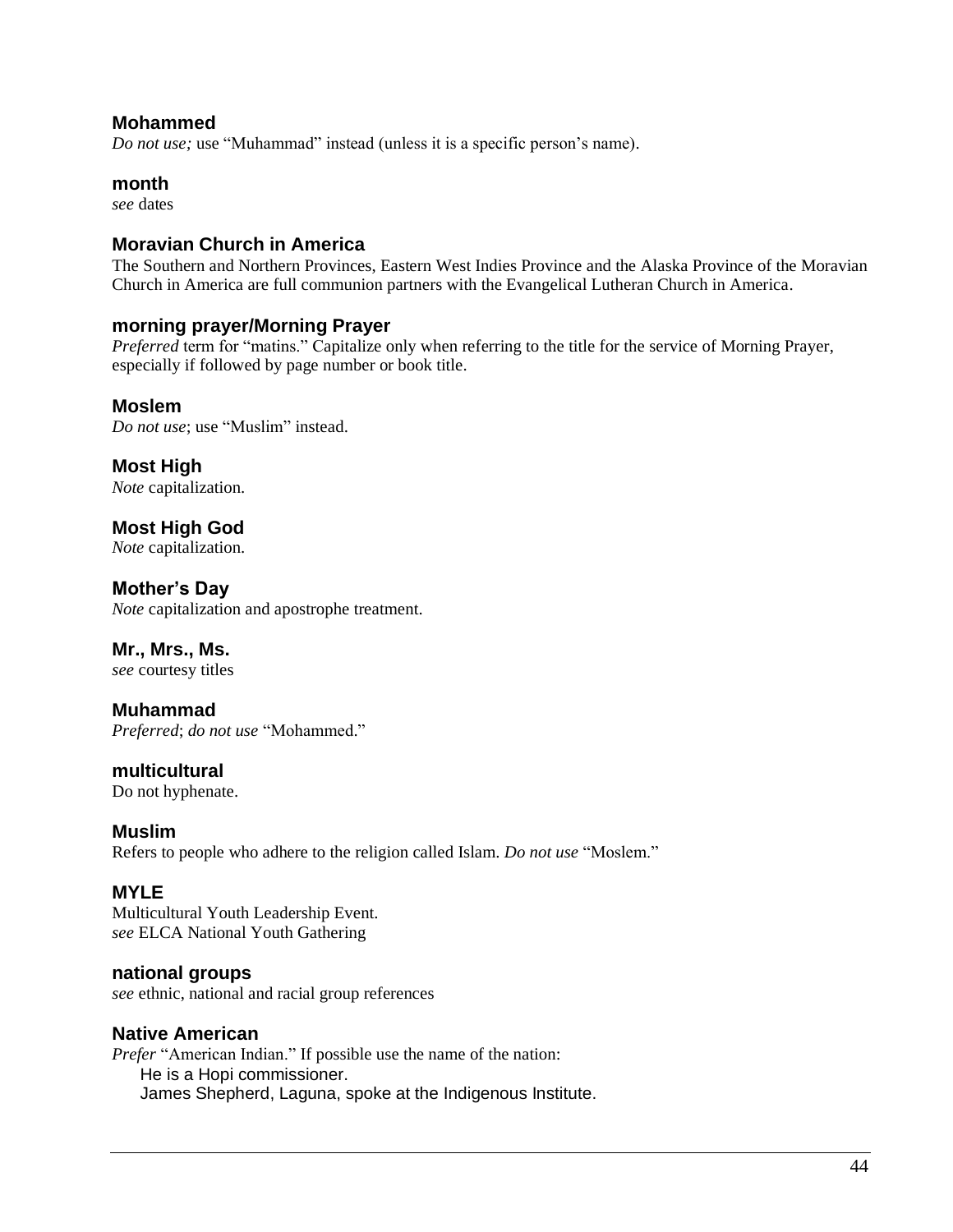Because members of some ethnic groups use different terms when referring to themselves, if possible ask how they would like to be identified.

#### **nativity/Nativity**

Capitalize in liturgical contexts: the Feast of the Nativity of Our Lord Otherwise lowercase: There were probably donkeys at the nativity of Christ.

#### **new Adam**

*Note* capitalization treatment.

#### **new covenant**

*Avoid* this term except in the words of institution within the Great Thanksgiving in a liturgy; rewrite for clarity of meaning. *Prefer* "New Testament."

#### **New Jerusalem**

Capitalize.

#### **New Revised Standard Version, the**

*Preferred* version of the Bible for use in ELCA. Abbreviated in second and subsequent references as "NRSV." If it's necessary, in a particular context, to quote from another version, reasoning for this deviation from the standard should be provided when the document is submitted to Strategic Communications for editorial review as well as an indication of which version is being used. *see also* Appendix 1 for appropriate credit lines for various versions of the Bible

#### **new-start congregation**

Hyphenate when "new-start" is an adjective.

#### **New Testament**

Capitalize.

#### **Nicene Creed, the**

Capitalize, but lowercase "creed" when using the short form in subsequent references: "the creed."

#### **night prayer/Night Prayer**

*Preferred* term for "compline," the daily prayer service for use at the end of the day, just prior to retiring for the night. Capitalize only when referring to the title for the service of Night Prayer, especially if followed by page number or book title.

#### **Ninety-five Theses**

*note* capitalization treatment when used as a title: Read Luther's "95 Theses" for our next class session. He nailed 95 theses to the door of the church.

#### **nonprofit**

No hyphen.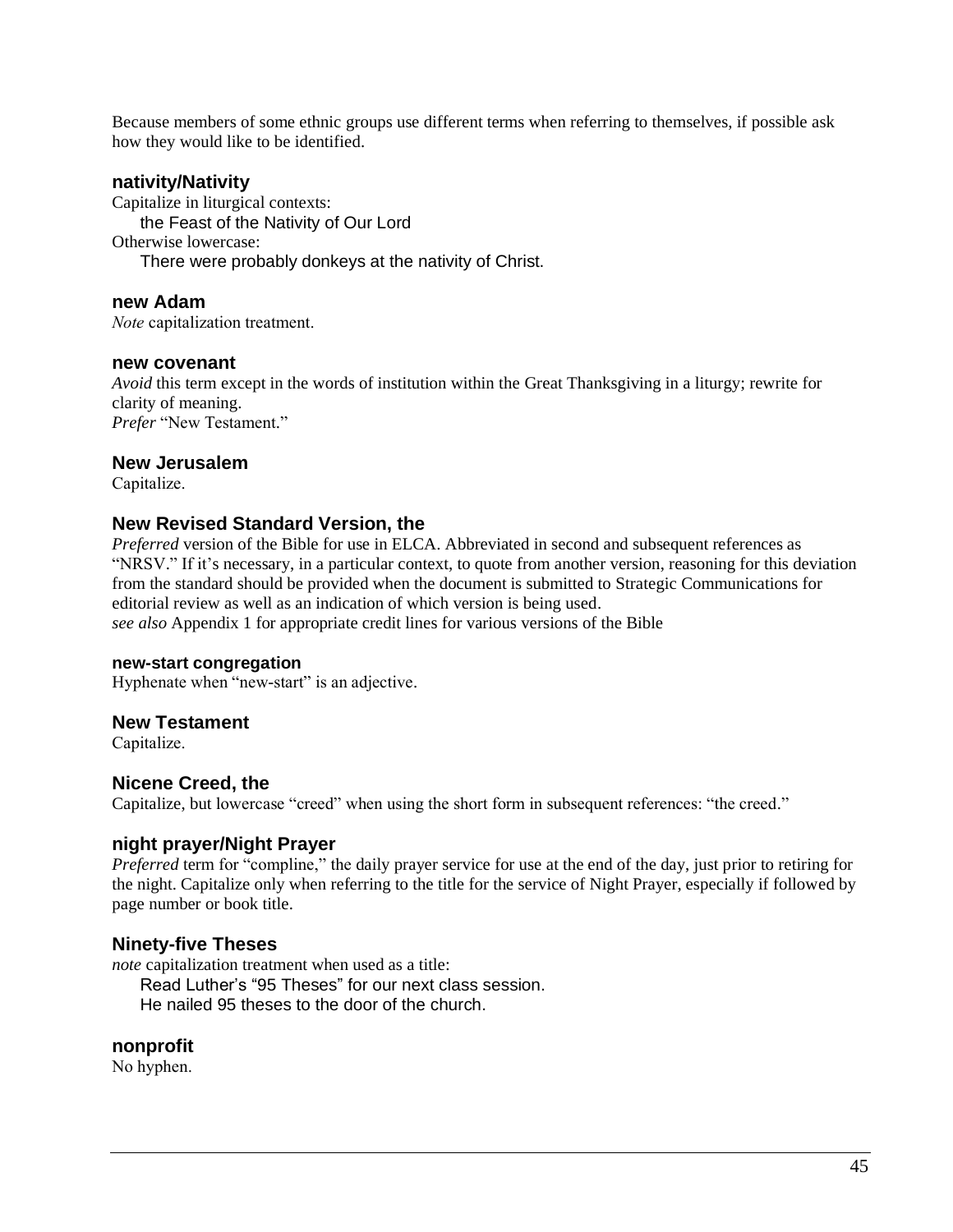## **nonsexist language**

- *Avoid* using terms that unnecessarily specify someone's gender, such as "chairman" or "prophetess"; in most cases, "chair" or "prophet" can be used instead; *exception to* AP Stylebook.
- *Avoid* sexism by using nongender-specific language such as "humanity" or "humankind" instead of "mankind," except when directly quoting from an original source.

*see also* gendered language

## **numbers/numerals**

- *In general, do not* begin a sentence with a numeral; spell out a number at the beginning of a sentence or rewrite the sentence.
- Spell out the first nine cardinal and ordinal numbers when used in text:

There were eight applicants.

She was the sixth spelling bee contestant.

- Use figures for numbers above nine:
	- The table was set for 10.
	- There were 50 in the audience.
- These "spell out" and "use figures" rules above *do not apply* to ages, figures in headlines, figures containing decimals, statistics, results of voting, percentages, sums of money, times of day, days of month, latitude and longitude, degrees of temperature, dimension, measurements and proportion, numbers that are part of titles, or sports points
- Spell out large numbers: They planned to raise \$2 million.
- With four digits, use a comma in the number, as in "2,000," except in reference to a year: "A.D. 2000"
- *Do not use* "firstly" or "secondly"; use "first" and "second"
- Use numerals for both % and percentages:
	- 2%
	- 3.75%
	- 0.6%
	- 10 percentage points
- Use numerals to express age:
	- 5 years old
	- 32-year-old
- Fractions should be written out and hyphenated:
	- two-thirds three-fourths

# **offering**

Lowercase.

# **offertory (adj.)**

*Prefer* "offering" or "offering prayer."

# **old Adam**

*Note* capitalization treatment.

## **old covenant/Old Covenant**

*Avoid* using the capitalized form, which is a synonym for Old Testament; *prefer* "Old Testament."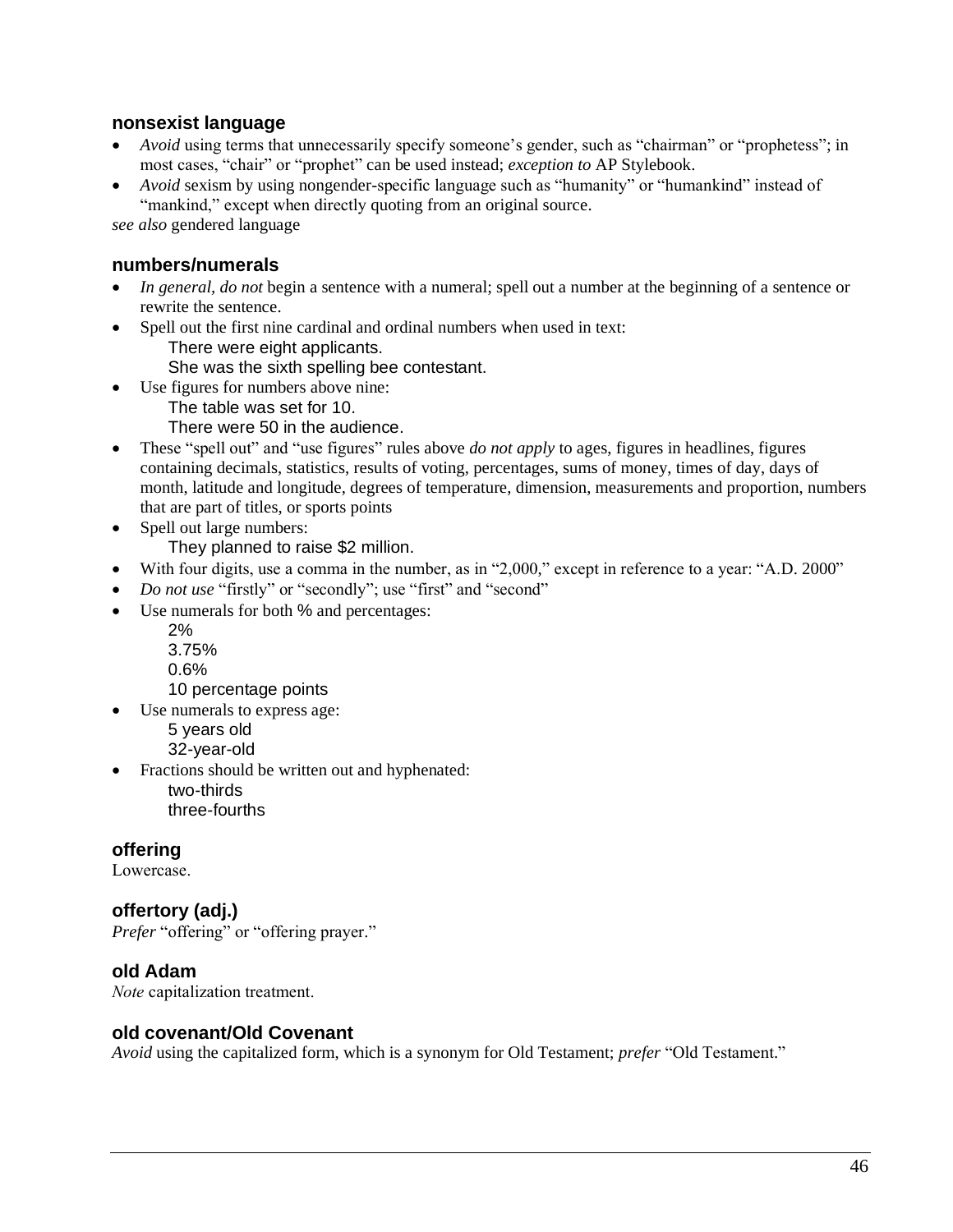**Old Testament**  Capitalize; in liturgical reference, use "first reading."

**older adult** *Preferred* term

**one another** *see* each other, one another

**One in Three**  The Trinity.

**online** Do not hyphenate.

# **ordination/Ordination**

Lowercase, but capitalize when used in the title of the rite: "Rite of Ordination."

# **ordained ministers**

*Not* ordained pastors

# **Oriental**

*Do not use see* Asian

# **original sin**

Lowercase.

# **orthodox(y)/Orthodox**

Capitalize only when referring to the Eastern Christian groups: "Russian Orthodox," "Greek Orthodox," "Orthodox churches"; or "Orthodox Jews"; but "Lutheran orthodoxy."

# **outreach to**

*Avoid*; use "outreach among" instead.

# **Pacific Islanders**

Use to refer to people from Pacific Island countries. Whenever possible, make references to a specific ethnic heritage: "Tongan," "Fijian," "Tahitian," "Marshallese," "Trukese."

## **page**

Abbreviated "p." for one page and "pp." for two or more: "p. 439"; "pp. 67–71"

# **Palm Sunday**

In liturgical usage, *prefer* "Sunday of the Passion."

# **parable**

Lowercase even when used to refer to a particular parable: "parable of the good Samaritan," "parable of the sower."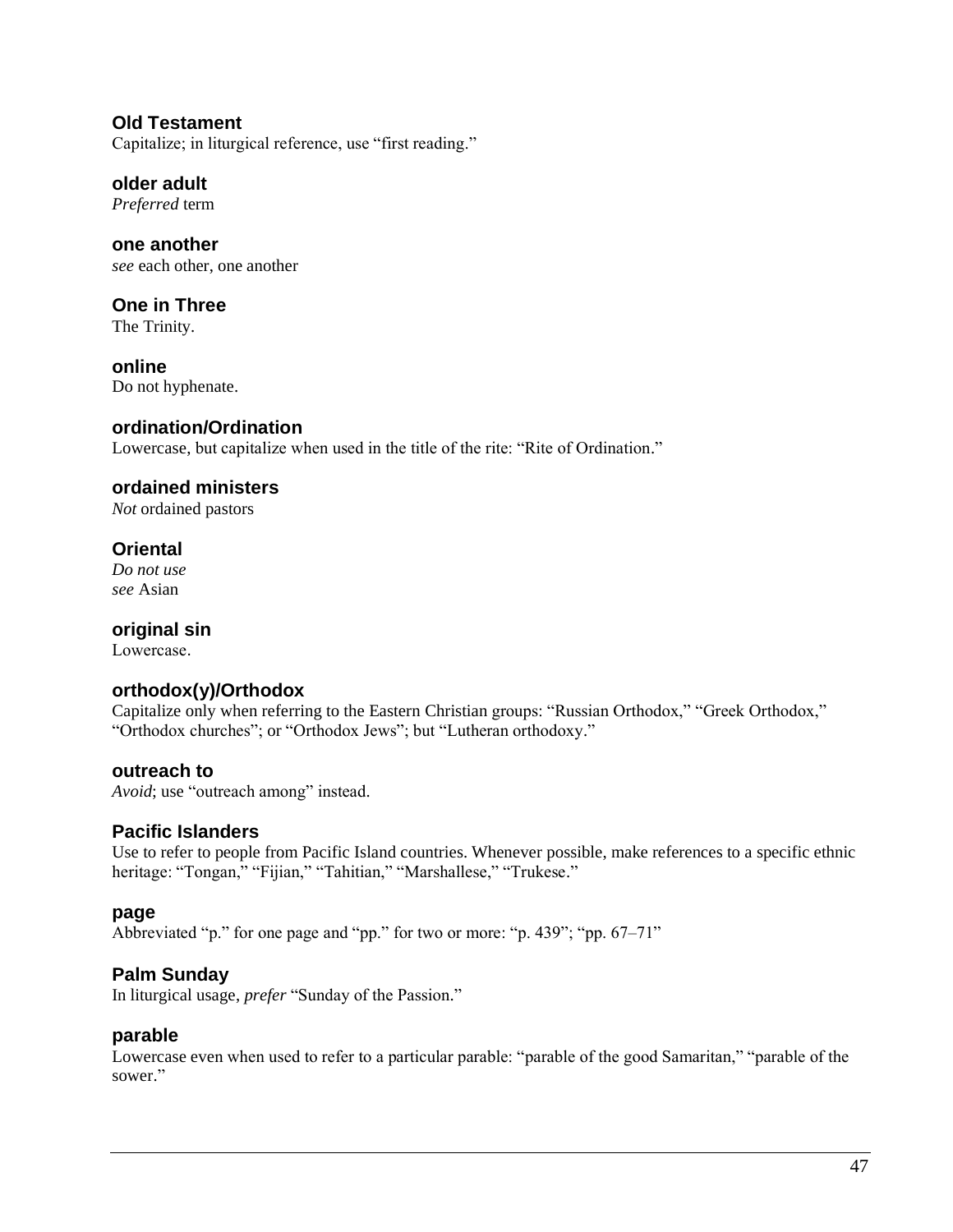## **Paraclete**

Translates from Greek as "advocate" or "intercessor"; refers to the Holy Spirit.

#### **parousia**

Greek word referring to the second coming of Christ (*exception* to *Merriam-Webster's*, which capitalizes it); *do not* italicize or place in quotation marks.

## **paschal**

Lowercase as an adjective: "paschal candle," "paschal mystery," "paschal lamb," "paschal full moon"; typically needs definition or explanatory phrase when used.

## **paschal lamb/Paschal Lamb**

Capitalize when used as a substitute name for Jesus: The Paschal Lamb was sacrificed for our sins. But Jesus is the paschal lamb.

# **Paschal Triduum**

*Prefer* "the Three Days."

## **Passion, the**

Capitalize when referring to a day: "Sunday of the Passion"; a portion of Scripture: "the Passion narrative"; or the suffering of Jesus: "the Passion of Christ."

## **Passion Week**

*Prefer* Holy Week.

## **Passover Feast**

Capitalize.

#### **pastor**

Usage should be "pastor of First Lutheran" not "pastor at First Lutheran." *see* clergy titles

# **Pastoral Epistles**

*Prefer* Pastoral Letters.

## **Pauline Epistles**

*Prefer* Pauline Letters.

## **Peace Not Walls**

The ELCA works for justice and peace in Palestine and Israel through its campaign, Peace Not Walls. [\(elca.org/peacenotwalls\)](http://elca.org/peacenotwalls).

**Pentateuch** Capitalize.

**pentateuchal**

Lowercase.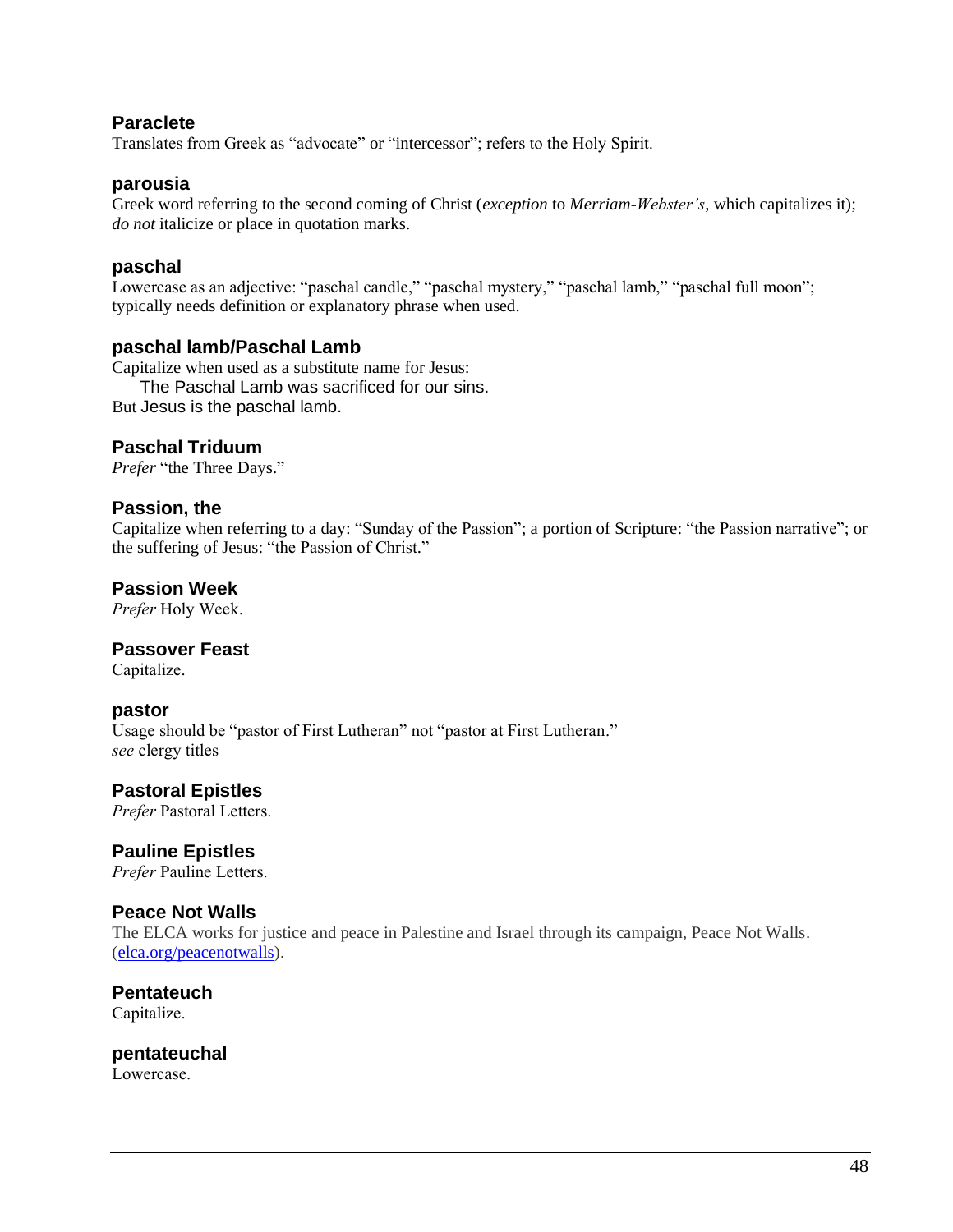## **Pentecost**

Capitalize.

#### **pentecostal/Pentecostals**

Capitalize only when referring to a specific religious group.

## **people living in poverty**

Use instead of "the poor."

#### **percent**

AP style changed its guideline on percent in 2019. Using the symbol % is now permissible in running text. Use numerals, not words, for the quantity expressed: "4%," "0.6%." Use % if quoting interest rates, statistics or in fundraising materials in charts/lists.

#### **percentage construction: plural vs. singular**

*Prefer* singular: "1 in 9 people lives in poverty."

#### **person/people**

Plural form of person is "people," *not* "persons."

*Exception*: use "persons" only for the voting category: "persons of color or language other than English"; or in other constitutionally mandated instances; or in reference to the triune God: "God in three persons."

#### **petition/Petition**

Capitalize when referring to individual petitions of the Lord's Prayer: "the Third Petition"; but "this petition."

## **Ph.D./M.Div./D.Min.**

Avoid in editorial copy. If used, note usage of periods and no spaces between characters.

#### **Pharisees**

Capitalize.

#### **pietism/Pietism**

Capitalize only when referring to a movement in the 17th and 18th centuries.

#### **pietists/Pietists**

*see* pietism

## **poor, the**

*Do not use*; use "people living in poverty."

#### **Portico Benefit Services**

Portico Benefit Services is a separately incorporated ministry of the ELCA based in Minnesota that provides retirement, health and related benefits and services to enhance the well-being of nearly 50,000 rostered ministers, employees and their families in the ELCA.

#### **position titles**

*see* titles of ELCA churchwide staff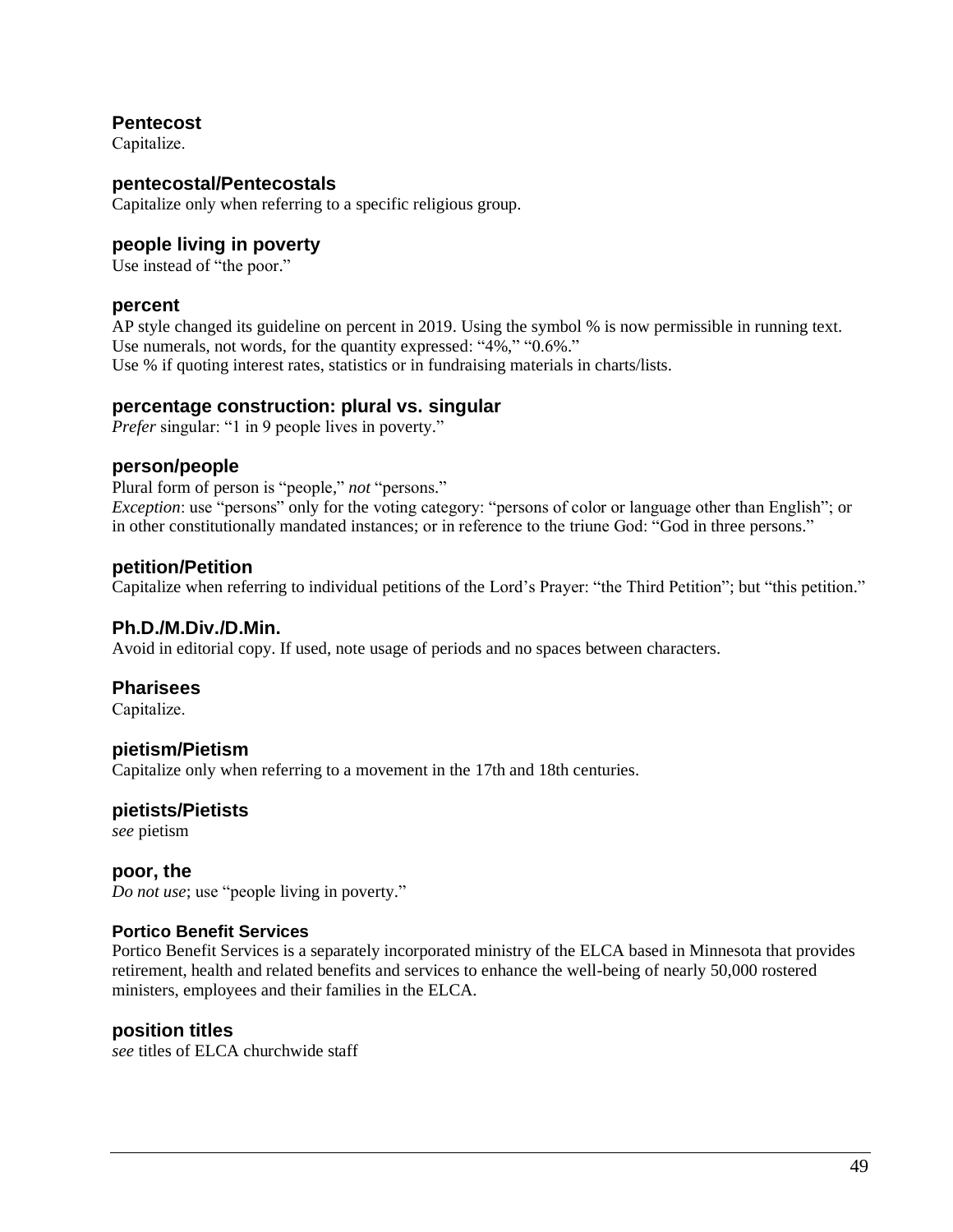#### **postal codes**

*see* state names

#### **prayer at the close of the day**

*see* night prayer

## **precious blood**

Lowercase.

#### **prefixes**

- In general, do not hyphenate when the word after the prefix starts with a consonant (*exception:*  "Ecumenical and Inter-Religious Relations").
- Hyphenation should be used:
	- When the prefix ends in a vowel and the word that follows begins with the same vowel (*exception*: words like "cooperate," "coordinate," "coexist," "coequal).
	- If the word that follows the prefix is capitalized: "sub-Saharan."
	- If the prefix is doubled: "sub-subparagraph."

*see* AP Stylebook*,* specific listings for commonly used prefixes

# **Presbyterian Church (U.S.A.)**

A full communion partner with the Evangelical Lutheran Church in America. *Note* the periods in the initials when the full name of the church body is used.

## **presiding bishop**

The title of the president and chief executive officer of the Evangelical Lutheran Church in America. When the title comes before the name, capitalize:

Presiding Bishop Elizabeth A. Eaton of the Evangelical Lutheran Church in America held a news conference.

Lowercase when the office is identified after the name:

The Rev. Elizabeth A. Eaton, presiding bishop of the ELCA, said ….

## **presiding bishop emeritus**

New title for former presiding bishops. Uppercase before a name; lowercase after. *Note:* Check with synods since some also use the title "emeritus" for former synod bishops: Arkansas-Oklahoma Synod Bishop Emeritus Floyd Schoenhalls.

## **presiding minister**

Lowercase.

**priesthood of all believers**

Lowercase.

**Prince of Peace** 

Capitalize; refers to Christ.

## **prodigal son**

Lowercase.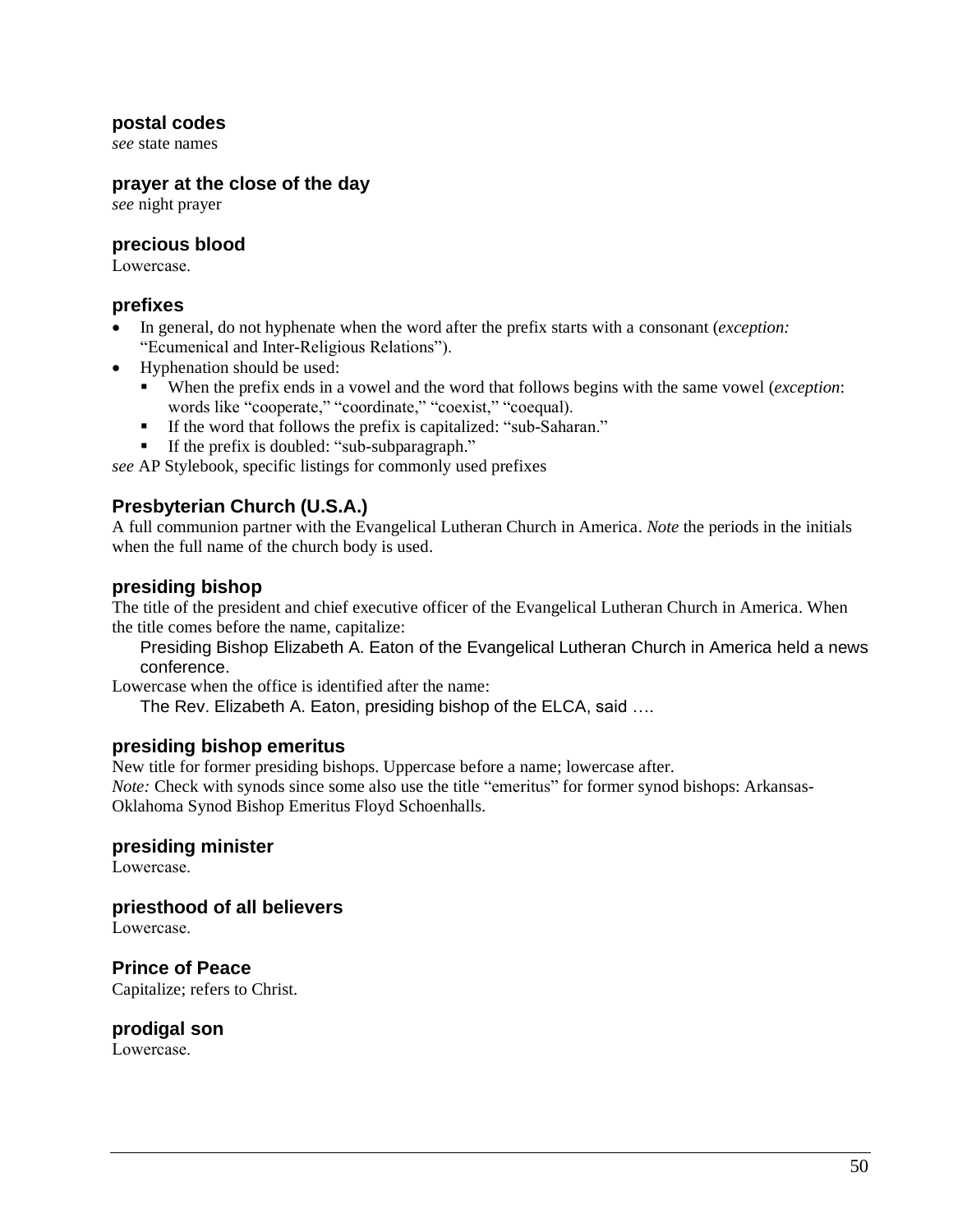**promised land** 

Capitalize only when the meaning is otherwise unclear.

#### **Promised One, the**

Capitalize; refers to Jesus.

#### **propers, the**

Lowercase. The portion of the liturgy that varies according to the particular feast, day or season of the year.

#### **prophecy (n.)**

The inspired words of a prophet; a prediction of a future event.

#### **prophesy, prophesied (v.)**

To say something by, or as if by, divine inspiration; to predict.

#### **Prophet, Priest and King**

Capitalize when used together in a series referring to Christ.

#### **prophetess**

*Avoid*; use "prophet."

#### **prophets/Prophets**

Capitalize when referring to the section of the Bible:

The Prophets are the 17 books of the Bible beginning with Isaiah and ending with Malachi.

Lowercase when referring to a person:

Isaiah was one of the prophets. *see also* major prophets; minor prophets

#### **Protestantism**

Capitalize.

#### **providence/Providence**

Lowercase when referring to divine guidance; capitalize when referring to God.

#### **psalmist**

Lowercase.

## **psalm/Psalm**

Capitalize only when referring to the book in the Bible: "the book of Psalms"; or a specific passage: "Psalm 8:3-6."

Lowercase when used as a general term: "this psalm," "some psalms": My favorite psalm is Psalm 23.

#### **psalter/Psalter**

Capitalize only when used as a synonym for the book of Psalms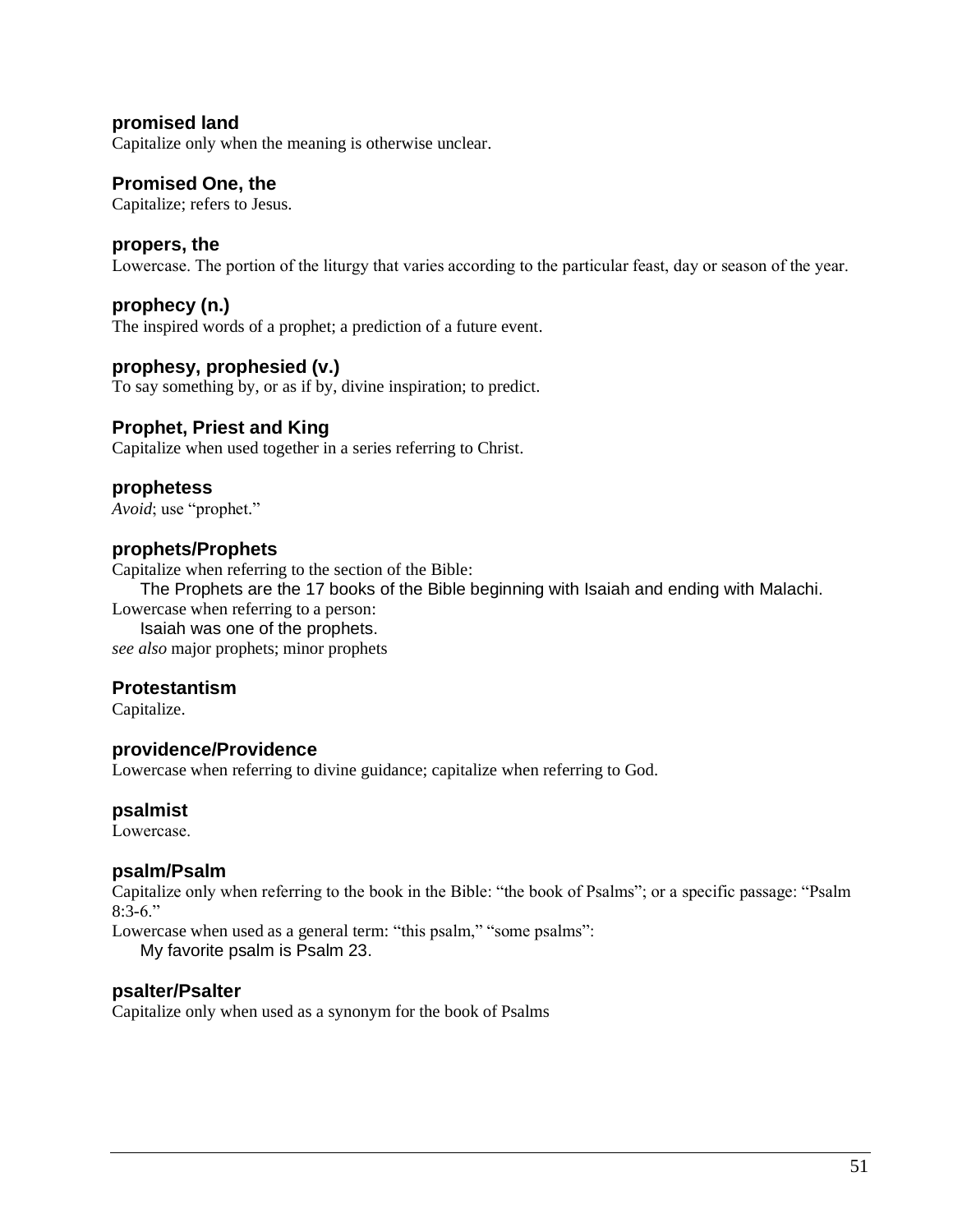## **quotation marks and punctuation**

Periods and commas *always* go inside the quotation marks; colons and semicolons *always* go outside quotation marks unless the punctuation applies to quoted material. Question marks or exclamation marks go inside the quotation mark only if the quoted material is the question or exclamation.

*Exception*: place period after the citation for quotations of Scripture or ELCA constitutional provisions, bylaws or resolutions:

"For God so loved the world that he gave his only begotten son" (John 3:16).

# **Quran**

*Preferred* spelling for the Muslim holy book rather than "Koran" or "Our'an"; use another form only if preferred by a specific organization or when quoting a specific title or name.

## **racial groups**

*see* ethnic, national and racial group references

## **reading**

The Scripture texts appointed for public reading in the liturgy; *preferred* over "lesson."

## **real presence**

Lowercase.

## **redemption**

Lowercase.

# **Reformation, the**

Note capitalization. *see also* "Counter-Reformation"

# **Reformed church**

Refers to Calvinist traditions; capitalize "church" only when referring to a specific church: "Wheaton Christian Reformed Church"; or to the corporate title of a church body: "Reformed Church in America"

# **Reformed Church in America**

A full communion partner with the Evangelical Lutheran Church in America

## **reformer**

Lowercase even when it refers to a leader in the Protestant Reformation.

## **region**

Capitalize when used as the name of a portion of the Evangelical Lutheran Church in America. For subsequent usage lowercase "the region." Use Arabic numbers for regional identification: "Region 7."

## **resurrection**

Capitalize only when the meaning is otherwise unclear.

## **Rev., the**

*Always* use the abbreviated form, *not* "Reverend" *see* clergy titles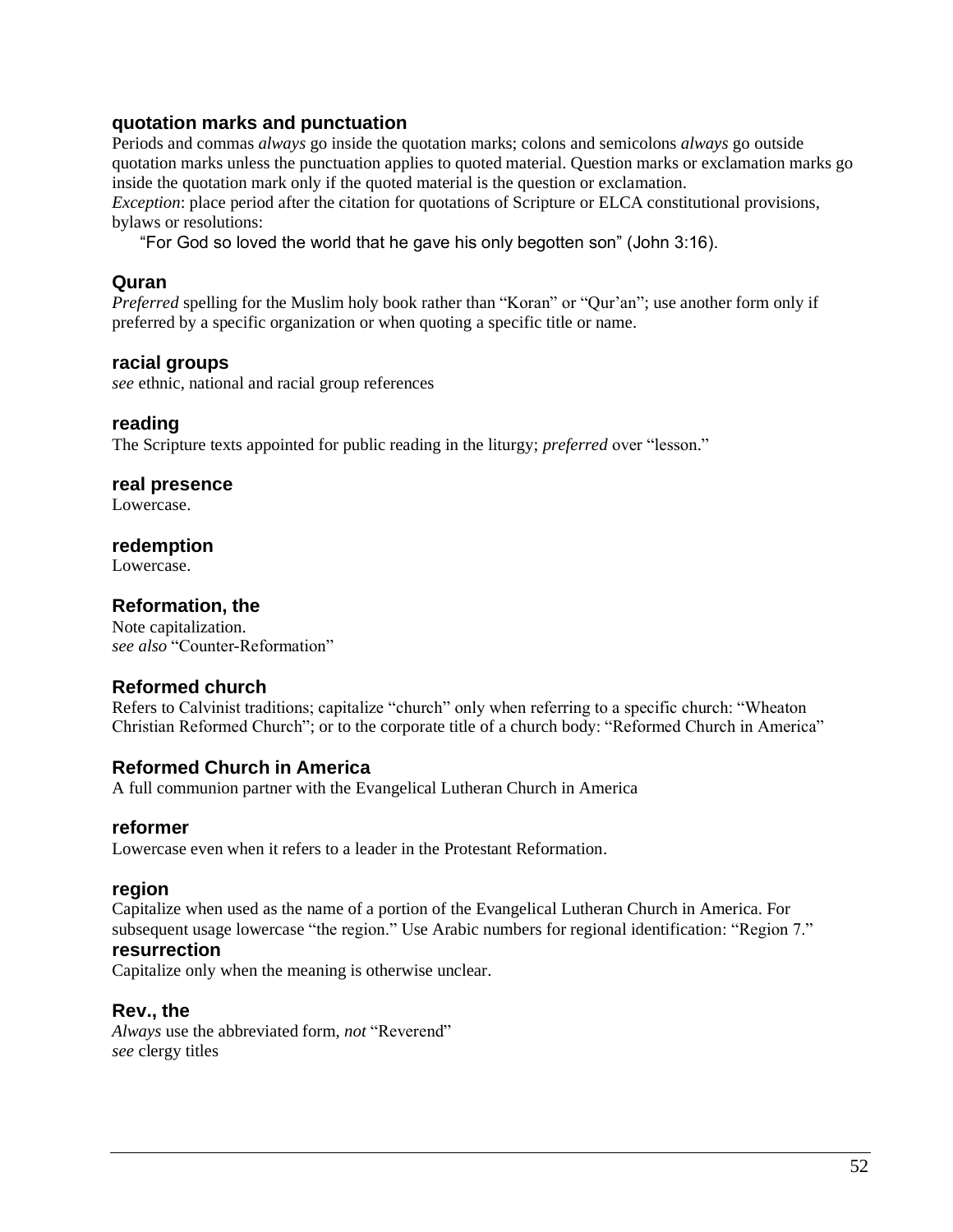# **Revised Common Lectionary**

Do not italicize or place in quotation marks unless referring to a specific publication.

## **righteous**

Lowercase.

**righteous God** *Note* capitalization treatment.

**Righteous One** Capitalize when it refers to Christ.

# **risen Lord**

*Note* capitalization treatment.

## **Risen One**

Capitalize when it refers to Christ.

**Rite of Holy Baptism** *see* baptism

# **Roman Catholic Church, the**

Capitalize "church" only when referring to a specific church or to the corporate title of a church body: "St. Mary's Roman Catholic Church," "the Roman Catholic Church"; but "a Roman Catholic church," "the Catholic church."

## **rostered leader**

*Do not* use.

# **rostered minister**

Replaces rostered leader, includes ministers of Word and Service and ministers of Word and Sacrament. *(Updated 5/4/18) see also* rosters

#### **rosters**

**The roster of Ministers of Word and Service** and the **roster of Ministers of Word and Sacrament.** Note that roster is lowercase when used in a sentence, e.g., The policies and procedures for granting retired status on the roster of Ministers of Word and Sacrament shall be developed by the appropriate churchwide unit. *(Updated 5/4/18)*

# **Russian Orthodox Church, the**

Capitalize "church" only when referring to a specific church or to the corporate title of a church body: "Holy Trinity Russian Orthodox Church," "the Russian Orthodox Church Outside of Russia"; but "a Russian Orthodox church."

# **Russian Orthodoxy**

Capitalize.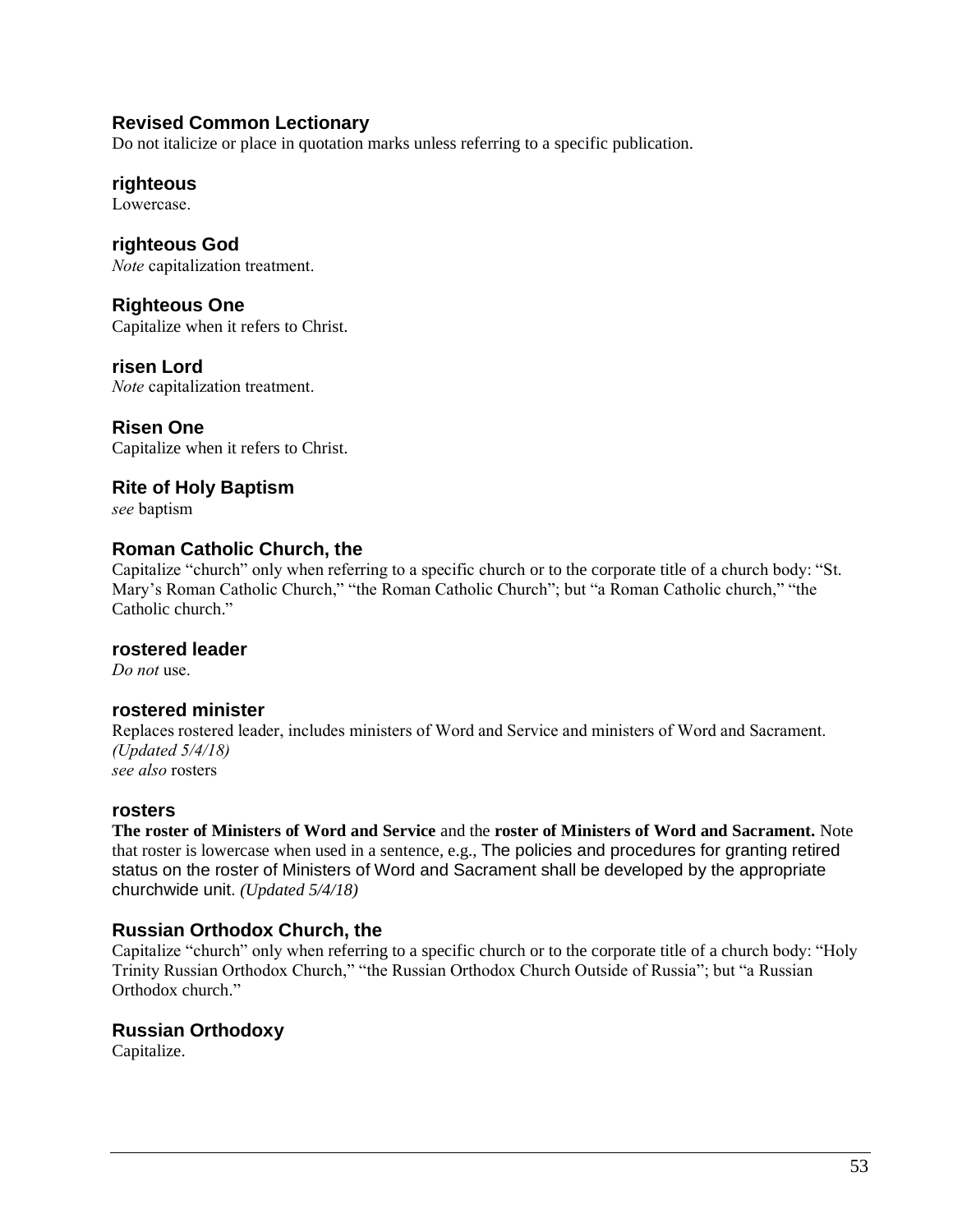## **sabbath/Sabbath**

Capitalize when referring to Saturday or Sunday as a day of the week; lowercase when referring to a time of rest.

#### **sacrament/Sacrament**

Capitalize when used in the title of the rite: "the Sacrament of Holy Communion. Otherwise lowercase: The Lutheran church has two sacraments: baptism and communion. Communion is a sacrament. The gift of word and sacrament is from God.

## **sacramental (adj.)**

Lowercase.

## **Sacrament of Holy Baptism, the**

Capitalize when used as a title of the rite.

## **Sacrament of Holy Communion, the**

Capitalize when used as a title of the rite.

#### **saint**

Abbreviate as "St." for names of saints, cities and other places: "St. John," "St. Paul, Minn." "St. Lawrence Seaway"

*Exception*: "Saint Paul Area Synod."

## **same-gender (adj.)**

*Do not use* "same-sex": This law protects same-gender couples.

## **Sanctus**

Capitalize.

**Satan** Capitalize.

#### **satanic**

Lowercase.

#### **savior/Savior**

Capitalize only when referring to Jesus; may also be spelled "Saviour" in the name of a congregation.

#### **scholastic movement**

Lowercase.

#### **scholasticism**

Lowercase: "Protestant scholasticism," "Thomistic scholasticism."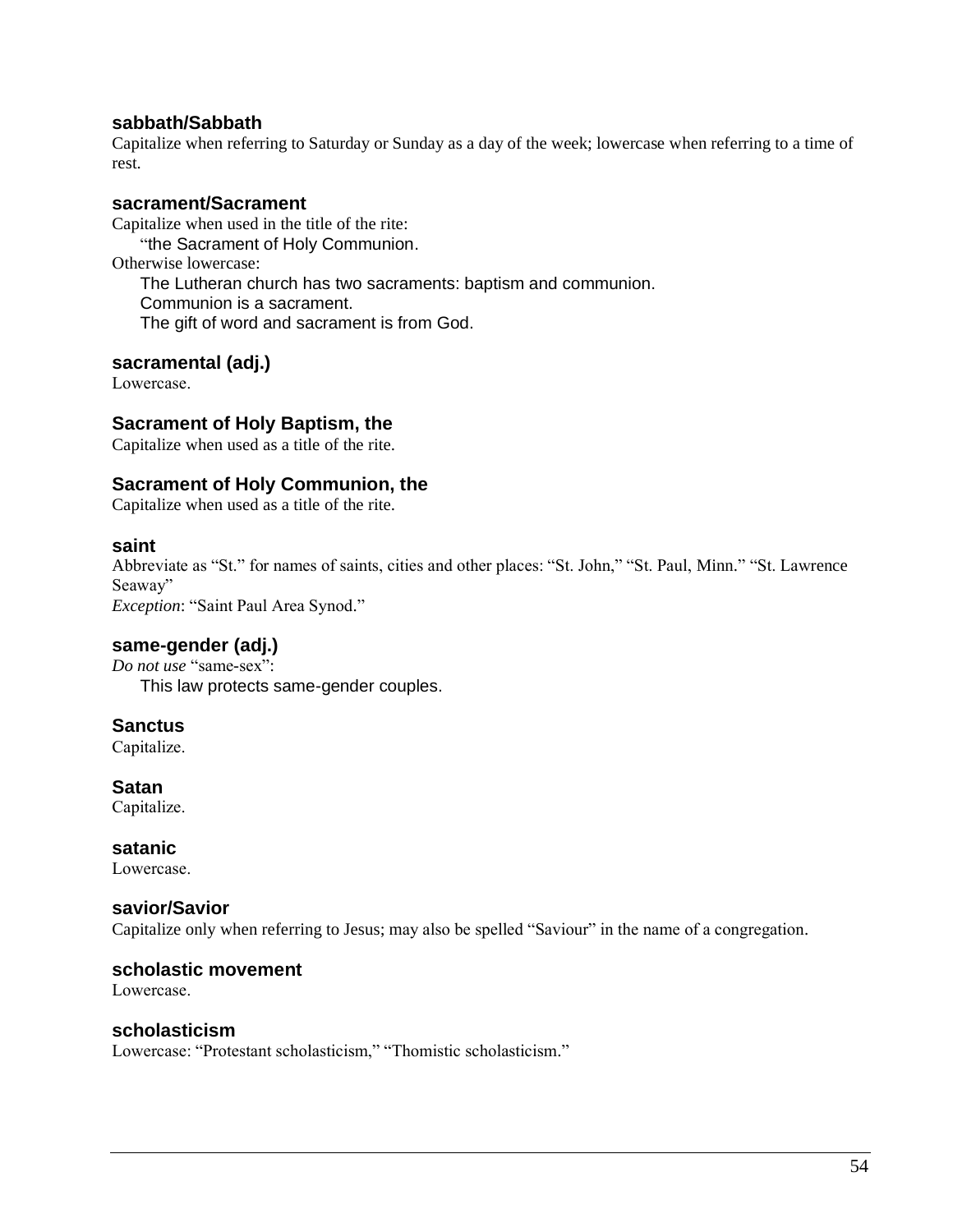## **scholastics, the**

Lowercase.

#### **scribes**

Lowercase.

## **scriptural**

Lowercase.

## **scripture(s)/Scripture**

Capitalize when meaning the Bible or any portion of it:

The pastor quoted various portions of Scripture in his sermon. Lowercase when referring to the sacred writings of a religious group: "the Hindu scriptures."

## **Scripture reference**

*see* "biblical text references" for specific examples of citations.

## **seat of judgment**

Lowercase.

## **second coming, the**

Capitalize only when the meaning is otherwise unclear.

# **Second Vatican Council**

Also referred to as Vatican II; use "Second Vatican Council" in first usage; "Vatican II" in second and subsequent references.

## **seder**

Lowercase.

## **See**

Capitalize when referring to a specific see (religious jurisdiction): "the See of Constantinople," "the Holy See."

## **senior**

*see* junior, senior

## **senior citizen**

*Prefer* "older adult." Usage may be appropriate in generic phrases that do not refer to specific individuals: "senior citizen discount."

## **separately incorporated ministries**

*see* titles of ELCA churchwide ministries and teams

## **serial punctuation**

*Do not use* a comma before the conjunction in a simple series (e.g., a, b and c):

They bought apples, bananas and cherries.

*however:*

• If a serial comma would help with clarity, insert it: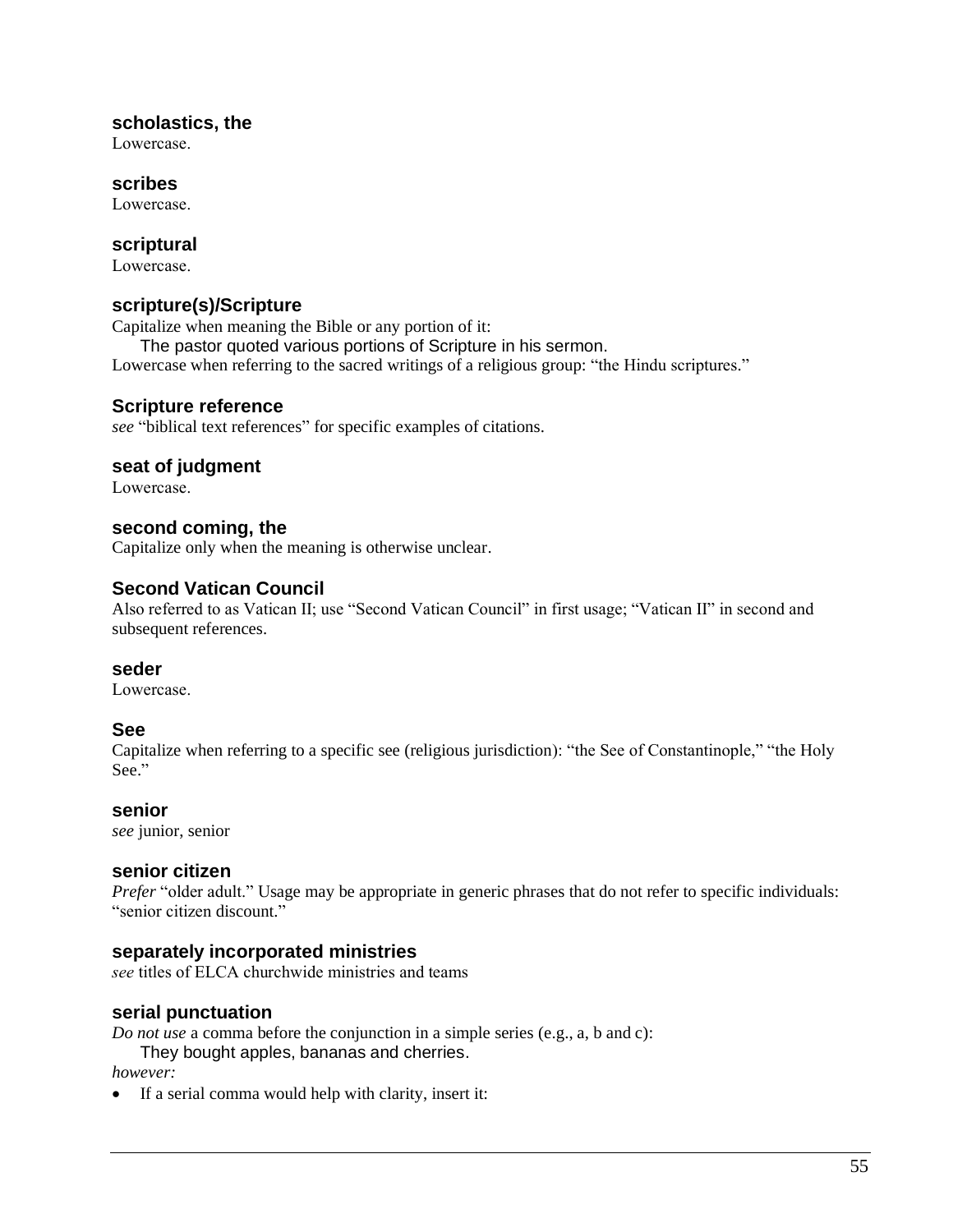We had juice, cereal, and ham and eggs.

- If any of the series terms themselves have a comma in them, use semicolons to separate: She was accompanied by her daughter, Jane, from Des Moines; her cousin, Alice, from Chicago; and her aunt, Bernice, from Minneapolis.
- *Use a comma* before the concluding conjunction in a complex series of phrases: The judges in the contest considered the originality of the submission, the creativity of the content, the illustrations, and the compliance with the stated theme.

*Note:* In legal, social statements and social messages, the ELCA unit may request use of the Oxford comma.

## **Sermon on the Mount**

*Note* capitalization treatment

#### **serpent, the**

Lowercase.

## **Servant Songs, the**

[Isaiah 42:1-7;](http://www.gospelcom.net/cgi-bin/bible?Isaiah+42:1-7) [Isaiah 49:1-6;](http://www.gospelcom.net/cgi-bin/bible?Isaiah+49:1-6) [Isaiah 50:4-9;](http://www.gospelcom.net/cgi-bin/bible?Isaiah+50:4-9) [Isaiah 52:13–53:12](http://www.gospelcom.net/cgi-bin/bible?Isaiah+52:13-53:12)

#### **seven deadly sins**

Lowercase.

## **sevenfold**

Lowercase.

#### **"simul justus et peccator"**

Translates from Latin as "at once justified and sinner."

## **sister**

The abbreviation "Sr." is acceptable in a list with names and titles.

# **Small Catechism**

Do not italicize or put in quotation marks.

## **social messages, ELCA**

*see* messages, ELCA

## **social policy resolutions**

Actions, other than social statements, of the Churchwide Assembly or Church Council on matters of social concern.

# **social statements, ELCA**

Use italics for titles of statements; the proper titles of the ELCA social statements and their dates of adoption by the Churchwide Assembly are [\(elca.org/socialstatements\)](http://elca.org/socialstatements):

- *Abortion* (1991)
- *The Church in Society: A Lutheran Perspective* (1991)
- *The Death Penalty* (1991)
- *Caring for Creation: Vision, Hope, and Justice* (1993)
- *Freed in Christ: Race, Ethnicity, and Culture* (1993)
- *For Peace in God's World* (1995)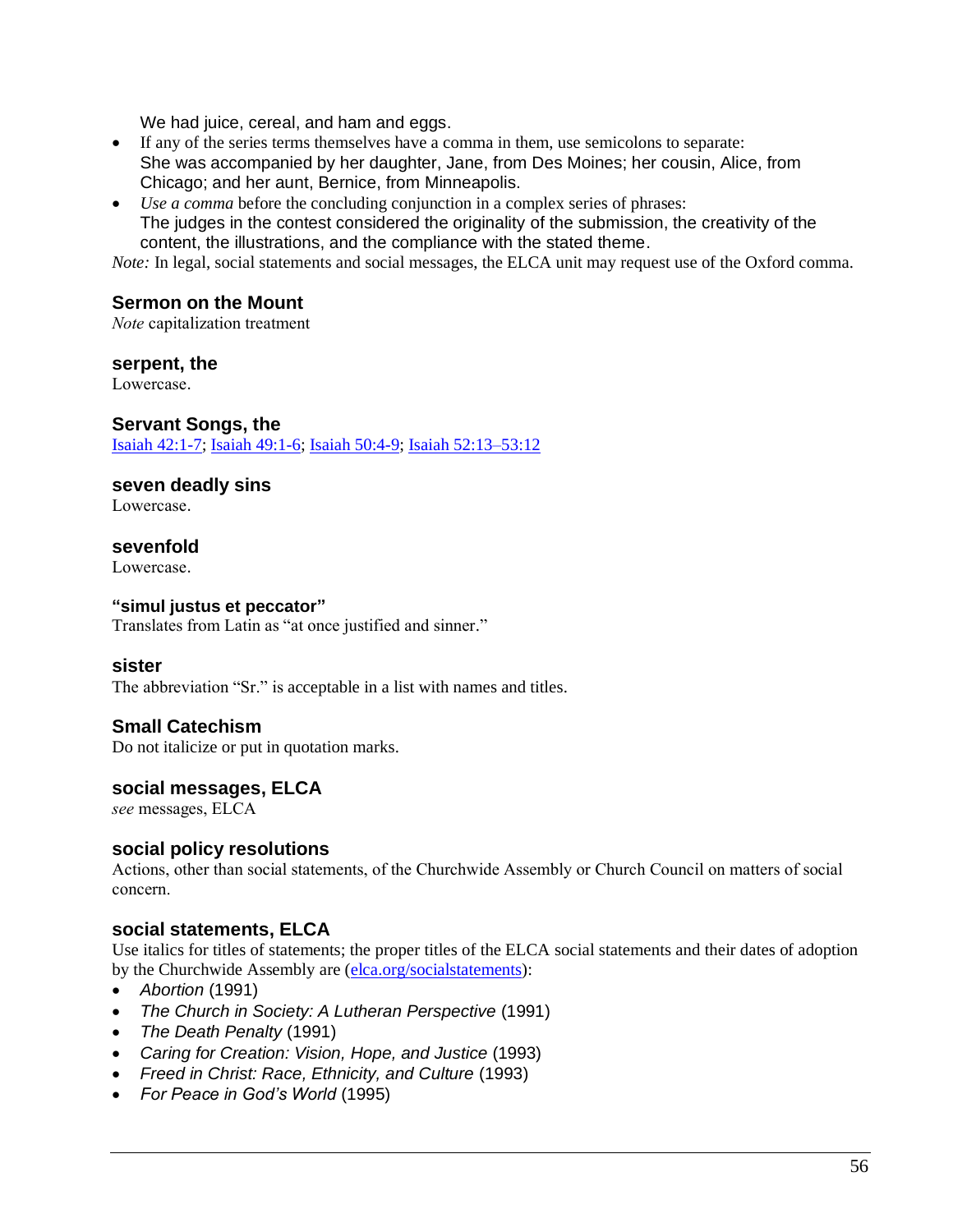- *Sufficient, Sustainable Livelihood for All* (1999)
- *Caring for Health: Our Shared Endeavor* (2003)
- *Our Calling in Education* (2007)
- *Human Sexuality: Gift and Trust* (2009)
- *Genetics, Faith and Responsibility* (2011)
- *The Church and Criminal Justice: Hearing the Cries* (2013)
- *Faith, Sexism, and Justice: A Call to Action* (2019)

#### **son/Son**

Capitalize only when referring to the second person of the Trinity.

## **Son of God**

*Note* capitalization treatment.

## **spirit/Spirit**

Capitalize when referring to the third person of the Trinity.

## **Stand With Africa**

*Note:* the "w" in "With" is capitalized.

#### **stanza**

The use of "stanza" is correct when used with most traditional hymnody, and "verse" is correct when referring to psalms (and other biblical references). A song that has a refrain has "verses" with the refrain. Examples are ELW 727 and 728: "Lord Christ, When First You Came to Earth" has four stanzas. "Blest Are They" has five verses and a refrain.

*see also* verse

## **state names**

In running copy, spell out state names when used alone in a sentence: I grew up in Minnesota.

*note*: State names should be abbreviated when a city is also mentioned:

I grew up in Small Town, Minn.

• A comma follows the name of a state in city-state references and follows the name of a country in citycountry references in text:

The meeting was held in Columbus, Ohio, at Trinity Lutheran Seminary.

- The tour included Hamburg, Germany, among other European cities.
- If using an abbreviation, *do not use* postal codes (e.g., MN) in running text; the U.S. Postal Service's abbreviations for the 50 states are designed to aid sorting of mail by machine; they should *not* be used in copy unless within the context of an address.

*see* Appendix 3 for a list of state abbreviations and postal codes

## **stations of the cross**

Lowercase.

#### **sub**

In general, do not hyphenate after this prefix. *see* prefix, sub-brands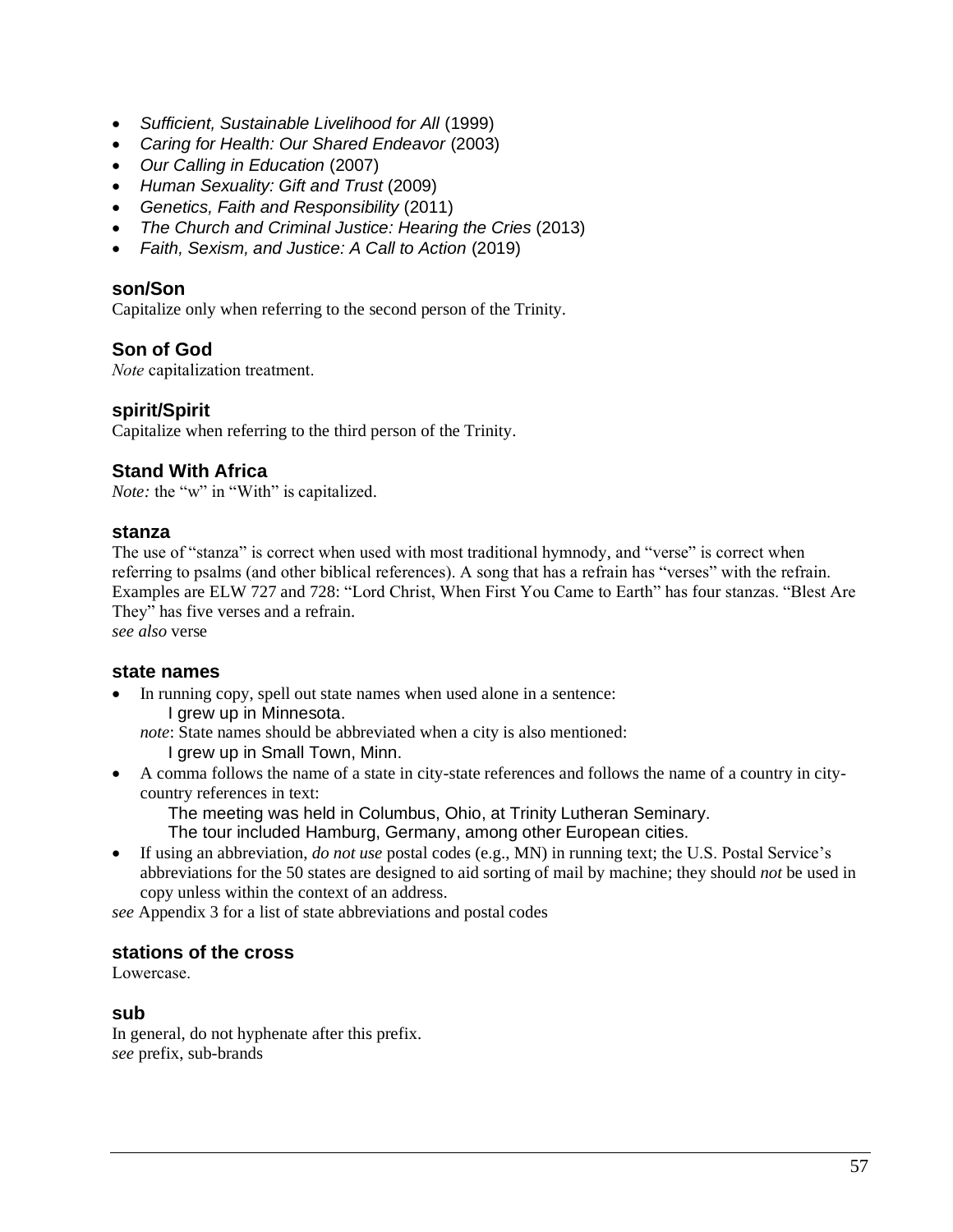## **sub-brands (within the ELCA context)**

Hyphenate. Recognized fundraising programs within the ELCA that include the ELCA Foundation, ELCA Fund for Leaders, ELCA Global Church Sponsorship, ELCA Malaria Campaign, ELCA New Congregations, ELCA Vision for Mission, ELCA World Hunger and Lutheran Disaster Response.

#### **subcommittee**

*Do not* hyphenate.

#### **suffering servant/Suffering Servant**

Capitalize only when used as a title for Christ.

## **Sunday school**

*Note* capitalization treatment.

## **Sunday of the Passion**

Palm Sunday; beginning of Holy Week.

## **Sundays of the church year**

In naming the Sundays of the church year, follow the style of "Evangelical Lutheran Worship," pp. 18-53.

## **supreme being/Supreme Being**

Capitalize only when referring to God.

## **synod (n.)**

One of the three expressions of the Evangelical Lutheran Church in America. In first reference be sure to include "ELCA" in the name; capitalize when used with the name: "ELCA Upstate New York Synod." Second reference: "the synod." There are no official abbreviations for synod names, so *always* spell them out. Be sure to reference the correct geographic designations in the names of the synods. *Note:* Do not use synodical: synod bishop, Synod Council, etc. *see* Appendix 4 for a complete listing of ELCA synods

## **Synod Assembly**

Capitalize when using the entire name, with or without the year: I attended the 2009 Synod Assembly.

Lowercase if only "assembly" is used upon subsequent reference: Important decisions are made during the Synod Assembly. During the assembly ….

# **Synod Council**

The governing body of an ELCA synod. Capitalized similarly to "Church Council"; lowercase "council" when used alone.

## **synod office**

Lowercase.

## **synod-authorized worshiping communities (SAWCs)**

"Within the territory of each geographic synod, the synod—in keeping with criteria, policies and procedures proposed by the secretary of this church, after consultation with the appropriate churchwide unit or units, and approved by the Church Council—may acknowledge certain authorized worshiping communities such as developing ministries, preaching points, or chapels as related to the synod and part of the synod's life and mission. Such authorized worshiping communities of the synod shall accept and adhere to the Confession of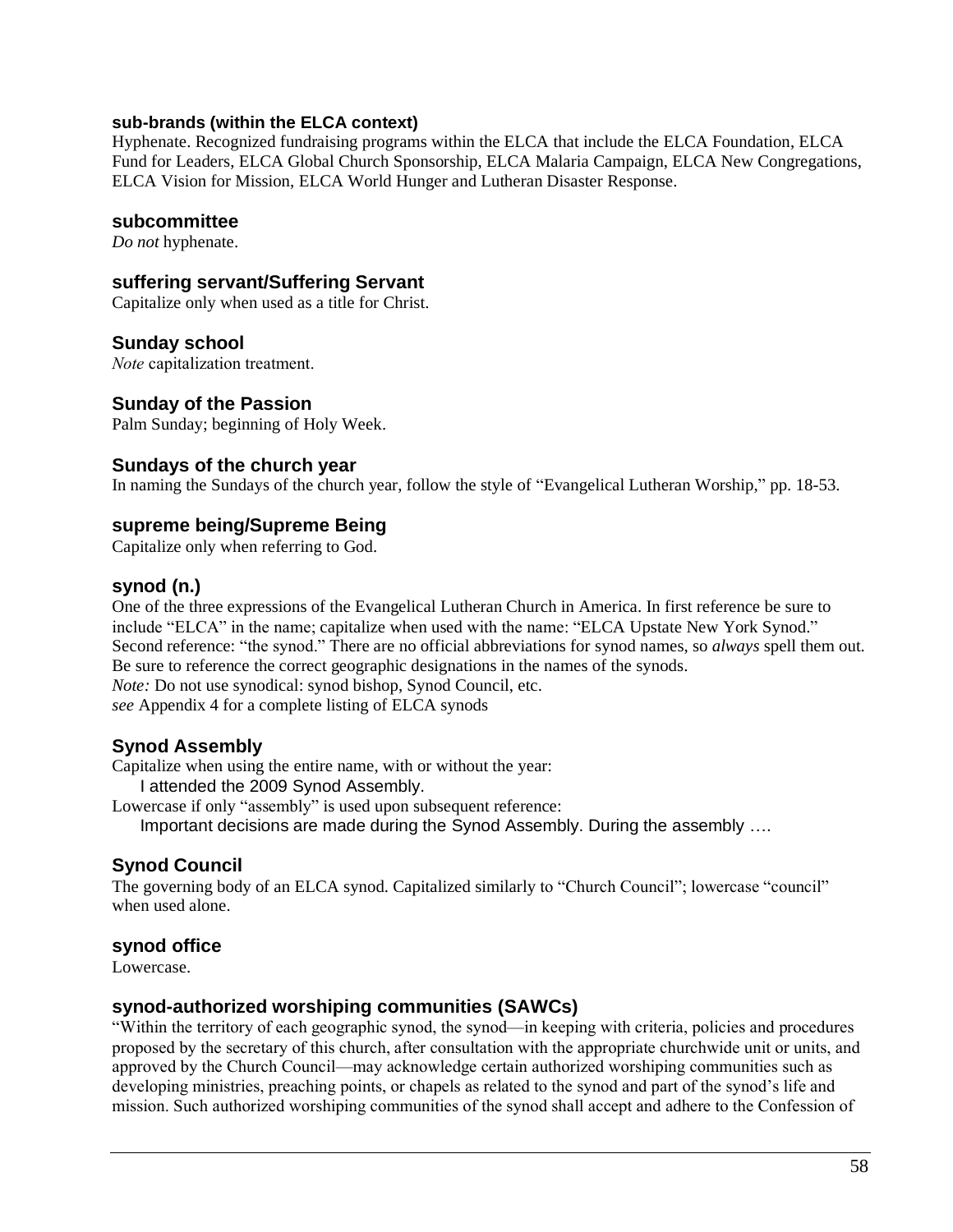Faith and Statement of Purpose of this church, shall be served by leadership under the criteria of this church, and shall be subject to the discipline of this church" (ELCA Constitution - churchwide bylaw 10.01.04.).

#### **synodwide**

Lowercase; do not hyphenate.

#### **synoptic gospels**

Lowercase.

#### **Synoptics, the**

Capitalize.

## **tagline**

One word; part of the brandmark of the ELCA; the official, registered tagline of the Evangelical Lutheran Church in America is:

"God's work. Our hands."

It should *never* appear as a headline or stand alone; it should *always* be capitalized and punctuated as illustrated above, whether in conjunction with the brandmark or in copy, in order to preserve its integrity and assist in brand identification. Find resources a[t ELCA.org/dayofservice;](http://elca.org/dayofservice) consult [ELCA.org/trademark](http://www.elca.org/trademark) for approved usage of the brandmark.

*see also* brandmark and God's work. Our hands.

#### **task force**

Capitalize only if entire name of the specific task force is used; lowercase in other instances:

The Communal Discernment Task Force held its annual meeting.

The work of the task force continues between meetings.

#### **teenager**

*do not use see* boy; girl; young adult; youth

#### **telephone numbers**

Use hyphens in the number, *not* parentheses, periods or a slash; *note* the style when including an extension: Call us at 773-380-0000, ext. 234, to receive a copy.

## **temple/Temple**

Capitalize only when naming a specific temple: "the Temple of Solomon," "the Second Temple."

#### **temptation, the**

Lowercase.

## **Ten Commandments**

Capitalize; *do not use* "10 Commandments."

## **tenebrae/Tenebrae**

Capitalize only when part of a formal title.

## **text of a hymn, hymn text**

Use instead of "lyrics."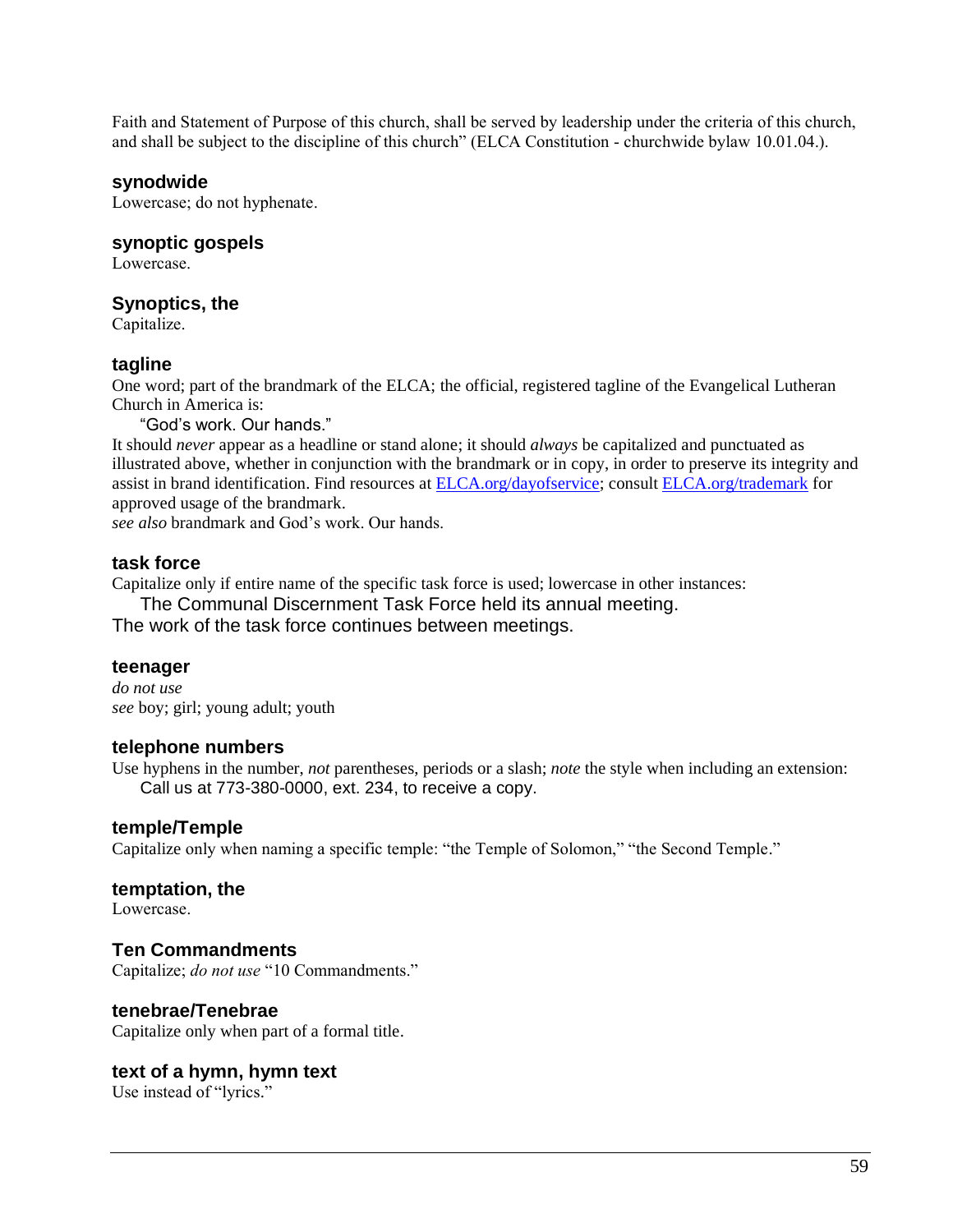# **thankoffering**

One word; lowercase.

## **Third World nation**

*Do not use;* instead use the specific name of the hemisphere or area that is referenced.

*Note*: in contemporary usage, "Third World" carries "economic" implications, meaning nonindustrialized or economically poor by Western economic standards. *Never* use "developing" as a modifier for a church or a group of people—terms such as "underdeveloped" or "developed" oversimplify a nation's status based on economic or material terms. In this usage, nations are measured by purely Western standards, and other dimensions of human community and values are overlooked.

## **Three Days, the**

Begins with the Maundy Thursday evening liturgy and ends with Easter Day evening prayer. Easter Day is the last day of the Paschal Triduum and the first day of the Easter season.

# **Three in One**

Trinity; refers to the Father, Son and Holy Spirit.

## **time**

- Use numerals except for noon and midnight
- Lowercase "a.m." and "p.m.": We meet at 2 p.m.
- *Avoid* redundancies: write We will meet at 7 p.m. today. *not* "We will meet tonight at 7:00 p.m."
- use numerals to express length of time Allow 2 minutes for discussion.

# **time of the church, the**

The nonfestival part of the church year, including the time after Pentecost and often the time after Epiphany; also referred to as Ordinary Time

## **timeline**

*One* word when the meaning is schedule of events or equivalent of timetable:

The timeline for development of the health-care social statement listed the meeting dates.

## **time line**

*Two* words when the meaning is time chart as in a table listing important events for successive years or groups of years within a particular period:

The time line of major religious events in past millennia highlighted the importance of the Reformation and Counter-Reformation in the 16th century.

## **titles of compositions**

*Includes book titles, magazine titles, movie titles, opera titles, play titles, album titles, radio and television program titles.*

Use italic type; capitalize principal words, including prepositions and conjunctions of four or more letters; capitalize articles or words of fewer than four letters if it is the first or last word in a title. Use roman type and quotes for chapter titles, hymn titles).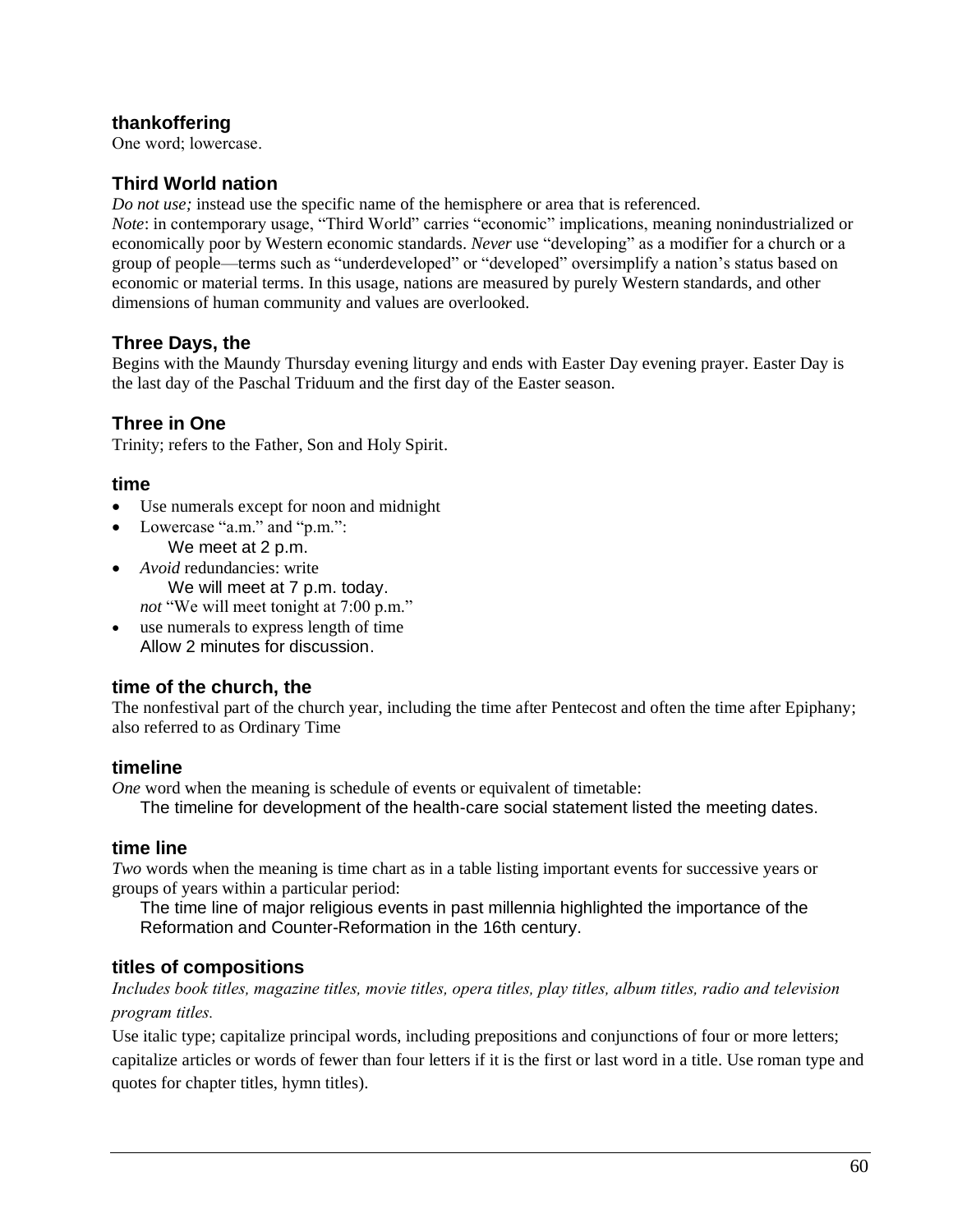*Exceptions per* AP Style *include* the Bible and books that are primarily catalogs of reference material (e.g., almanacs, directories, dictionaries, encyclopedias, gazetteers, handbooks and similar publications).

"Stewards of Love"; "Stories of Faith in Action"; *but*

ELCA Good Gifts catalog; Our Global Church annual directory

#### **titles of ELCA churchwide staff**

In editorial text, prefer the title after the name: "Jane Doe, executive director for …." For signature blocks in business letters, put the capitalized title of the person on a second line with the unit or program name as appropriate

Jane Doe Executive Director, {Unit} Evangelical Lutheran Church in America

## **titles of ELCA churchwide ministries and teams**

Generally these terms are to be used only in internal references. When possible in public documents, refer to the work of the ELCA rather than a specific unit; when used, be sure to include "ELCA."

Teams or areas of ministry include (see teams in Paylocity for a complete and current list):

#### **Operations**

Office of the Presiding Bishop Assistant to the Presiding Bishop/Executive for Administration Strategic Communications Strategy Facilities Office of the Secretary General Counsel *or* Legal Archives Synod Relations Meeting Management Governance Office of the Treasurer Budget and unit accounting Management Controller Customer Service Information Technology People Solutions Development Philanthropy Congregation Stewardship and Generosity Marketing and Communications Gift Planning Mission Funding Mission Support Ecumenical and Inter-Religious Relations and Theological Discernment

#### **Innovation**

#### **Christian Community and Leadership**

Worship Federal Chaplaincy Campus ministry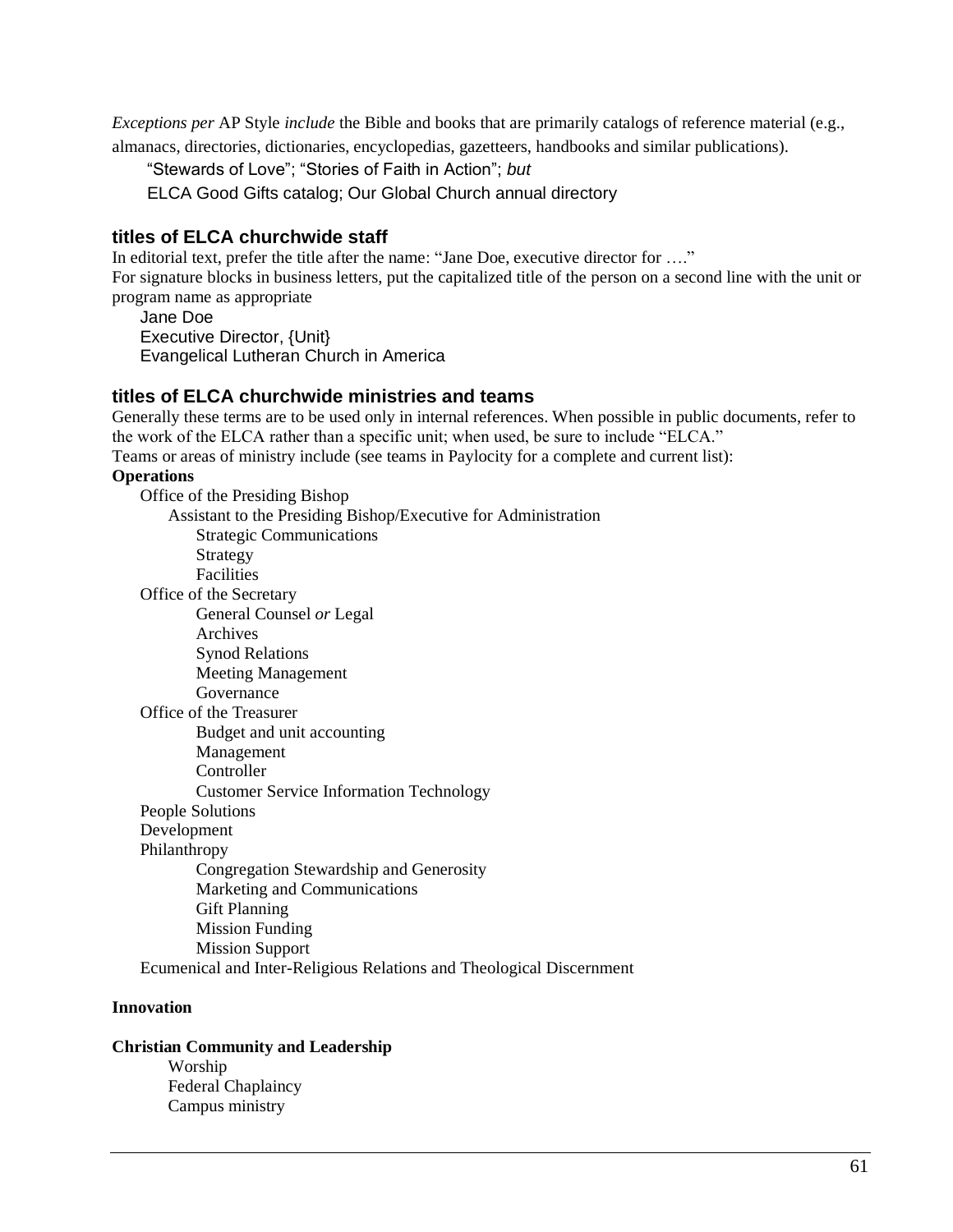Network of ELCA Colleges and Universities International Leaders Program Young Adults in Global Mission Youth Gathering Children, youth and young adult ministries Disabilities and deaf ministries New ministries Congregational Vitality Training and Development Directors for Evangelical Mission

#### **Independent Lutheran Organizations that relate to ELCA Christian Community and Leadership**

Educational and Institutional Insurance Administrators, Inc. Evangelical Lutheran Education Association Lutheran Men in Mission National Lutheran Campus Ministry, Inc.

#### **Service and Justice**

ELCA World Hunger AMMPARO Lutheran Disaster Response ELCA global mission desks Witnessing in Society (advocacy)

#### **Organizations that relate to ELCA Service and Justice**

Deaconess Community of the ELCA Independent Lutheran Organizations and social ministries engaged in efforts related to service, justice, and global mission Service, justice, and global mission efforts of full communion churches

#### **Separately incorporated ministries:**

1517 Media (Constitutional title: Publishing House of the ELCA) ELCA Foundation Portico Benefit Services (Constitutional title: Board of Pensions of the ELCA) Mission Investment Fund of the ELCA Women of the ELCA

#### **Torah**

The five books of Moses, which constitute the Pentateuch: Genesis, Exodus, Leviticus, Numbers and Deuteronomy.

## **Tower of Babel**

Capitalize.

## **toward**

*Do not use* "towards."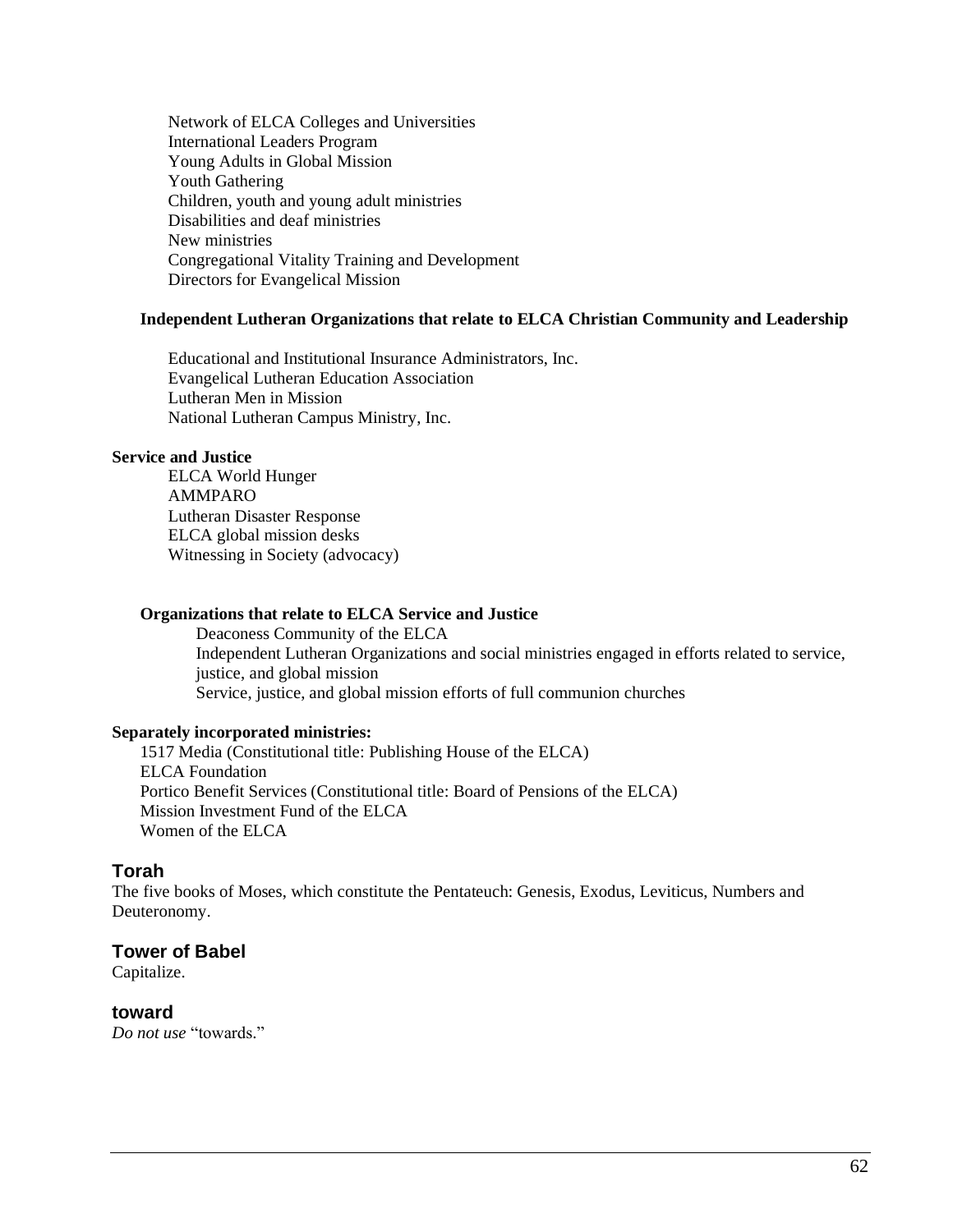## **trademark**

*Avoid* using trademark names as a general reference to a particular type of product:

I used a sticky note to leave him a message.

*not* "I used a Post-It note to leave him a message."

#### **transfiguration**

Capitalize only when the meaning is otherwise unclear or when referring to the festival on the last Sunday before Lent: "the Transfiguration of Our Lord" or "Transfiguration."

#### **transgender**

*see* LGBTQ

## **Triannual, triennial**

*See* biannual

## **tribe/Tribe**

Usually lowercase: "the tribe of Judah," "tribes of Israel." Capitalize when used with an American Indian name: "Dakota Tribe."

## **tribes, tribal**

*Avoid* in general usage. Many Africans are very sensitive about being identified along tribal lines; the word "tribe" also carries connotations of primitiveness. *Avoid* "tribal" as well unless used by the people themselves. Identify a person by nationality or, in some circumstances, by ethnic group or language instead. *Note*: for American Indians, "tribe" is acceptable, but "nation" is *preferred.*

#### **triduum, the**

Translates from Latin as "three days." Lowercase, but capitalize in "Paschal Triduum." *see* Three Days, the

## **trinitarian/Trinitarian**

Capitalize only when referring to the Trinitarian Controversy.

## **Trinity**

Capitalize.

## **Trinity season**

*Prefer* "time after Pentecost."

# **triune God**

*Note* capitalization treatment.

#### **tune names**

In hymnody, to indicate a tune name, use small caps and appropriate capitalization, no quotation marks: ADESTE FIDELES EIN FESTE BURG

#### **Twelve, the**

Refers to the 12 disciples; capitalize.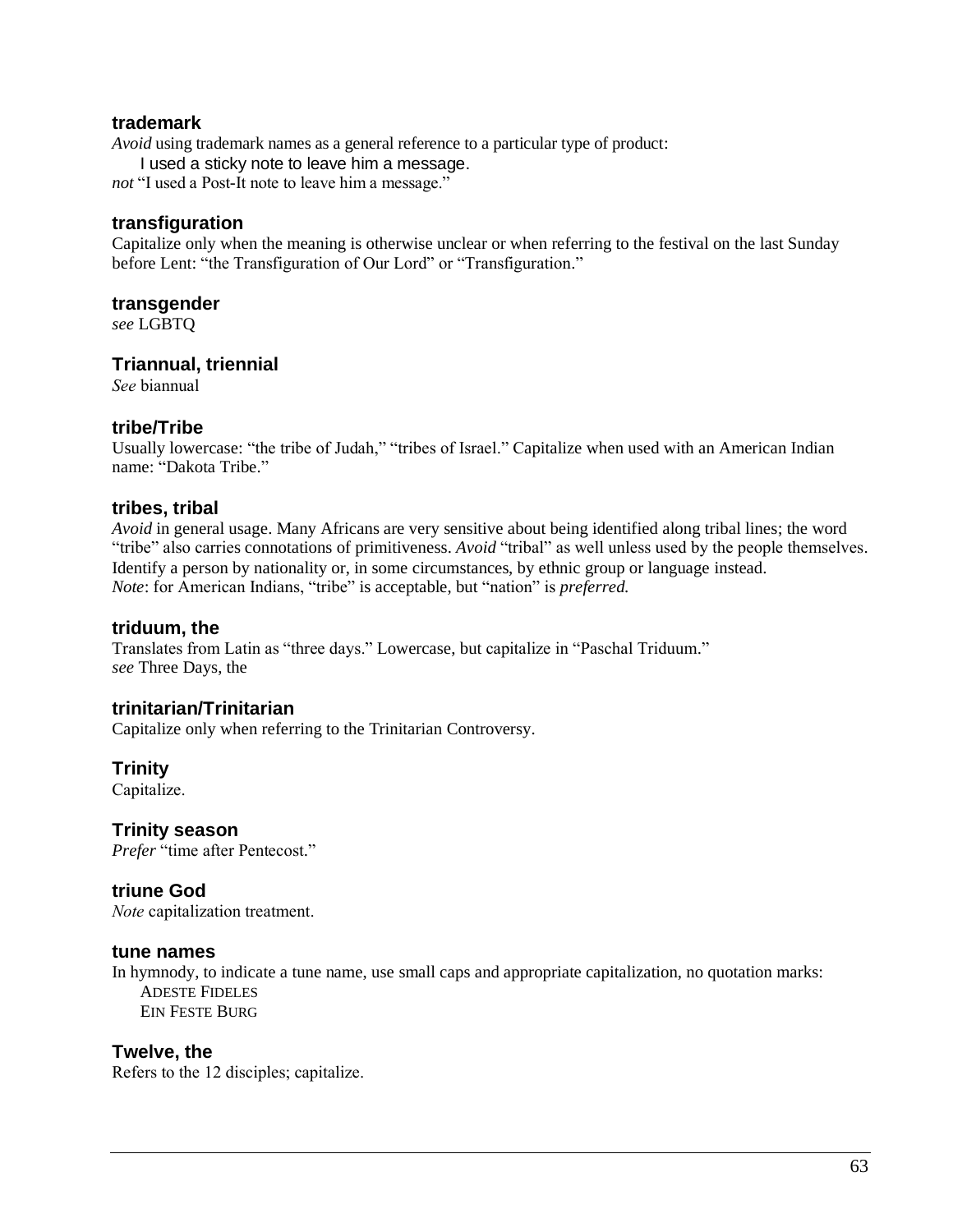# **twelve days of Christmas, the**

*Note* capitalization treatment.

## **Twelve Steps**

The 12 stages of recovery that are used by Alcoholics Anonymous and similar support groups; capitalize. Also "Twelve Step program."

## **unchurched**

Use as an adjective only:

Unchurched people make up 40% of the U.S. population.

Do not equate unchurched people with non-Christians. "Unchurched" describes people who are not active in or members of a congregation; they may or may not be baptized.

## **undesignated**

*Preferred* over "unrestricted" in fundraising materials

# **United Church of Christ**

A full communion partner with the Evangelical Lutheran Church in America.

# **United Methodist Church, The**

A full communion partner with the Evangelical Lutheran Church in America.

# **United States/U.S.**

Spell out if used as a noun; *preferred* use of abbreviation is as an adjective; use periods and no space between letters: "U.S. Senate."

## **unrestricted**

*see* "undesignated"

## **upper room, the**

Lowercase.

# **URL/URLs**

Acronym for uniform resource locater, an Internet address.

- In running text or HTML e-blasts, use roman type, no italics, capitalize ELCA in promotional items. Go to [www.ELCA.org/globalmission](http://www.elca.org/globalmission) for more information.
- when the URL stands alone, and is not intended to be hyperlinked, use roman type, no underscore, no "www":

[ELCA.org](http://elca.org/)/globalmission

- *Avoid*, if possible, listing a URL at the end of the sentence. If there is no way to rewrite, add ending punctuation; do not add a space between the URL and the ending punctuation.
- When the URL breaks at the end of a line of copy, do not add any punctuation, such as a hyphen, lest that hyphen be taken as part of the URL; try to break the URL in a logical place: between words, after existing punctuation, and the like.

# **vacation Bible school**

Only the word Bible is capitalized.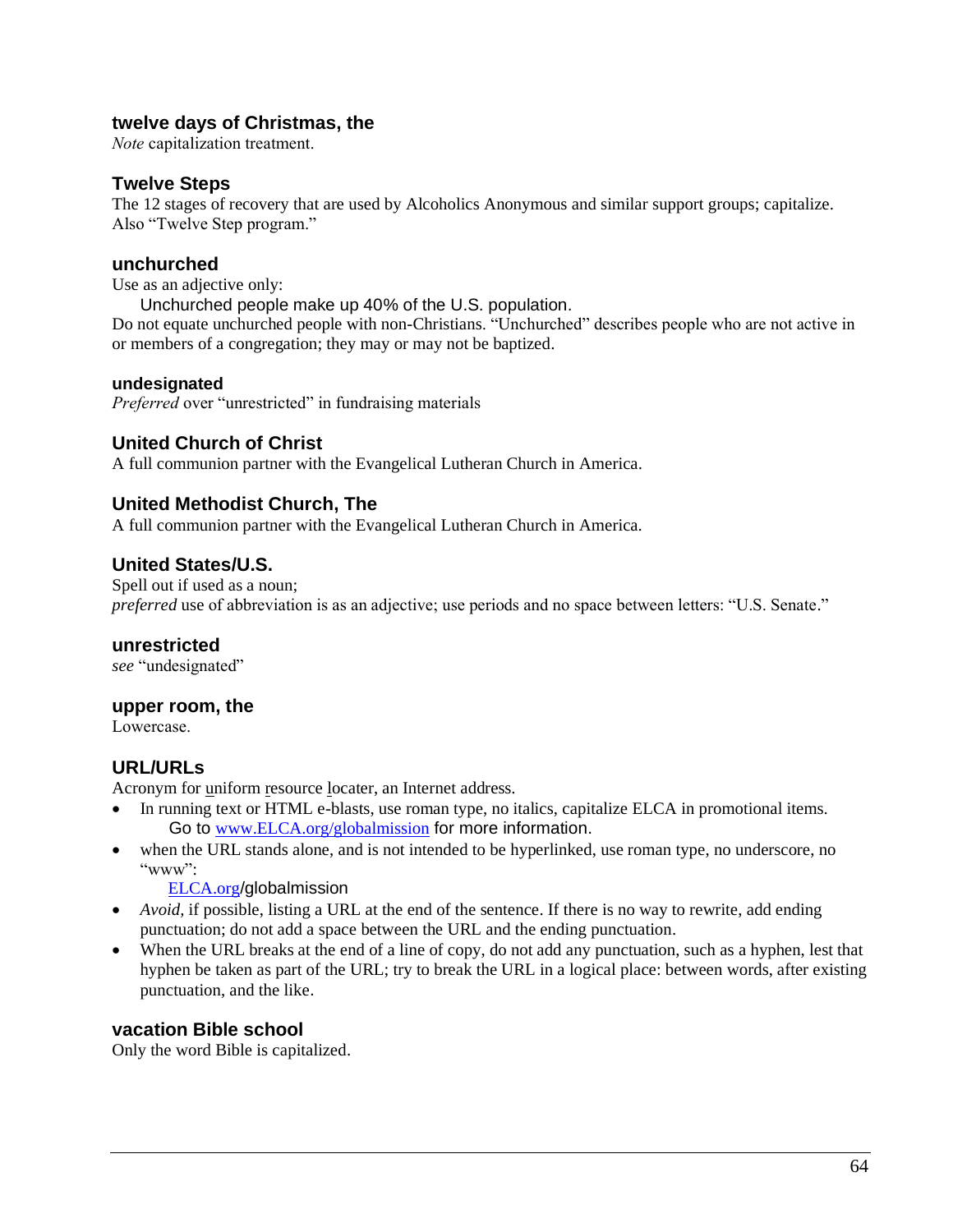## **Vatican II**

Use "Second Vatican Council" on first reference; "Vatican II" for second and subsequent references.

#### **verse**

Refers to a portion of Scripture; "v." and "vv." Are the abbreviations for "verse" and "verses"; the abbreviation is followed by a space and the verse number(s): "v. 2," "vv. 4–8"; use "stanza" when referring to hymnody *see also* stanza

**vespers** 

*see* evening prayer

## **Veterans Day**

Capitalize and use apostrophe appropriately.

## **victim**

*Generally do not use. see* disease

## **vigil/Vigil**

Capitalize when meaning is Easter Vigil or Pentecost Vigil; lowercase all other uses.

**Vigil of Easter** *see* Easter Vigil

**virgin birth**  Lowercase.

**Virgin Mary**  *Note* capitalization.

**Virgin, the**  *Note* capitalization.

## **visitation/Visitation**

Capitalize only when referring to the commemoration on May 31; but *preferred* name for that commemoration is "Visit of Mary to Elizabeth."

## **voting member**

Use in the context of a Churchwide Assembly or Synod Assembly. *Do not use* "delegate" in this context; attendees of these assemblies are not "delegates" from their synod and as such, may make their own decisions, based upon careful examination of the issue at hand. However, in referring to the Women of the ELCA Triennial Convention, "delegate" is the proper term as they are sent on behalf of the sending entity.

## **Web addresses**

*prefer* "URL."

**website** One word, no hyphen; lowercase.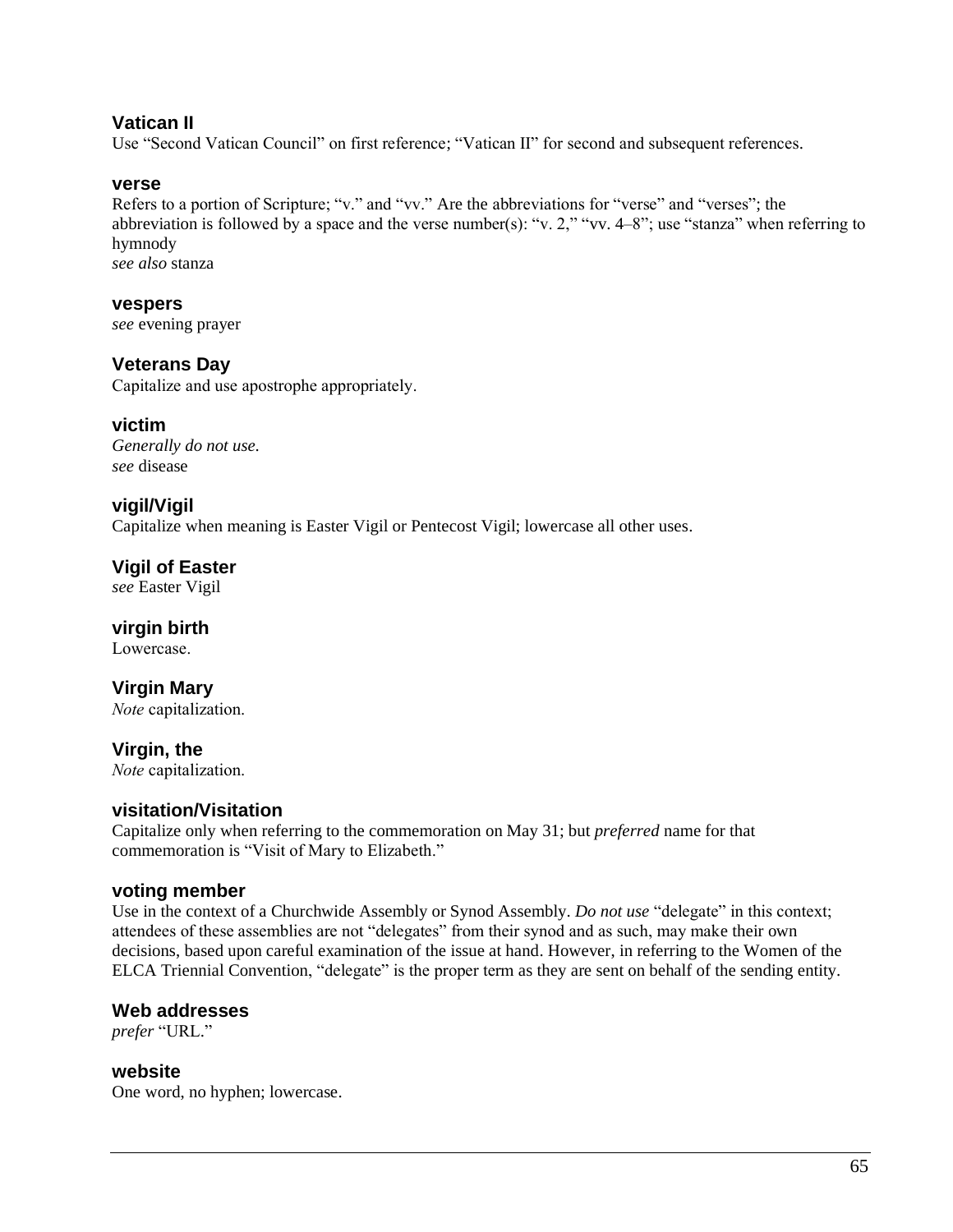## **White (adj.)**

Lowercase: white Americans

#### **Wise Men, the**

*Preferred* term is "the magi."

#### **woman**

Use for any adult women; don't use "female." *see also* adult; girl; young adult; youth

# **Women of the ELCA**

The proper name for the women's organization of the Evangelical Lutheran Church in America; *do not use* "WELCA," "W/ELCA" or "*the* Women of the ELCA." *see* Appendix 5 for Women of the ELCA style sheet

#### **word/Word**

Capitalize only as a synonym for Christ: The Word became flesh and dwelt among us. But "God's word to Moses," "word of God," "the word of the Lord."

## **word and sacrament(s)**

Lowercase:

The gift of word and sacrament is from God. *Note*: The roster of Ministers of Word and Sacrament.

## **Word Incarnate**

Capitalize when referring to Jesus; but "the incarnate Word."

#### **works-righteousness**

Hyphenate.

## **World Hunger**

*Prefer* "ELCA World Hunger."

## **worshiped, worshiping**

*Preferred* spelling is with one "p": "the worshiping congregation." *Example* of proper usage: Last Sunday 324 people worshiped with us.

*Not* Last Sunday we worshiped 324 people.

## **writings/Writings**

Capitalize only as a division of Jewish scriptures: "Law, Prophets, Writings."

## **Yahweh**

*Preferred* usage, also "YHWH"; *preferred* over "Jehovah." *Avoid* "Jahweh."

#### **year**

*see* centuries; dates; decades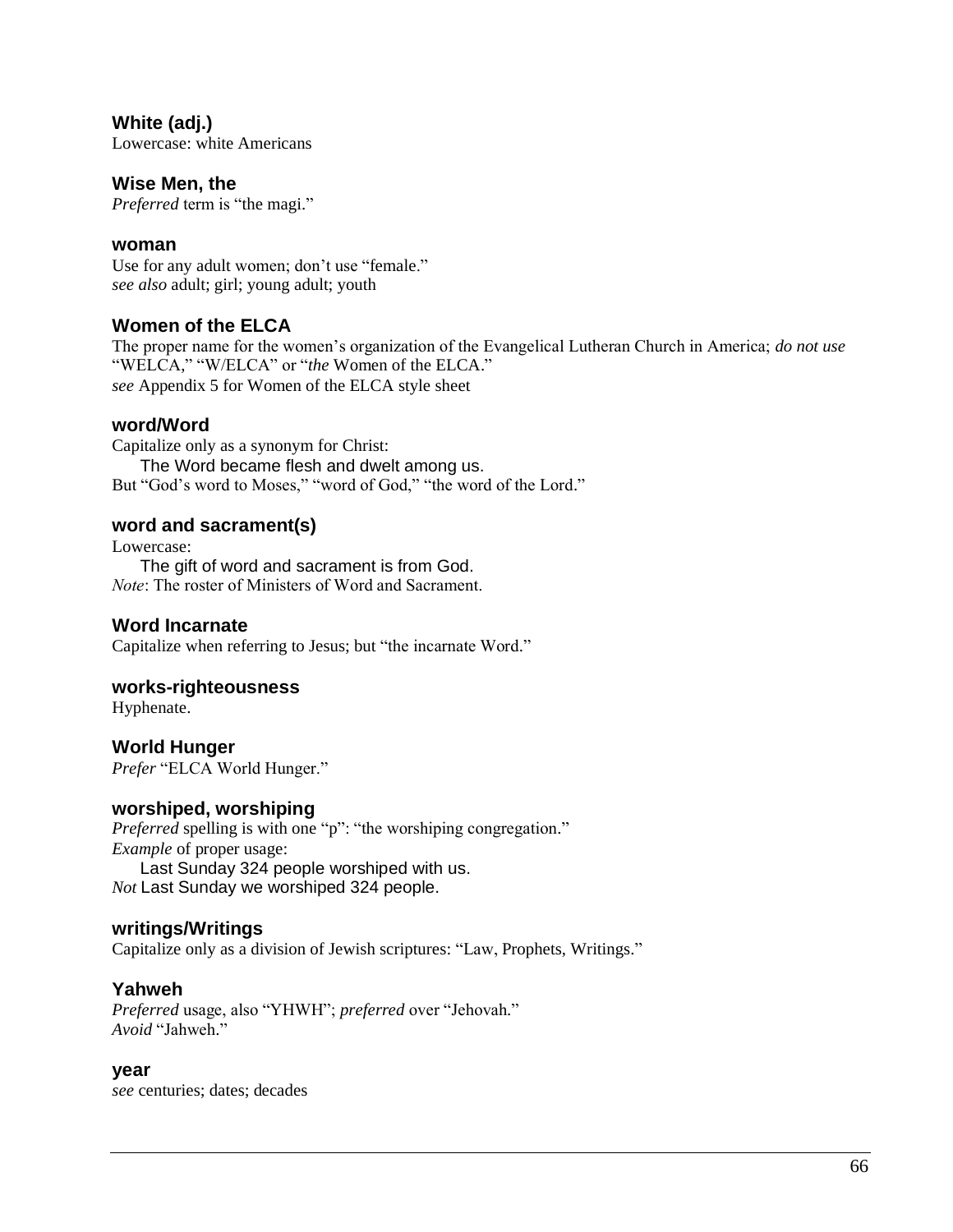# **young adult**

A person between the ages of 18 and 30. *see also* adult; boy; girl; man; woman; youth

## **youth**

Refers to individuals ages 12 to 18. For those under age 12 use "boy" and "girl"; "young man" or "young woman" are also possible terms; at age 18 everyone is a "man," "woman," or "young adult." *see also* adult; boy; girl; man; woman; young adult

# **Youth Gathering**

*See* ELCA Youth Gathering

#### **zealot/Zealot**

Capitalize when referring to the fanatical first-century group of individuals who wanted to overthrow the Romans; otherwise, lowercase.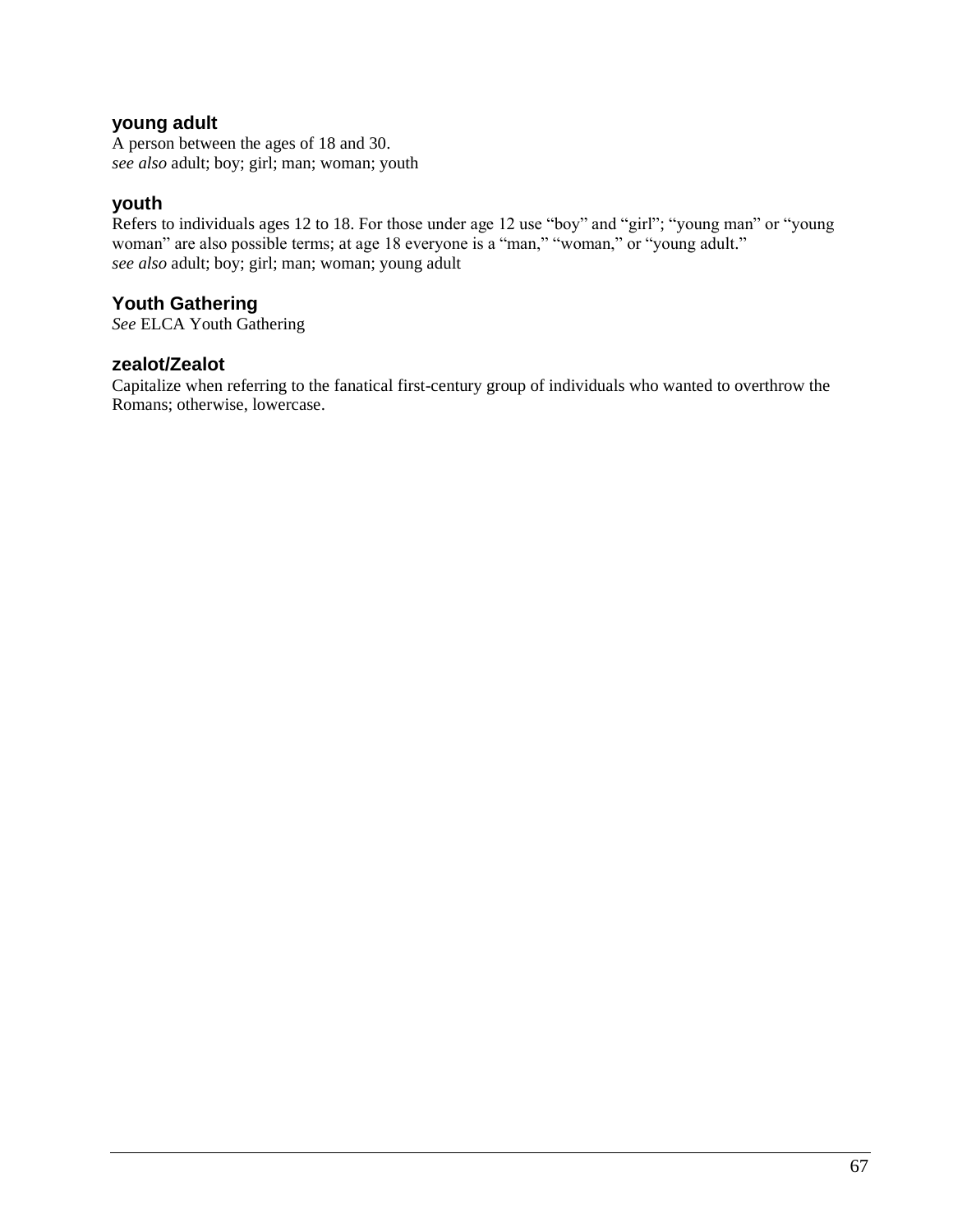# **Appendix 1**

# **Credit Lines/Copyright Information for Key Resources**

# **Versions of the Bible:**

The following Bible translation copyright acknowledgment lines may be used without further permission if stated conditions in italics are met. Permission must be requested if conditions are exceeded. (NOTE: "<" means that the total word count quoted from that source is less than the indicated amount of words; "≤" means the total word count is equal to or less than the amount indicated.) **The NRSV is the preferred version of the Bible for use in the ELCA.** If it is necessary, in a particular context, to quote from another version of the Bible, reasoning for this deviation from the standard should be provided when the document is submitted to Strategic Communications for editorial review as well as an indication of which version is being used.

*Note:* Acronyms as listed below are allowed for use in biblical credits and citations; **this is an exception to the style that restricts the use of acronyms in general.**

## **Amplified Bible: Old Testament**

*< 50 verses; no major portion of our publication or of Bible book* Scripture is taken from the Amplified Bible: Old Testament, copyright © 1962, 1964 by Zondervan Publishing House. Used by permission.

## **Amplified New Testament**

< *50 verses; no major portion of our publication or of Bible book* Scripture quotations are from the Amplified New Testament, copyright © 1954, 1958 The Lockman Foundation. Used by permission.

# **Contemporary English Version**

**<** *500 verses; < 50% of a Bible book & < 25% of our text content* Scripture quotations are from the Contemporary English Version, copyright © 1991, 1992, 1995 by American Bible Society. Used by permission.

# **Dios Habla Hoy, La Biblia Versión Popular**

*must send them notice of usage* Dios Habla Hoy, La Biblia Versión Popular, texto copyright © 1966, 1970, 1979, 1983 Sociedades Biblicas Unidades. Usado con permiso.

## **Good News for Modern Man: The New Testament in Today's English Version**

**≤** *250 verses; no complete book; <25% of content* Scripture taken from the Good News for Modern Man: The New Testament in Today's English Version – Third Edition*.* Copyright © 1971 by American Bible Society. Used by permission.

# **Holy Bible, New Living Translation (NLT)**

*≤ 250 verses; no complete book; ≤ 20% of content* One of the following credit lines must appear on the copyright page or title page of the work: Scripture quotations marked (NLT) are taken from the Holy Bible, New Living Translation, copyright © 1996. Used by permission of Tyndale House Publishers Inc., Wheaton, IL 60189. All rights reserved.

Scripture quotations are taken from the Holy Bible, New Living Translation, copyright © 1996. Used by permission of Tyndale House Publishers Inc., Wheaton, IL 60189. All rights reserved.

Unless otherwise indicated, all Scripture quotations are taken from the Holy Bible, New Living Translation, copyright © 1996. Used by permission of Tyndale House Publishers Inc., Wheaton, IL 60189. All rights reserved.

## **Jerusalem Bible**

*< 2500 words; < 1/3 of content of publication* Excerpts from The Jerusalem Bible, copyright © 1966 by Darton, Longman & Todd, Ltd., and Doubleday & Co. Inc. Used by permission of the publisher.

# **Living Bible**

*< 250 verses; no complete book; < 20% of content* Scripture verses are taken from The Living Bible, copyright © 1971. Used by permission of Tyndale House Publishers Inc., Wheaton, IL 60189. All rights reserved.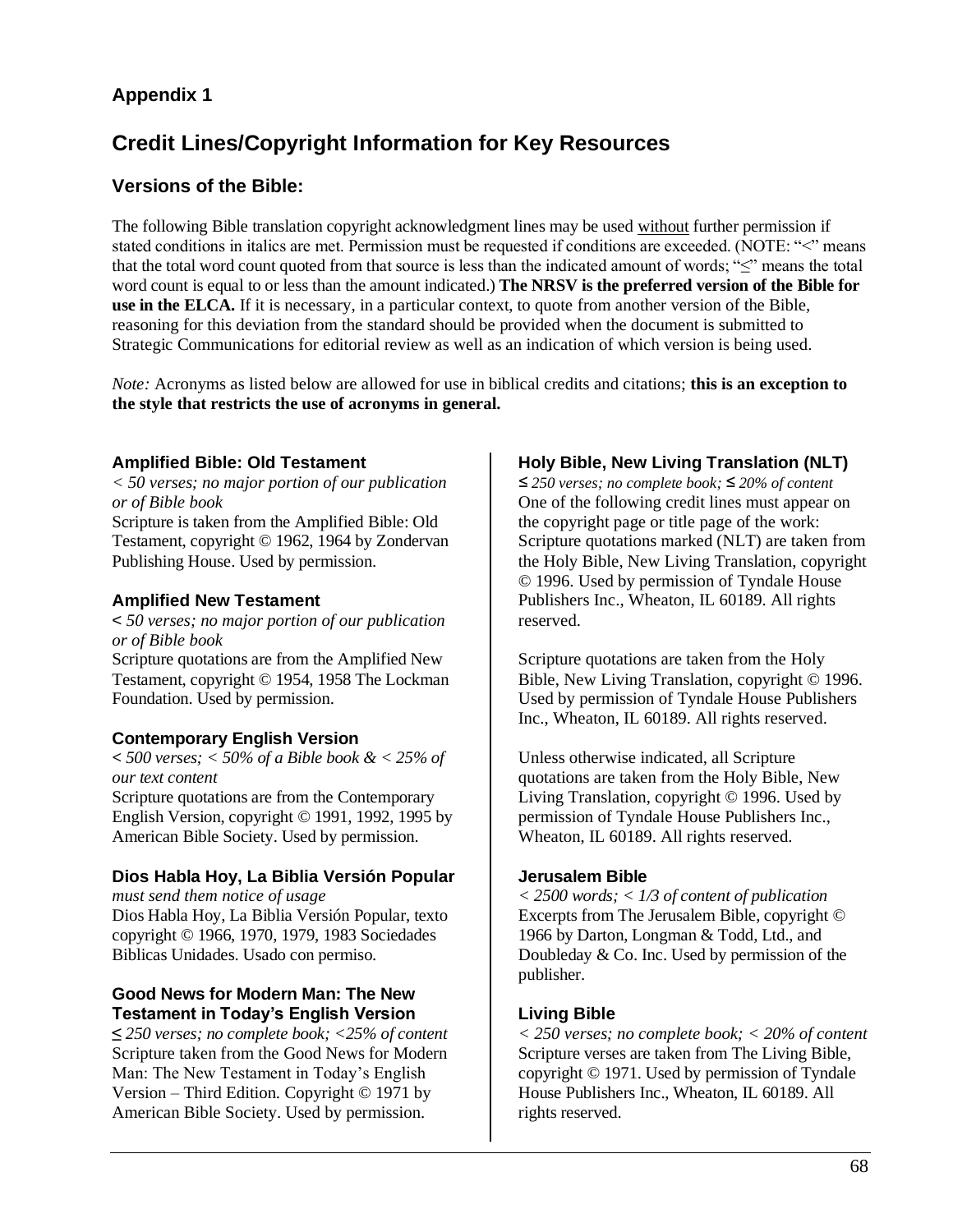## **The Message**

≤ *500 verses; no complete book; <25% of content* Scripture quotations from The Message*.* Copyright © by Eugene H. Peterson 1993, 1994, 1995. Used by permission of NavPress Publishing Group.

## **Modern Language Bible: The Berkeley Version in Modern English**

≤ *100 verses; no "major portion" of our publication/Bible book* Scripture is taken from The Modern Language Bible: The Berkeley Version in Modern English, copyright © 1945, 1959, 1969 Zondervan Publishing House. Used by permission.

## **New American Bible**

**≤** *2500 words*

Scripture texts used in this work are taken from the New American Bible, copyright © 1970 by the Confraternity of Christian Doctrine, Washington, D.C., are used by permission of the copyright owner. All rights reserved.

# **New American Standard Bible**

≤ *500 verses; must notify of use* Scripture quotations are from the New American Standard Bible, copyright © 1960, 1962, 1963, 1968, 1971, 1972, 1973, 1975, 1977 The Lockman Foundation. Used by permission.

## **New Century Version**

Scriptures quoted from (title of Bible), New Century Version, copyright © 1991 by Word Publishing, Dallas, Texas 75234. All rights reserved.

## **New English Bible**

**≤** *100 verses*

Scripture is from The New English Bible, copyright © 1961, 1970 by the Delegates of the Oxford University Press and the Syndics of the Cambridge University Press. Reprinted by permission.

# **New International Version**

≤ *500 verses; no complete book; < 25% of content* Scripture is taken from the Holy Bible, New International Version ®, copyright © 1973, 1978, 1984 International Bible Society. Used by permission of Zondervan Publishing House. All rights reserved.

*note:* The "NIV" and "New International Version" trademarks are registered in the U.S. Patent and Trademark Office by International Bible Society.

Use of either trademark requires the permission of International Bible Society.

#### **New Jerusalem Bible**

*< 2500 words; < 1/3 of content of publication* Excerpts from The New Jerusalem Bible, copyright © 1985 by Darton, Longman & Todd Ltd., and Doubleday, a division of Bantam Doubleday Dell Publishing Group Inc. Reprinted by permission.

## **New King James Version**

≤ *250 verses; no complete book; < 50% of content* Scripture is taken from The New King James Version, copyright © 1979, 1980, 1982 Thomas Nelson Inc. Used by permission. All rights reserved.

#### **New Revised Standard Version Bible (NRSV)**

**≤** *500 verses; no complete book; <50% of content* Scripture is from the New Revised Standard Version Bible, copyright © 1989 by the Division of Christian Education of the National Council of the Churches of Christ in the United States of America. All rights reserved. Used with permission. *note*: The *NRSV* is the preferred version for usage in the ELCA

# **New Testament in Modern English (Phillips)**

≤ *15 verses*

Scripture is from The New Testament in Modern English, copyright © 1958 by J. B. Phillips. Used by permission of the Macmillan Co., New York.

## **Revised English Bible**

**≤** *100 verses* Scripture is from the Revised English Bible, copyright © 1989 by the Oxford and Cambridge University Presses. Used by permission.

## **Revised Standard Version Bible**

*< 500 verses; no entire book; < 50% of our content*

Scripture is from the Revised Standard Version of the Bible, copyright  $\odot$  1946, 1952, 1971 by the Division of Christian Education of the National Council of the Churches of Christ in the USA. Used by permission.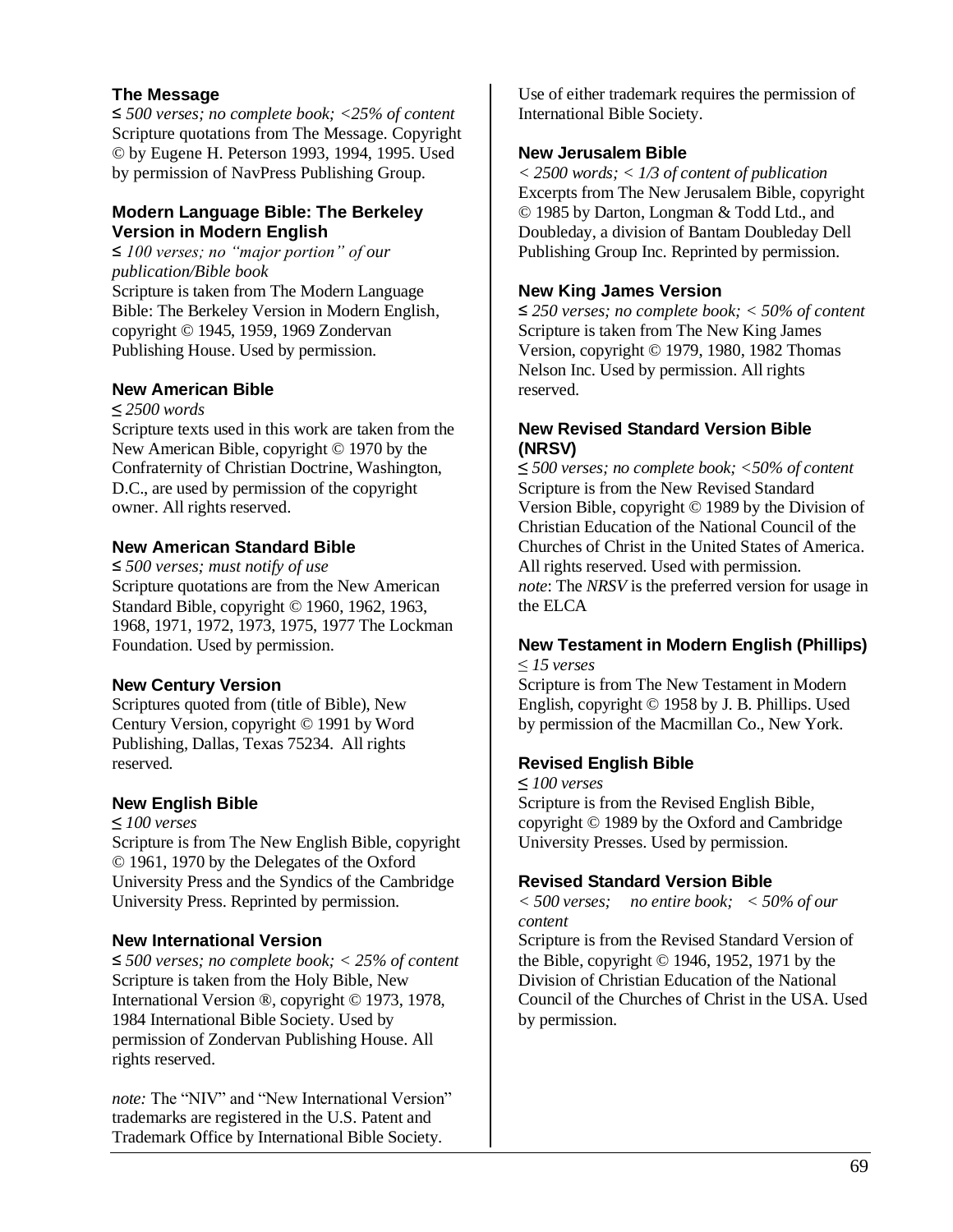# **Tanakh**

*no entire book; < 50% of our content* Scripture quotations are from "The Tanakh: The New Jewish Publication Society Translation According to the Traditional Hebrew Text*"* copyright © 1985 by the Jewish Publication Society. Used by permission.

#### **Today's English Version (TEV)**

*see* "Good News for Modern Man" listing

# **Other Commonly Quoted References:**

## **Eerdman's Bible Dictionary**

< *400 words* The Eerdman's Bible Dictionary (Grand Rapids: William B. Eerdmans Publishing Co., 1987)

#### **Revised Common Lectionary**

Excerpts marked RCL are from the Revised Common Lectionary copyright © 1992 Consultation on Common Texts (CCT), admin. Augsburg Fortress. Reproduced by permission.

# **Worship Resources:**

#### **Evangelical Lutheran Worship**

Excerpts marked ELW are from Evangelical Lutheran Worship copyright © 2006 Evangelical Lutheran Church in America, admin. Augsburg Fortress. Reproduced by permission.

#### **All Creation Sings**

Excerpts marked ACS are from All Creation Sings copyright © 2020 Augsburg Fortress, an imprint of 1517 Media. Reproduced by permission. Reproduced by permission.

#### **Lutheran Book of Worship**

Excerpts marked LBW are from Lutheran Book of Worship copyright © 1978 Lutheran Book of Worship, admin. Augsburg Fortress. Reproduced by permission.

#### **This Far by Faith**

Excerpts marked TFF are from This Far by Faith copyright © 1999 Augsburg Fortress. Reproduced by permission.

#### **With One Voice**

Excerpts marked WOV are from With One Voice copyright © 1995 Augsburg Fortress. Reproduced by permission.

#### **Libro de Liturgia y Cántico**

Excerpts marked LLC are from Libro de Liturgia y Cántico © 1998 Augsburg Fortress. Reproduced by permission*.*

**Luther's Small Catechism** (credit line is specific for the translation that is published in Evangelical Lutheran Worship pew edition and separately in Small Catechism study and pocket editions) Small Catechism excerpts are from Luther's Small Catechism with Evangelical Lutheran Worship Texts, © 1994, 2008 Augsburg Fortress. Reproduced by permission.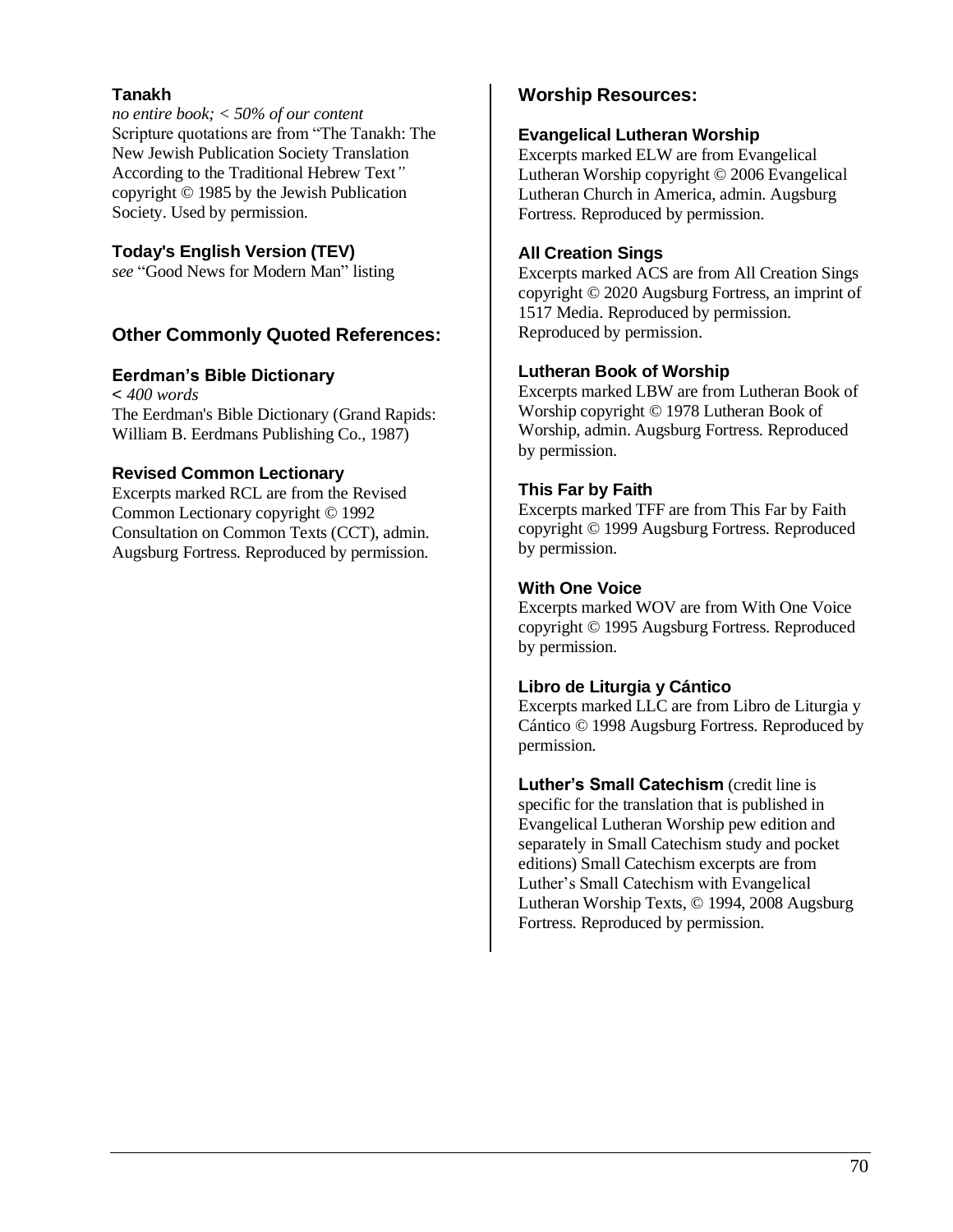# **Appendix 2**

# **ELCA World Hunger and Lutheran Disaster Response Style Sheet**

# **ELCA World Hunger**

- When referring to the program, use the official name, "ELCA World Hunger," never "World Hunger."
- "ELCA World Hunger" is the umbrella term for interunit churchwide, synodical, and congregational programs, events and activities — both program and appeal.
- The "ELCA World Hunger" brandmark is used for both ELCA World Hunger program and appeal.
- Use "ELCA World Hunger program" for rare, internal communication when referring to the programmatic arm of ELCA World Hunger; this usage is also appropriate when referring to a staff position or title
- Key message: ELCA World Hunger addresses the root causes of hunger and poverty through a program of relief, development, education, advocacy and lifestyle stewardship

*never* use "the" before "ELCA World Hunger"

# **Lutheran Disaster Response**

- Lutheran Disaster Response refers to both Lutheran Disaster Response International and Lutheran Disaster Response U.S.
- The Lutheran Disaster Response brandmark is used for both Lutheran Disaster Response International and Lutheran Disaster Response U.S.
- *Note:* for designated disasters, 100% of donations designated for a specific disaster are used for that disaster's immediate relief and long-term recovery efforts. Should a response become fully funded, additional designated gifts will be applied to similar international or domestic response efforts. For a listing of disasters accepting designated donations, visit [ELCA.org/giving](http://www.elca.org/giving)
- Key messages include: "In it for the long haul," "Prepared to care," "Sharing hope" and "Immediate relief and long-term recovery"

# **Lutheran Disaster Response U.S.**

- This refers to the ELCA's program and fund responding to major natural and human-caused disasters in the United States and the Caribbean.
- When communicating with an ELCA-specific audience or soliciting funds from ELCA members, refer to Lutheran Disaster Response U.S. (remember "United States" includes the Caribbean).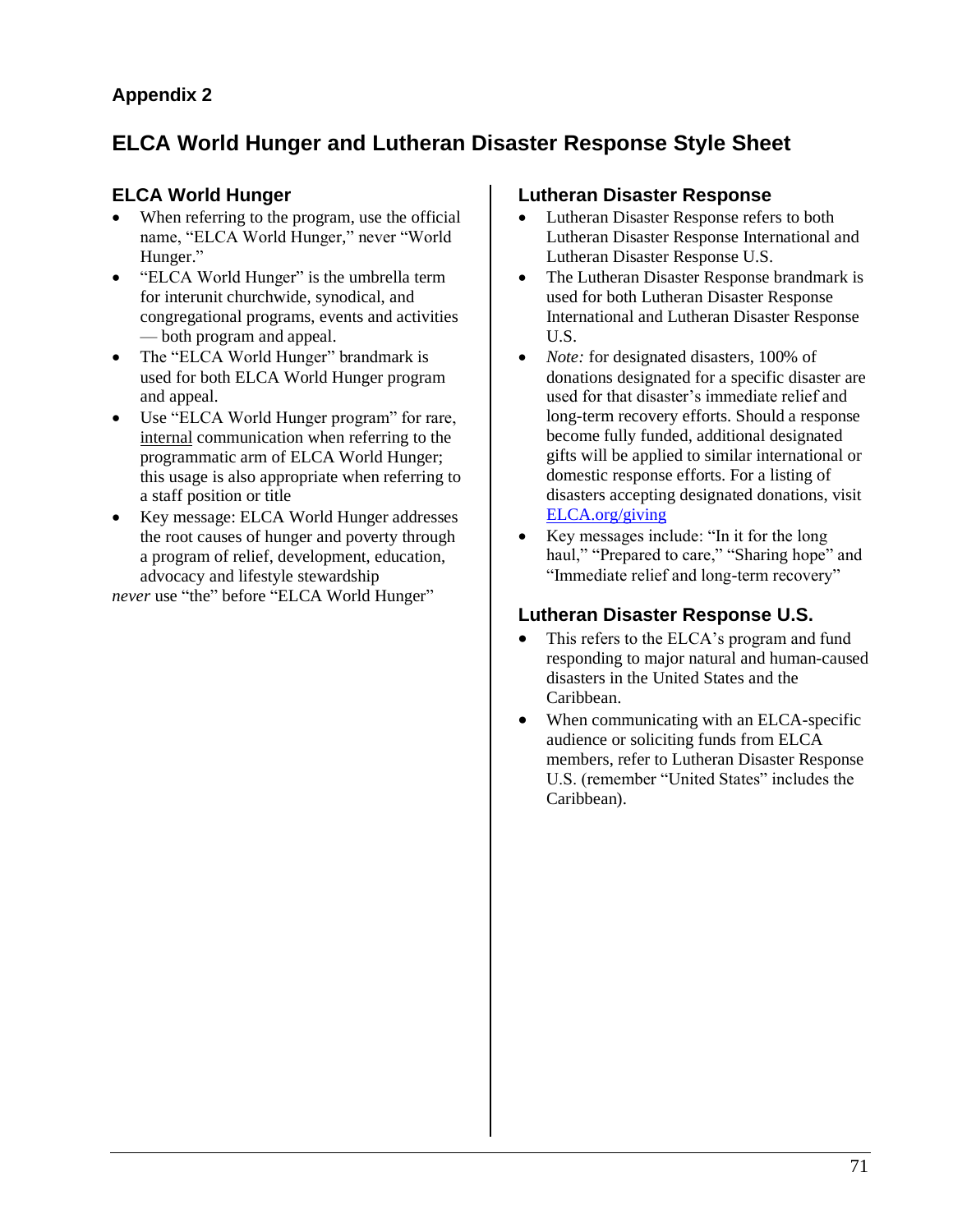# **Sample relationship language**

| ELCA World Hunger          | works <b>internationally</b> through | The Lutheran World Federation      |
|----------------------------|--------------------------------------|------------------------------------|
|                            |                                      | and companion churches to          |
|                            |                                      | support/enable                     |
|                            | works <b>domestically</b> through    | hunger grant recipients to         |
|                            |                                      | support/enable                     |
|                            | OR supports/enables [name of         |                                    |
|                            | partner or project]                  |                                    |
|                            |                                      |                                    |
| Lutheran Disaster Response | is a <b>member</b> of Action by      | works with global companions       |
|                            | Churches Together, The Lutheran      |                                    |
|                            | World Federation, Church World       |                                    |
|                            | Service                              |                                    |
|                            | works <b>through</b> local churches, | in <b>coordination</b> with synods |
|                            | local affiliate[name of social       |                                    |
|                            | ministry organization                |                                    |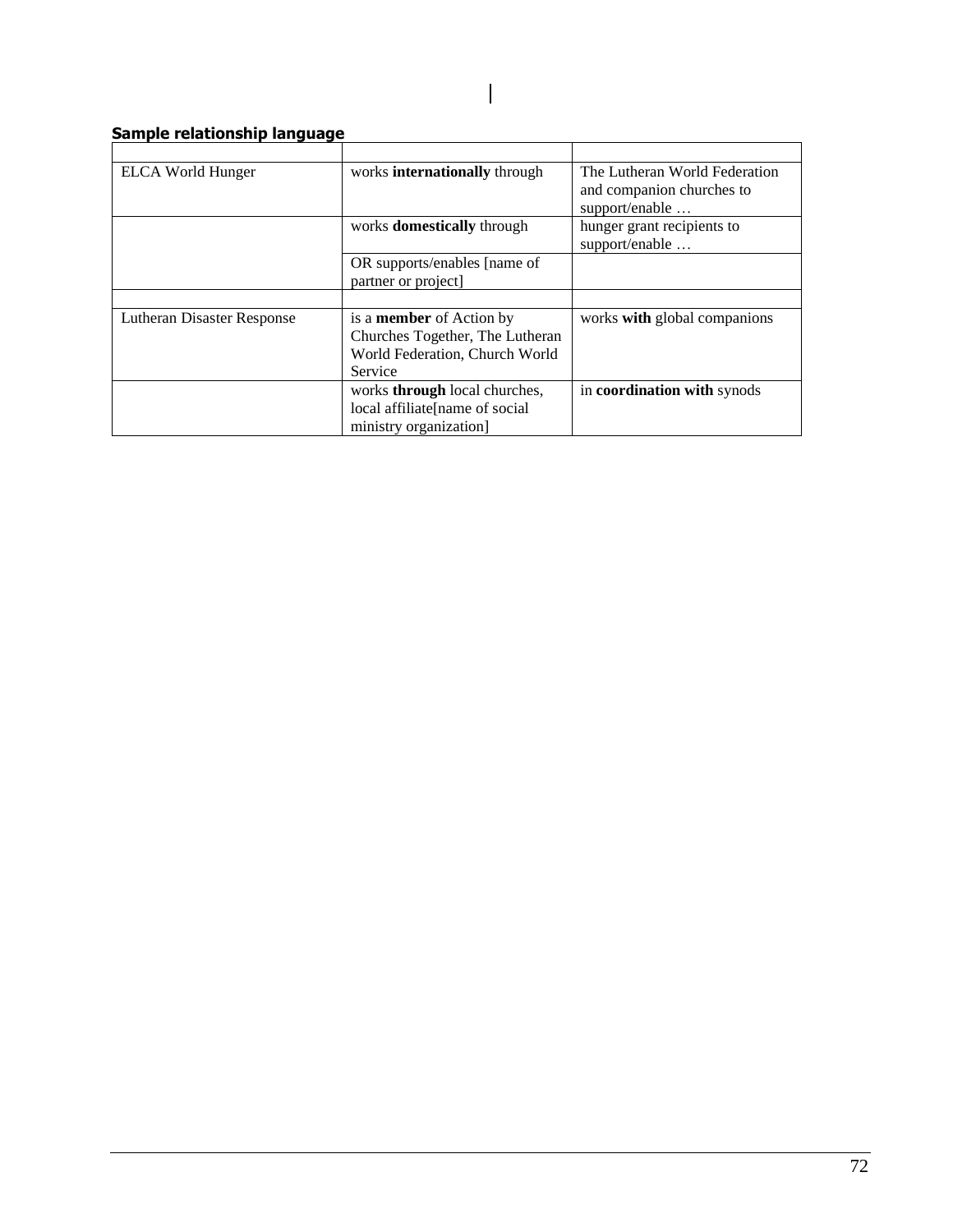# **Appendix 3**

# **State Abbreviations and Postal Codes**

| State/Territory<br><b>Name</b> | <b>Abbreviation</b> | <b>Postal</b><br>Code    |
|--------------------------------|---------------------|--------------------------|
| Alabama                        | Ala.                | AL                       |
| Alaska                         | Alaska              | AK                       |
| Arizona                        | Ariz.               | AZ                       |
| Arkansas                       | Ark.                | AR                       |
| California                     | Calif.              | CA                       |
| Colorado                       | Colo.               | CO                       |
| Connecticut                    | Conn.               | $\overline{\text{CT}}$   |
| Delaware                       | Del.                | DE                       |
| District of                    | D.C.                | DC                       |
| Columbia                       |                     |                          |
| Florida                        | Fla.                | <b>FL</b>                |
| Guam                           | Guam                | GU                       |
| Georgia                        | Ga.                 | GA                       |
| Hawaii                         | Hawaii              | ĪΗI                      |
| Idaho                          | Idaho               | $\overline{\mathsf{ID}}$ |
| lowa                           | lowa                | IA                       |
| <b>Illinois</b>                | III.                | $\overline{\mathsf{IL}}$ |
| Indiana                        | Ind.                | IN                       |
| Kansas                         | Kan.                | <b>KS</b>                |
| Kentucky                       | Ку <u>.</u>         | ΚY                       |
| Louisiana                      | La.                 | LA                       |
| Maine                          | Maine               | <b>ME</b>                |
| Maryland                       | Md.                 | MD                       |
| Massachusetts                  | Mass.               | MA                       |
| Michigan                       | Mich.               | MI                       |
| Minnesota                      | Minn.               | <b>MN</b>                |
| Mississippi                    | Miss.               | <b>MS</b>                |
| Missouri                       | Mo.                 | <b>MO</b>                |
| Montana                        | Mont.               | МT                       |

| State/Territory<br><b>Name</b> | <b>Abbreviation</b>                   | <b>Postal</b><br>Code |
|--------------------------------|---------------------------------------|-----------------------|
| Nebraska                       | Neb.                                  | NE.                   |
| Nevada                         | Nev.                                  | <b>NV</b>             |
| <b>New</b>                     | N.H.                                  | <b>NH</b>             |
| Hampshire                      |                                       |                       |
| New Jersey                     | N.J.                                  | <b>NJ</b>             |
| <b>New Mexico</b>              | N.M.                                  | <b>NM</b>             |
| <b>New York</b>                | N.Y.                                  | <b>NY</b>             |
| North Carolina                 | N.C.                                  | <b>NC</b>             |
| North Dakota                   | N.D.                                  | <b>ND</b>             |
| Ohio                           | Ohio                                  | OH                    |
| Oklahoma                       | Okla.                                 | OK                    |
| Oregon                         | Ore.                                  | <b>OR</b>             |
| Pennsylvania                   | Pa.                                   | <b>PA</b>             |
| Puerto Rico                    | <b>Puerto Rico</b>                    | <b>PR</b>             |
| Rhode Island                   | R.I.                                  | RI                    |
| South Carolina                 | $\underline{\mathsf{S}.\mathsf{C}}$ . | <b>SC</b>             |
| South Dakota                   | S.D.                                  | <b>SD</b>             |
| Tennessee                      | Tenn.                                 | <b>TN</b>             |
| <b>Texas</b>                   | Texas                                 | <b>TX</b>             |
| Utah                           | Utah                                  | UT                    |
| Vermont                        | Vt.                                   | VT                    |
| Virgin Islands                 | Virgin Islands                        | VI                    |
| (US)                           |                                       |                       |
| Virginia                       | Va.                                   | VA                    |
| Washington                     | Wash.                                 | <b>WA</b>             |
| Wisconsin                      | Wis.                                  | WI                    |
| West Virginia                  | W.Va.                                 | <b>WV</b>             |
| Wyoming                        | Wyo.                                  | <b>WY</b>             |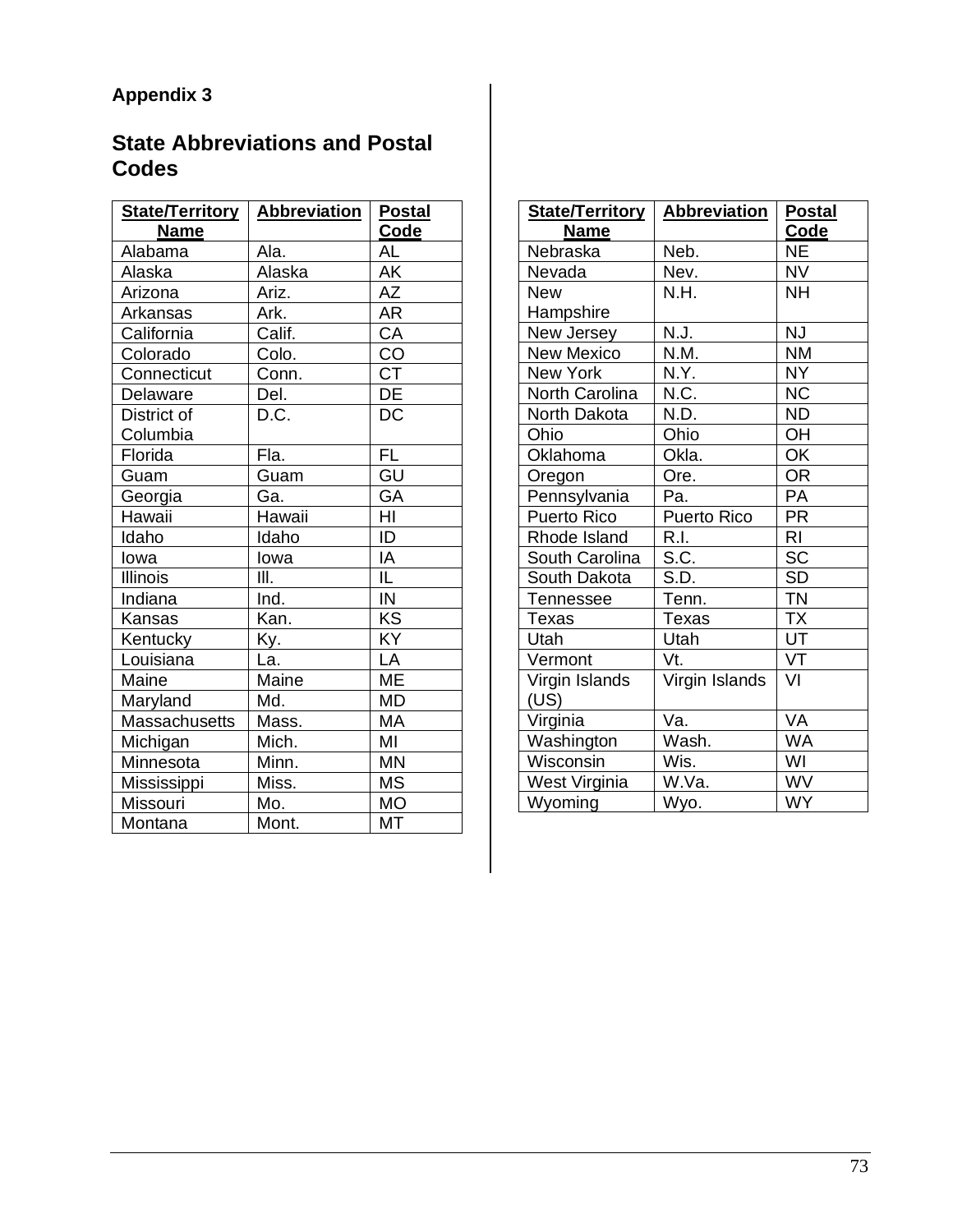# **ELCA synod names**

| Alaska Synod                            | Northwest Synod of Wisconsin         |  |
|-----------------------------------------|--------------------------------------|--|
| Allegheny Synod                         | Northwest Washington Synod           |  |
| Arkansas-Oklahoma Synod                 | Northwestern Minnesota Synod         |  |
| Caribbean Synod                         | Northwestern Ohio Synod              |  |
| <b>Central States Synod</b>             | Northwestern Pennsylvania Synod      |  |
| Central/Southern Illinois Synod         | Oregon Synod                         |  |
| Delaware-Maryland Synod                 | Pacifica Synod                       |  |
| East-Central Synod of Wisconsin         | Rocky Mountain Synod                 |  |
| Eastern North Dakota Synod              | Saint Paul Area Synod                |  |
| Florida-Bahamas Synod                   | Sierra Pacific Synod                 |  |
| <b>Grand Canyon Synod</b>               | Slovak Zion Synod                    |  |
| <b>Greater Milwaukee Synod</b>          | South Carolina Synod                 |  |
| Indiana-Kentucky Synod                  | South Dakota Synod                   |  |
| La Crosse Area Synod                    | South-Central Synod of Wisconsin     |  |
| Lower Susquehanna Synod                 | Southeast Michigan Synod             |  |
| Metropolitan Chicago Synod              | Southeastern Iowa Synod              |  |
| Metropolitan New York Synod             | Southeastern Minnesota Synod         |  |
| Metropolitan Washington, D.C., Synod    | Southeastern Pennsylvania Synod      |  |
| Minneapolis Area Synod                  | Southeastern Synod                   |  |
| Montana Synod                           | Southern Ohio Synod                  |  |
| Nebraska Synod                          | Southwest California Synod           |  |
| New England Synod                       | Southwestern Minnesota Synod         |  |
| New Jersey Synod                        | Southwestern Pennsylvania Synod      |  |
| North Carolina Synod                    | Southwestern Texas Synod             |  |
| North/West Lower Michigan Synod         | Southwestern Washington Synod        |  |
| Northeastern Iowa Synod                 | Texas-Louisiana Gulf Coast Synod     |  |
| Northeastern Minnesota Synod            | Upper Susquehanna Synod              |  |
| Northeastern Ohio Synod                 | <b>Upstate New York Synod</b>        |  |
| Northeastern Pennsylvania Synod         | Virginia Synod                       |  |
| Northern Great Lakes Synod              | West Virginia-Western Maryland Synod |  |
| Northern Illinois Synod                 | Western Iowa Synod                   |  |
| Northern Texas-Northern Louisiana Synod | Western North Dakota Synod           |  |
| Northwest Intermountain Synod           |                                      |  |
|                                         |                                      |  |

*NOTE:* There are no acronyms for synod names; the synod name should always be spelled out as presented here.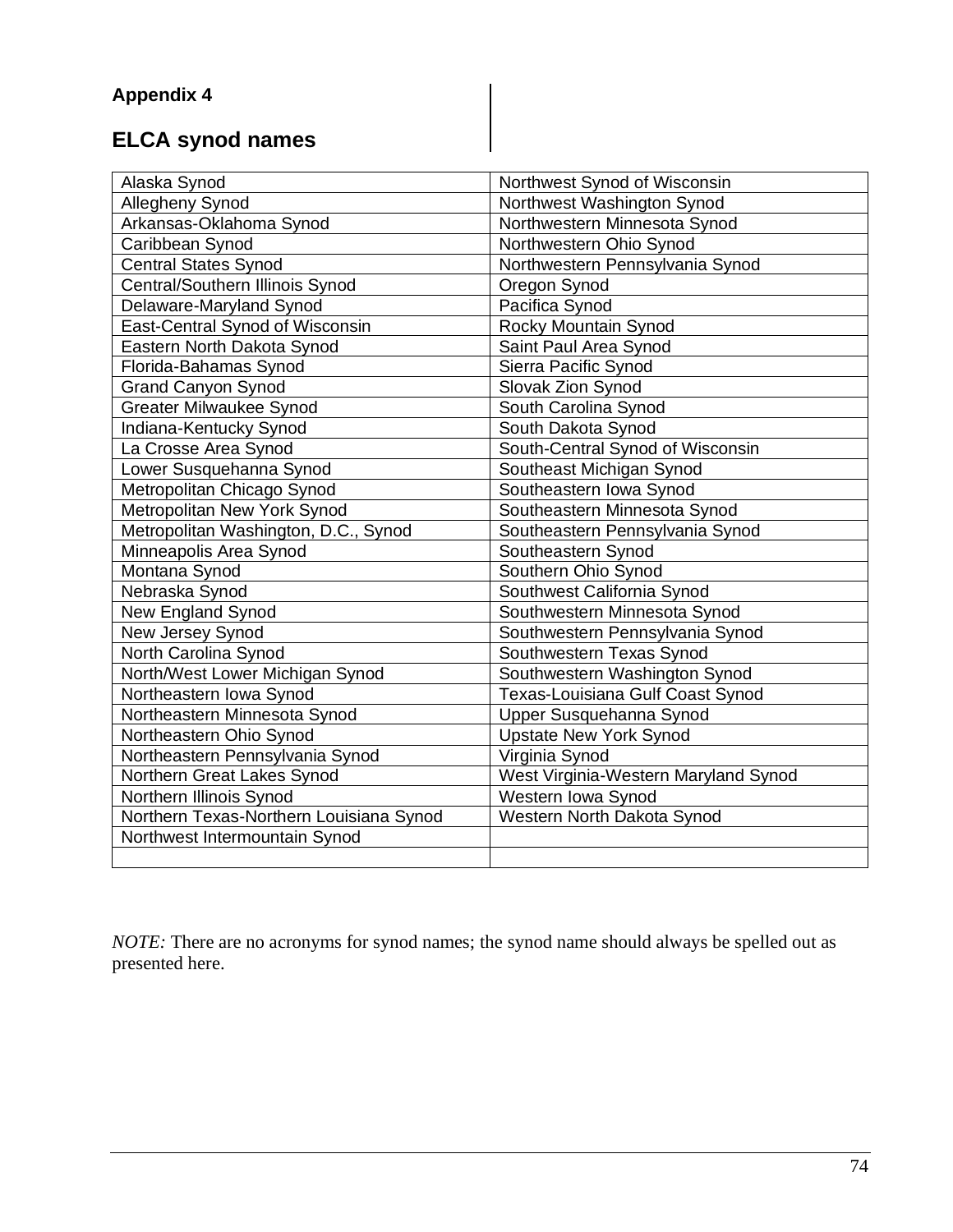# **Appendix 5**

# **Women of the ELCA style sheet**

Many common words with specific meanings are used within Women of the ELCA. Here are some definitions and style standards.

# *Café: Stirring the Spirit Within*

The monthly online magazine for young women.

### **churchwide executive board**

This group of 17 board members and four officers (elected by the triennial convention for a threeyear term) serves as the board of directors and as the interim legislative authority between triennial conventions.

## **circle**

A group within a congregational unit — usually for the purpose of such program activities as Bible study, fellowship and personal growth — which meets regularly and supports the purpose of the organization.

### **cluster**

A grouping of congregational, intercongregational and special units within the territory of a synod women's organization; also known as a "conference" in some areas. *Note*: *do not use* "district."

### **conference**

A grouping of congregational, intercongregational and special units within the territory of a synod women's organization; also known as a "cluster" in some areas.

*Note*: *do not use* "district."

### **congregational unit**

A member of Women of the ELCA; a community of women coming together for study, support and action in local and other settings of Women of the ELCA; also referred to as a unit.

*Note*: the member of Women of the ELCA is the unit, not the individual participants.

### **delegate**

The organization sends delegates to the triennial convention, not voting members.

## *Gather* **magazine**

As of September 2011 this is the name of the monthly magazine sent to all subscribers.

## *Lutheran Woman Today* **magazine**

Please use "magazine" when describing this publication; former monthly publication of the Women of the ELCA, replaced by *Gather note* the proper name is "Woman," not "Women."

### **memorial**

A statement of facts presented to a legislative body that is the basis for a petition or request for action; the way in which one organization formally makes a request of another, brought to a synodical women's organization convention by a unit or to a triennial convention by a synodical women's organization.

### **participant**

Woman who takes part in carrying out the mission of and supports the ministries of Women of the ELCA; not all women in an ELCA congregation are automatically participants in Women of the ELCA; only those who take part in carrying out the mission of the organization and support the ministries of Women of the ELCA are participants.

#### **serial commas**

*Note* that the magazine of the Women of the ELCA uses the serial comma.

### **special unit**

A member of Women of the ELCA; women who come together in special settings as authorized by the executive board, who are not affiliated with a congregation (such as on a college campus or in a retirement center).

### **synodical women's organization (SWO)**

Legislative and programmatic expression of Women of the ELCA that assists congregational, intercongregational and special units within its